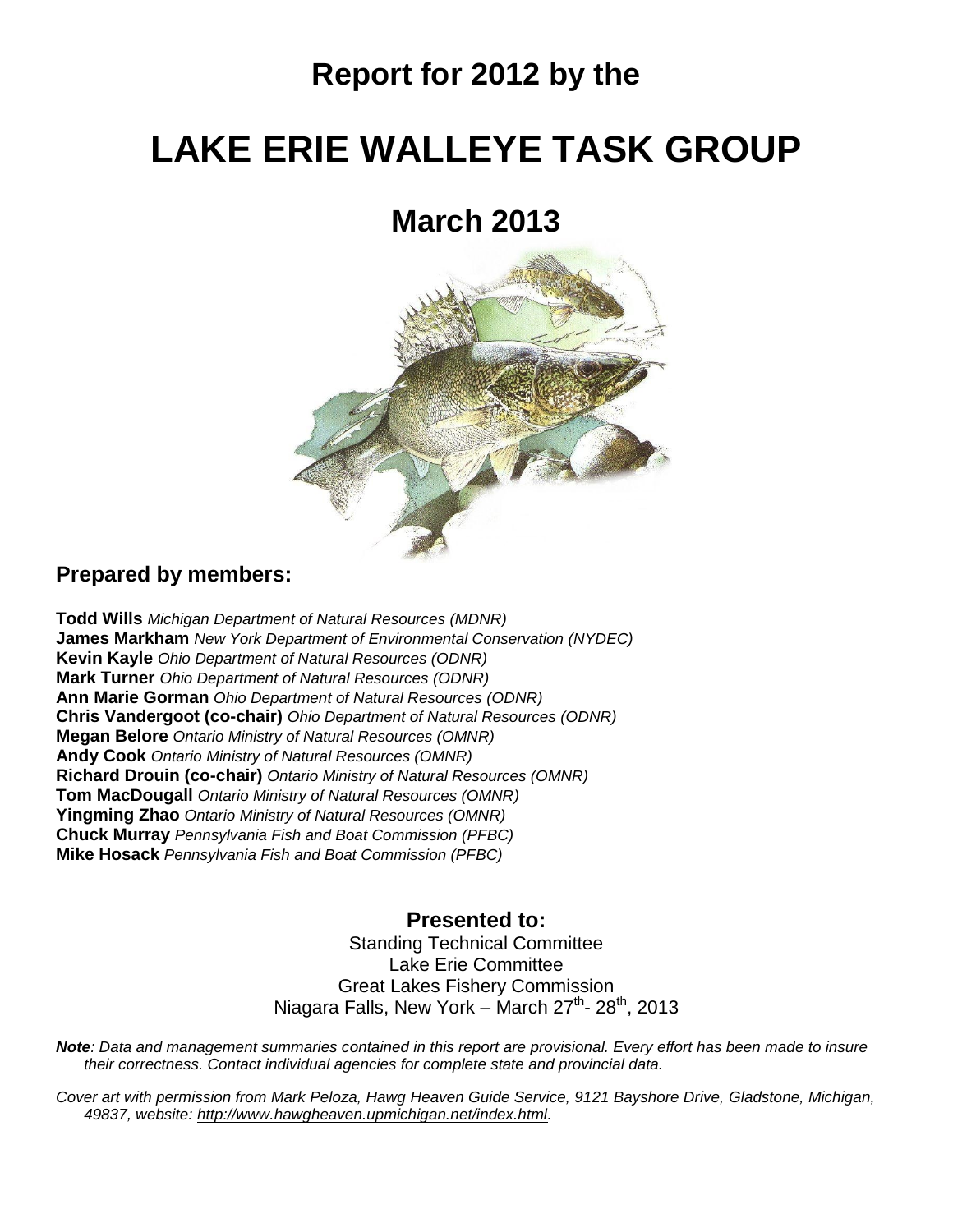## **Charges to the Walleye Task Group, 2012-2013**

The charges from the Lake Erie Committee's (LEC) Standing Technical Committee (STC) to the Walleye Task Group (WTG) for the period from April 2012 to March 2013 were to:

- 1. Maintain and update centralized time series of datasets required for population models and assessment including;
	- a. Tagging and population indices (abundance, growth, maturity).
	- b. Fishing harvest and effort by grid.
- 2. Improve existing population models to produce the most scientifically-defensible and reliable method for estimating and forecasting abundance, recruitment, and mortality. Continue to explore data pooling, catchability blocks, lambdas, and alternate selectivities to improve the existing model.
- 3. Report Recommended Allowable Harvest (RAH) levels for 2013.
- 4. Review jaw and PIT tagging study results and provide guidance/recommendations for future tagging strategies to the LEC.
- 5. Assist the STC with potential development of a new walleye exploitation strategy and with updating the Walleye Management Plan.

## **Review of Walleye Fisheries in 2012**

Fishery effort and walleye harvest data were combined for all fisheries, jurisdictions and Management Units (Figure 1) to produce lake-wide summaries. The 2012 total estimated lakewide harvest of walleye was 2.474 million walleye (Table 1), with a total of 2.364 million walleye harvested in the total allowable catch (TAC) area. This harvest represents 68% of the 2012 TAC (3.487 million walleye) and includes walleye harvested in commercial and sport fisheries in Management Units 1, 2, and 3. An additional 110,031 walleye (4% of the lake-wide total) were harvested outside of the TAC area in Management Units 4 and 5 (referred to as Unit 4 in the Tables; Table 1). The sport fish harvest of 1.138 million walleye in 2012 represents a two-fold increase from the 2011 harvest of 0.593 million, but this harvest is still 52% below the long-term (1975-2011) average of 2.407 million fish. The 2012 Ontario commercial harvest was approximately 1.338 million walleye lake-wide, with 1.310 million caught in the TAC area (Table 2). Ontario does not conduct angler creel surveys on an annual basis, thus recent estimates of harvest and effort for this fishery component are not compiled for Ontario waters. The most recent Ontario creels were completed in 2008, 2004, and 2003 in walleye MUs 1, 2 - 3, and 4 - 5, respectively; assuming an average number of walleye were harvested by the sport fishery in Ontario during 2012 (i.e., 46,000 fish), the total harvest of walleye in Ontario waters was 1.356 million walleye, representing 90% of the 2012 Ontario TAC allocation of 1.502 million walleye. The lakewide Ontario commercial harvest was 11% higher than in 2011, and the 2012 harvest is 36% below the long-term average (1978-2011; Table 2, Figure 2).

Sport fishing effort increased 37% in 2012 from 2011, to a total of 2.597 million angler hours (Table 3, Figure 3). Compared to 2011, sport effort in 2012 increased in Management Units 1 (49%), 2 (62%) and 4 (9%), and decreased in Management Unit 3 (16%). Lake-wide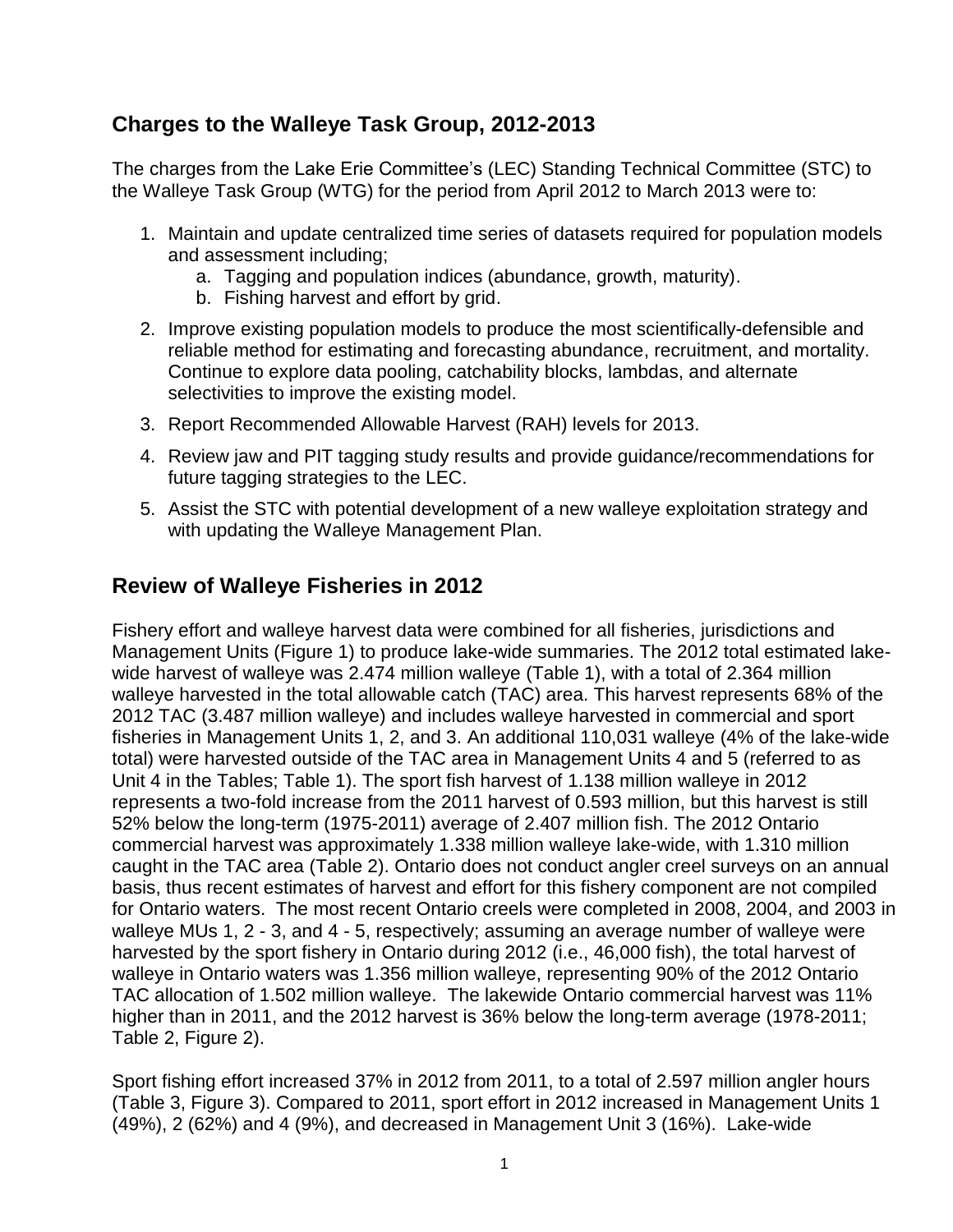commercial gill net effort in 2012 (9,804 km) increased 49% from 2011 and is the 11<sup>th</sup> lowest observed effort since 1976 (Table 3, Figure 4).

Sport harvest per unit of effort (HUE, walleye/angler hour) increased in Management Units 1, 2, and 3 in 2012 compared to 2011; the only decrease in harvest rates was observed in Management Units 4&5 (Table 4). Management Unit 1 (0.45 walleye/angler hour), Management Unit 2 (0.42 walleye/angler hour), and Management Unit 3 (0.51 walleye/angler hour) increased by 67%, 40%, and 24%, respectively, and decreased by 4% in Management Unit 4 (0.25 walleye/angler hour). In Management Unit 1, the sport harvest rate was slightly (2%) below the long-term average (0.46 walleye per angler hour; Table 4, Figure 5) and 31% and 42% above the long-term means in Management Units 2 and 3, respectively. The sport harvest rates in Management Units 4&5 were 19% above the long-term mean of 0.21 walleye/angler hour. The 2012 lake-wide average sport HUE of 0.42 walleye/angler hours was slightly (2%) lower than the long-term mean of 0.43 walleye/angler hour.

In 2012, total commercial gill net harvest per unit effort (HUE; 136.5 walleye/kilometer of net) decreased 26% relative to 2011, and was 12% above the long-term lake-wide average (122.2 walleye/kilometer; Table 4, Figure 5). When compared to 2011 commercial gill net harvest rates, the catch rates decreased in 2012 for Management Unit 1 (36%), Management Unit 2 (17%), and Management Unit 3 (28%) and increased in Management Unit 4 (36%).

For the commercial and recreational fisheries, the harvest was dominated by walleye originating from the 2010 (age 2), 2009 (age 3), and 2003 (age 9 in the ages 7 and older group) year classes (Tables 5 and 6). Ages 7-and-older walleye comprised 35% of the lakewide sport and commercial fishery harvest. The 2010, 2009 and 2007 year classes represented 16, 20, and 16%, respectively, of the total sport harvest and 21, 17, and 16%, respectively, of the total commercial harvest. Lake-wide, walleye ages 7-and-older, dominated by the 2003 year class, and represented 35% of the total harvest for both fisheries lakewide. The proportion of older fish was greater in Management Unit 3 (64%) and Management Unit 4 (63%) compared to Management Unit 1 (27%) and Management Unit 2 (35%). The low contributions from the age 4, and 6 (2008 and 2006 year classes, respectively) are an indication of their relatively lower abundances.

Across all jurisdictions, the mean age of walleye in the 2012 harvest ranged from 4.5 to 8.9 years old in the sport fishery, and from 4.9 to 7.3 years old in Ontario's commercial fishery (Table 7, Figure 6). The change from 2011 in mean age of walleye harvested varied by fishery and Management Unit. The mean age in the sport fishery was 5.6 years, was above the longterm mean (1975-2011) of 4.2 years, and was the 4<sup>th</sup> highest on record since 1975. In the commercial fishery, the mean age was 5.3 years, higher than the long-term mean (1975-2011) of 3.7 years, and is the highest value in the time series. The mean age of the total harvest (sport and commercial fisheries) in 2012 (5.5 years) was the  $2^{nd}$  highest in the time series (1975-2012). This reflects the continued dependence of the fisheries on the 2003 (age-7+) and 2007 (age-5) year classes, with contributions to the fisheries from the 2010 (age-2) and 2009 (age-3) cohorts in 2012.

#### **Walleye Management Plan and Lake Erie Percid Management Advisory Group**

In 2005, the Lake Erie Walleye Task Group and LEC completed the Lake Erie Walleye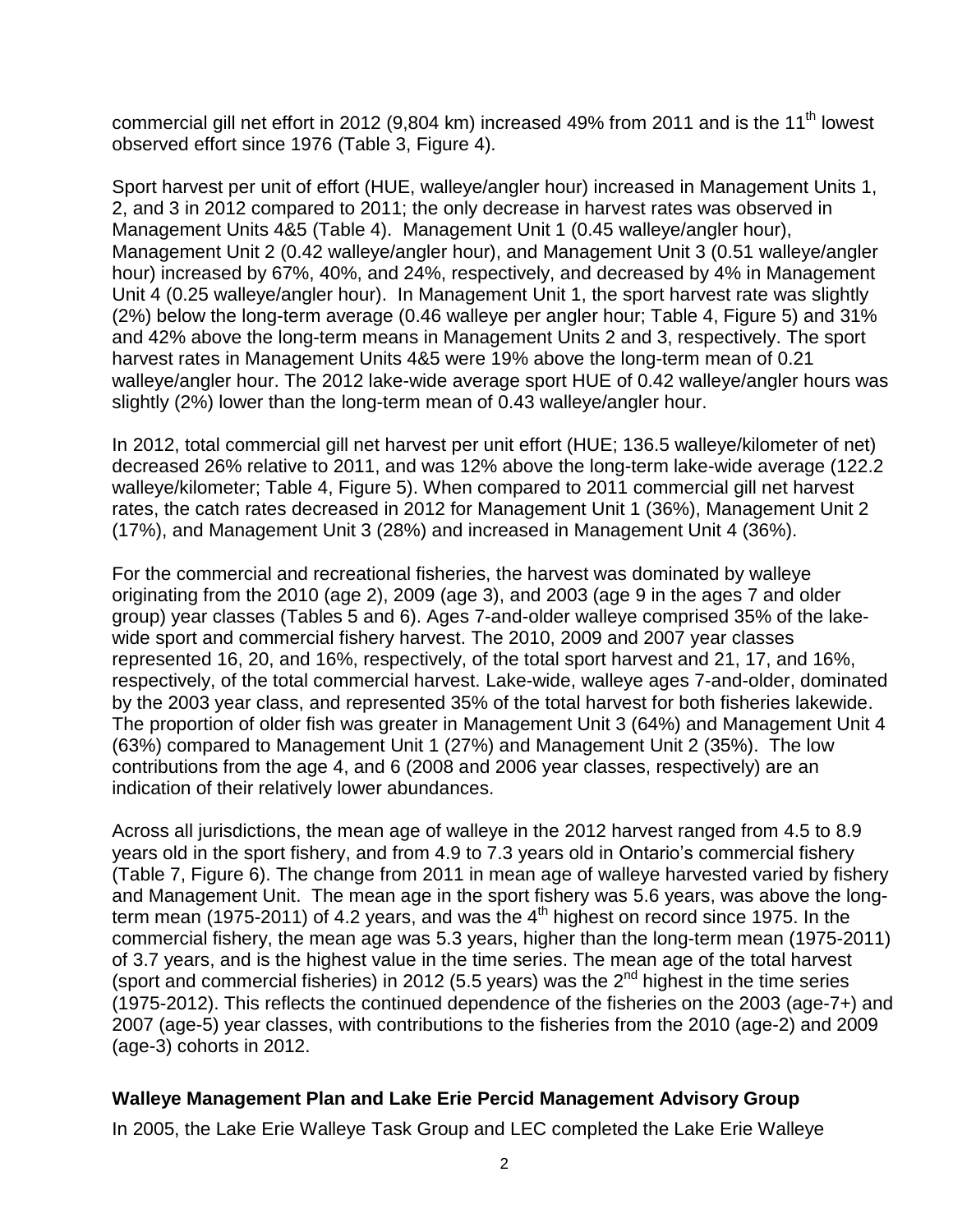Management Plan (WMP; Locke et al. 2005). Within this plan, it was recommended that the actions, and the outcomes of these actions, be reviewed on a five-year basis in order to measure the success of the plan and evaluate its objectives. In 2010-2011, the STC conducted an internal review which concluded that the performance of the WMP varied. While some fishery catch rate objectives were achieved, other factors such as instability in harvest and TAC, due in part to recruitment patterns, caused concern for fisheries managers and stakeholders.

In order to move forward with updating the management plans for walleye and yellow perch with increased stakeholder engagement and transparency, the LEC formed the Lake Erie Percid Management Advisory Group (LEPMAG). This group consists of stakeholders from all jurisdictions surrounding Lake Erie, Lake Erie managers, agency staff, and is being facilitated by Michigan State University's Quantitative Fisheries Center (QFC).

From November, 2010 through February, 2012, LEPMAG members were involved in a series of five facilitated workshops that defined common fisheries objectives for the Lake Erie walleye population, described the current assessment programs, data sources, stock assessment model and LEC harvest policy. At the final workshop of the first round of LEPMAG meetings in February 2012, a Technical Review Panel comprised of modeling and fisheries management experts reviewed the statistical catch at age (SCAA) stock assessment model and made recommendations for the LEPMAG to consider with respect to potential improvements within the stock assessment model. The QFC incorporated these recommendations into a formal walleye management strategy evaluation (MSE).

#### **Walleye Stock Assessment Model**

The LEPMAG continued work on MSE for walleye during the 2012-2013 work cycle. Meetings were held in June 2012, August 2012, October 2012 and January 2013. Stakeholders were provided a range of alternatives to consider in moving forward on a new management strategy for Lake Erie walleye. Options specific to the SCAA model included changes to catchability (random walk vs. fixed time blocked), selectivity (estimated within the model across all ages vs. fixed), treatment of catch-at-age data (multinomial distribution vs. lognormal distribution), natural mortality (age specific *M* vs. *M*=0.32 for all ages) and using an integrated modeling approach to estimate incoming age 2 recruits (vs. estimating recruitment outside the model via the age 0 trawl regression method).

Based on these alternatives, a questionnaire was distributed to the LEPMAG that listed these options and provided recommendations with accompanying rationale for each of these options. Individual LEPMAG representatives were provided an opportunity to vote and give comment on the recommendations detailed in the MSE. Results of the questionnaires were summarized by the QFC and submitted to the LEC as formal recommendations for consideration of prospective walleye management options. A synopsis of the alternatives to the 2012 stock assessment model is provided below.

Catchability was estimated in the 2012 SCAA model using time blocks, which set catchability over a specified period of years. The alternative, allowing constrained catchability to vary from year to year using a random walk, was also explored. LEPMAG recommended that the LEC adopt the alternative method for estimating catchability because alternative model results fit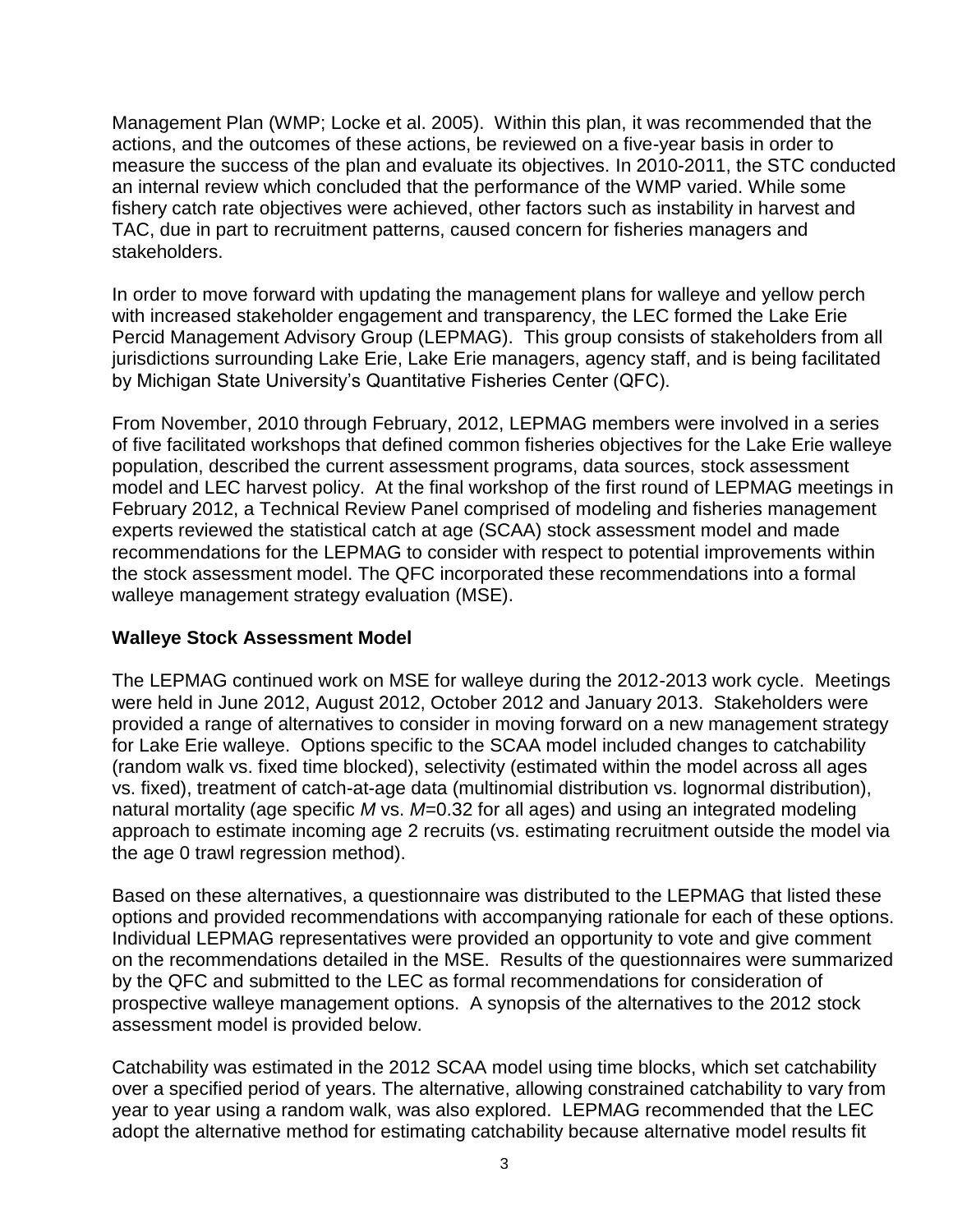the data better and this method avoids the subjectivity of deciding where to assign the time blocks.

Selectivity is a measure of both walleye vulnerability and availability to the gear, as a function of age. The 2012 SCAA model estimates selectivity in the assessment model assuming certain ages are known. The alternative approach allows selectivity to vary without the assumption that selectivity at certain ages is known. LEPMAG recommended that the LEC adopt the alternative method because the alternative method appears to remove the issue of patterns in the residuals, which was an issue with the 2012 SCAA model. Additionally, the model which estimated selectivity within the model without assumptions of known selectivity at age fit the data better.

The 2012 SCAA model used log-normally distributed catch-at-age data. The alternative approach, using a multinomial distribution for the age composition data was also explored. LEPMAG recommended that the LEC adopt the alternative method as this method is more commonly used in contemporary fisheries stock assessment models and appears to address some of the retrospective modeling issues associated with using the lognormal approach.

Estimates of age 2 and age 3 abundance in the 2012 SCAA model were calculated outside of the model using the regression of age 0 trawl catches to estimates of age 2 abundance. The alternative approach considered by LEPMAG was an integrated approach, in which age 0 abundance indices were integrated directly into the stock assessment model. Retrospective simulations of an integrated SCAA model by the QFC showed using an integrated approach increases the precision of age 2 recruitment estimates and reduces age 2 projection errors. Additionally, the alternative approach did not introduce undesirable retrospective patterns in the abundance time series, which was often the case with the non-integrated method. Therefore, LEPMAG recommended that the LEC adopt the alternative approach to estimation of recruitment of age 2 walleye.

In addition to the above LEPMAG recommendations, there were three areas that were suggested as meriting further exploration. First, LEPMAG recognized that there were a number of other walleye recruitment indices available for estimating incoming age 2 abundance. Therefore, LEPMAG recommended that the LEC explore additional data sets for inclusion in the assessment model to estimate incoming age 2 recruits. These datasets include additional age 0 trawl survey abundance indices, age 1 trawl survey abundance indices, and age 1 gill net survey abundance indices.

Second, LEPMAG was provided with information and analysis from a recently completed interagency tagging study on Lake Erie. This tagging survey, which used different tagging methodologies, indicated that the historic tagging studies used to estimate instantaneous natural mortality rates (*M*) may be improved by recognizing tag loss and variable non-reporting rates across fisheries. Based upon historic tagging results, which did not recognize the effects of tag loss and variable non-reporting rates across fisheries (and years); *M* is assumed to be a constant at 0.32. The more recent tagging results, which demonstrate that tag loss and variable non-reporting rates occur, suggest that an exploration of methods to estimate *M* incorporating this information is more accurate. These analyses suggested that allowing *M* to vary by age fit the data much better. LEPMAG agreed that while it is unrealistic that *M* is constant across ages and through time, additional analyses were necessary to determine how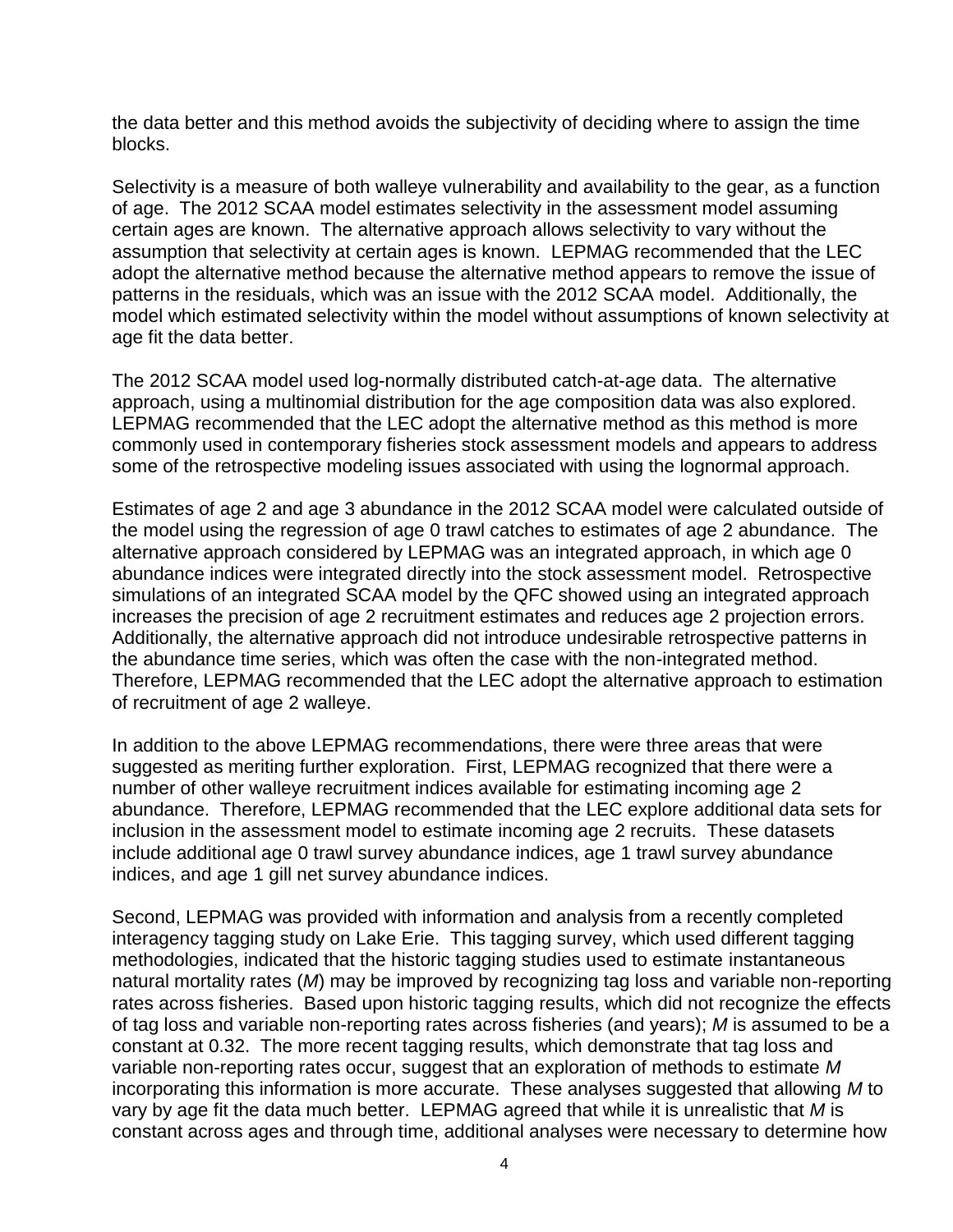to capture information on tag loss and variable non-reporting rates in the stock assessment model.

Third, LEPMAG discussed walleye in the eastern basin, which are comprised of resident stocks along with an annual migration of western basin stocks. This migration, and uncertainty about dynamics that affect walleye movements, increase the complexity of conducting a viable independent stock assessment. Additionally, population parameters may be affected, such as *M*. As a result, the eastern basin has not yet been formally incorporated into LEC harvest decisions. LEPMAG recognized the importance of pursuing a more integrated approach to assessment and management of walleye lake-wide, and recommended exploration of eastern basin walleye datasets to achieve a broader based approach to walleye assessment and management in the east basin.

#### **Walleye Management Strategy Evaluation**

Concurrent with the above detailed activities addressing the stock assessment model recommendations, LEPMAG also developed a range of harvest policies based upon various reference points and simulations were used to evaluate the performance of each harvest policy based upon a number of jointly developed performance indicators. The harvest strategies included a range of Targeted Reference Points (TRP) based on the maximum sustainable yield ( $F_{40\%MSY}$ ,  $F_{60\%MSY}$ ,  $F_{80\%MSY}$ ,  $F_{100\%MSY}$ ), a Limit Reference Point (LRP) of (20% or 40%) of the unfished spawning stock biomass ( $SSB<sub>0</sub>$ ). When spawning stock biomass falls below this reference point target fishing rates will decrease. LEPMAG also considered an inter-annual constraint on TAC in the range of 10% to 20% and an unconstrained harvest policy. Lastly, the QFC presented a means for implementing a probabilistic control rule (or P-star, P\*). A probabilistic control rule accounts for uncertainty in determining the risk of a harvest decision. This control rule calculates the probability that the spawning stock biomass will go below the  $SSB<sub>0</sub>$  threshold based on the TAC decision implemented.  $P^*$  can be viewed as an evaluation of the risk of exceeding the 20 % of  $SSB<sub>0</sub>$  threshold based on the decision of where the TAC is set. It was suggested that a P<sup>\*</sup> of 0.05 (no more than a 5% chance that SSB (spawning stock biomass) would go below 20 % of  $SSB<sub>0</sub>$  based on the TAC) be used as a reference point. All harvest policies were evaluated by running 250 simulations over 100 year time period and information was summarized for each performance metric and presented to LEPMAG.

LEPMAG was asked to contemplate the performance of the above suite of harvest policies/reference points with respect to the performance metrics developed and provide feedback on the most suitable reference points/harvest policy. Given the varied comments from LEPMAG, at the October, 2012 meeting the QFC presented a recommendation (strawman) to the group; a TRP (maximum fishing rate) of  $F_{60\%msv}$ , a LRP (Limit Reference Point) of 20% of  $SSB<sub>0</sub>$  (a biomass below this reference point results in a decrease of the target fishing rate), and a 20% constraint to the inter-annual change in total allowable catch. LEPMAG committed to further contemplating the harvest strategies and reference points and responding individually to the QFC via an electronic ballot.

Complete consensus was not achieved on any of the QFC recommended harvest control rules. A TRP of F<sub>60%MSY</sub> was endorsed by 11 LEPMAG members and rejected by 6 LEPMAG members. Disapproving votes were not unanimous in the direction of recommended maximum fishing rate change. The LRP of  $20\%$ SSB<sub>0</sub> (unfished biomass) was endorsed by 14 LEPMAG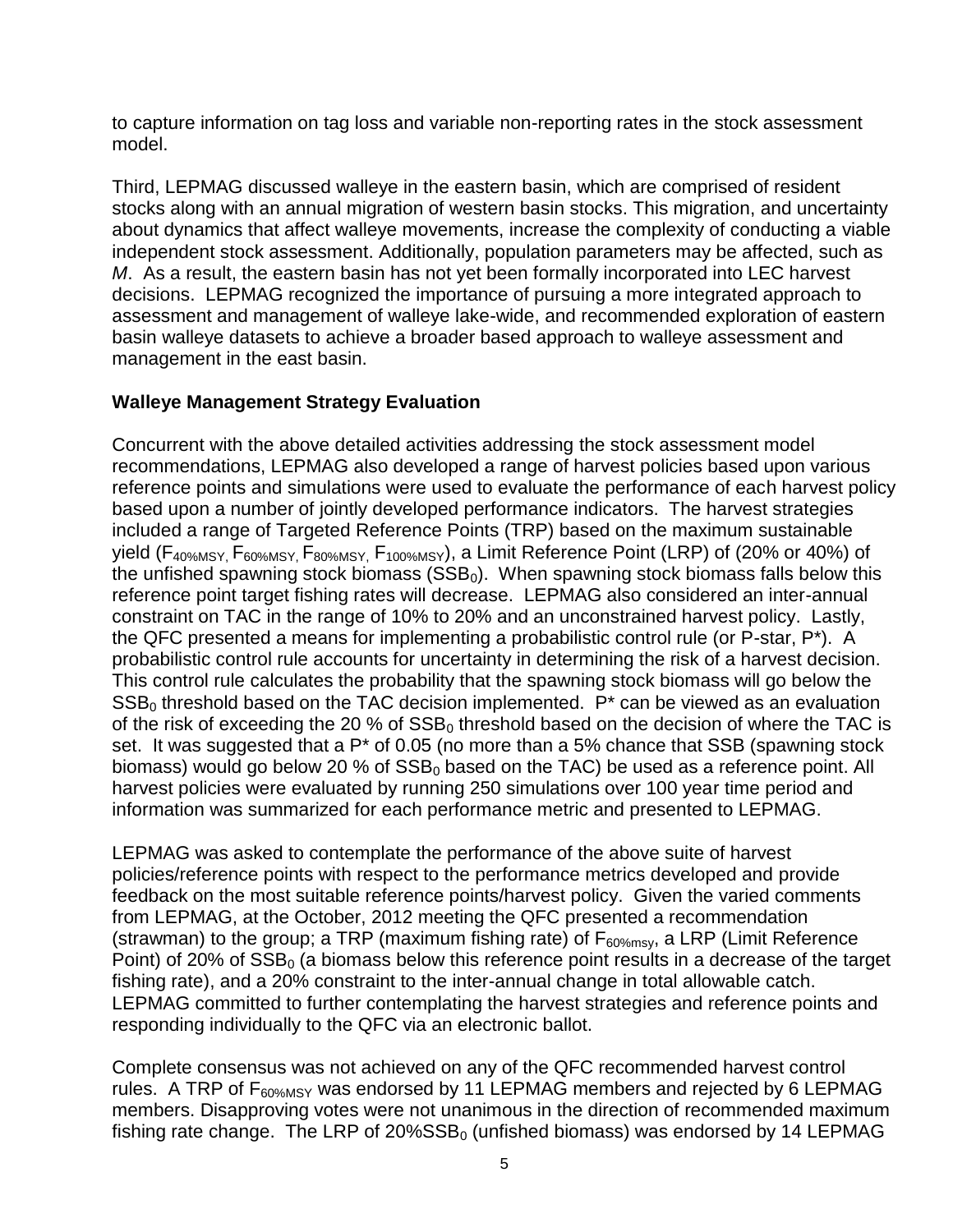members and rejected by 3 members. The 20% inter-annual constraint on TAC was endorsed by 15 LEPMAG members and rejected by 2 LEPMAG members. LEPMAG also voted on the use of a probabilistic control rule with a  $P^*=0.05$ . This was endorsed by 15 LEPMAG members and rejected by 1 LEPMAG member.

As a result of these ongoing discussions with LEPMAG, the Lake Erie Committee has chosen to adopt an interim harvest policy in 2013. This interim policy will employ a TRP of  $F_{60\%MSY}$ , a  $LRP$  of 20% $SSB<sub>0</sub>$ , an inter-annual constraint on TAC changes of 20% and a probabilistic control rule (i.e., P\*) for implementing the LRP. Discussions about a final LEC harvest policy for walleye continue with the LEPMAG because the LEC believes that additional input from LEPMAG is necessary to establish a long-term harvest strategy that ensures responsible management of the Lake Erie walleye resource, while meeting stakeholder needs. The LEC believes that additional stakeholder input will be useful for selecting a policy that meets most needs and recognizes the tradeoffs among jurisdictions and user groups. The LEC is planning to convene another LEPMAG workshop on June 26-27, 2013 to seek additional input from stakeholders and will make a final decision on the strategy after this meeting.

In addition, the LEC recognizes that the MSE is still under development, and that additional changes to the assessment model may also occur as a result of LEPMAG recommendations and future QFC and Walleye Task Group dataset incorporation. The current model structure and outcomes, and the resulting MSE process, should be viewed as important steps towards improved walleye population evaluation and harvest strategies.

## **Catch-at-Age Population Analysis and Abundance**

The WTG uses a SCAA model to estimate the abundance of walleye in Lake Erie between the 1978 and 2012 time period (Walleye Task Group 2001). The stock assessment model estimates population abundance utilizing both fishery dependent and independent data sources. The model includes fishery-dependent data from the Ontario commercial fishery (Management Units 1-3) and sport fisheries in Ohio (Management Units 1-3) and Michigan (Management Unit 1). Since 2002, the WTG model has included data collected from three fishery-independent, gill net assessment surveys (i.e., Ontario Partnership, Michigan and Ohio). Due to similarities between Michigan and Ohio surveys and the desire for improved precision, Michigan gill net survey data were pooled with Ohio's data in the SCAA model. As stated earlier, *M* is assumed to be constant (0.32) among years (1978-2012) and ages (ages 2 through 7+, i.e., seven and older). The abundances-at-age were derived from the estimated parameters using an exponential survival equation.

During the LEPMAG process the WTG was asked by the LEC to evaluate the four potential changes to the current SCAA model (listed above in *Walleye Stock Assessment Model*). The WTG evaluated the model changes and considered the proposed assessment model to be a viable alternative to the current model structure (i.e., 2012 SCAA model) and the updated SCAA model (hereafter referred to as the integrated SCAA model) was used to estimate the abundance of walleye in the west and central basins of Lake Erie in 2013.

Based on the 2013 integrated SCAA model, the 2012 west-central population (Management Units 1-3) estimate was 22.183 million age 2 and older walleye (Table 8, Figure 7). The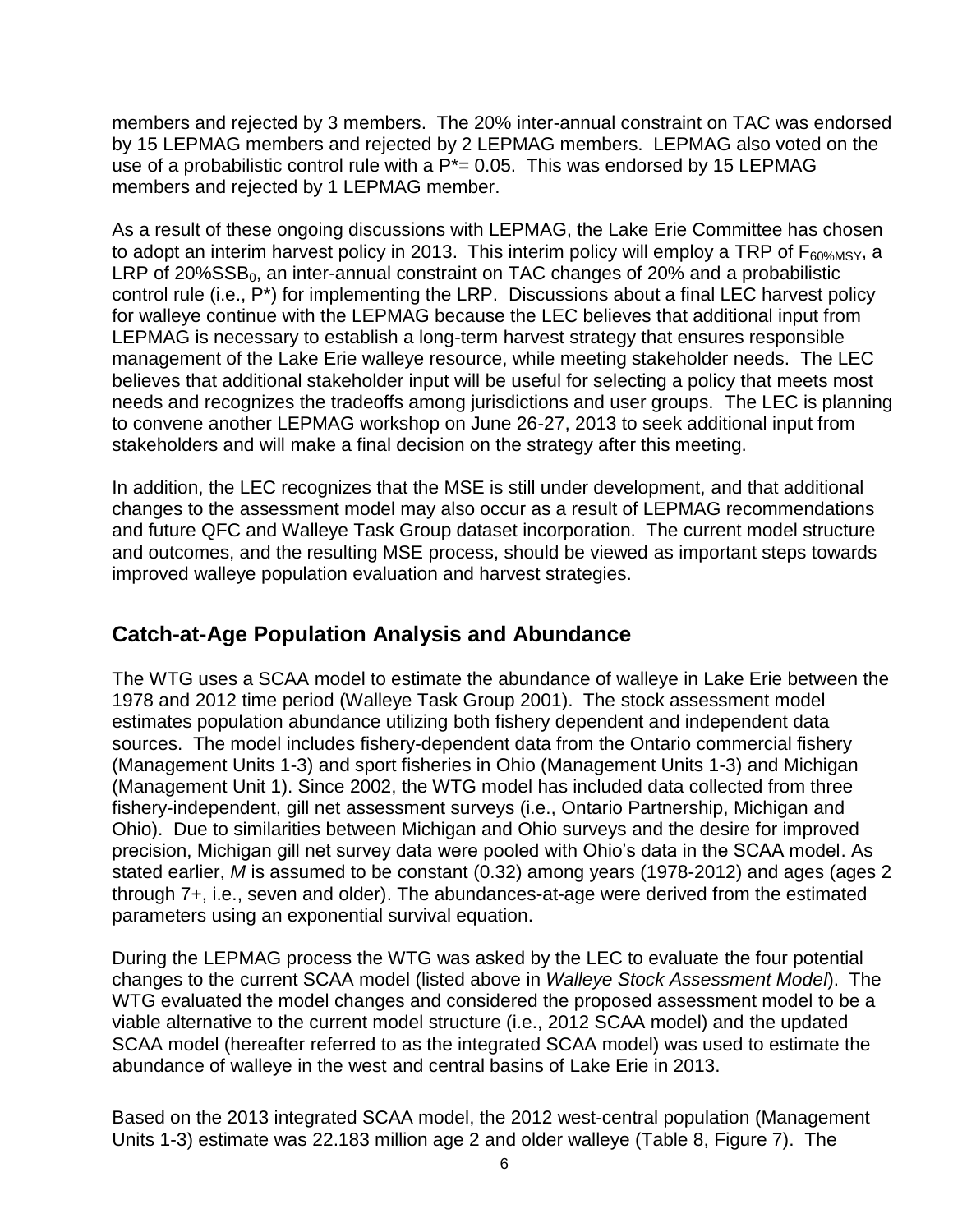estimated number of age 2 fish originating from the 2010 year class in 2012 was 9.097 million fish and represented 41% of the walleye (age 2 and older) in the population. The second most abundant age group (20%) was walleye age 7 and older, followed by age 5 and age 3 fish, 15 and 15%, respectively. Based on the integrated model, the number of age 2 recruits entering the population in 2013 (2011 year-class) and 2014 (2012 year-class) will be 3.469 and 3.433 million walleye (Table 9; Figure 8). The projected abundance of age 2 and older walleye in the west-central population in 2013 is 17.736 million fish (Table 8; Figure 7).

## **Harvest Policy and Recommended Allowable Harvest for 2013**

Using results from the 2013 integrated SCAA model, the estimated abundance of 17.736 million age 2 and older walleye in 2013, and the interim harvest policy (TRP = $F_{60\%MSY}$ ; LRP  $=20\%$ SSB<sub>0</sub>), the calculated mean RAH for 2013 is 2.887 million walleye, with a range from 2.419 (minimum) to 3.356 (maximum) million walleye (Table 10). The target fishing rate,  $(F_{60\%MSY}$  =0.296) in the harvest policy was applied since the probability that the projected spawner biomass in 2014 (17.351 million kg) could fall below the limit reference point  $(SSB<sub>20%</sub>$  $= 8.561$  million kg) after fishing at  $F_{60\%MSY}$  in 2013 was less than 5% (P=0.0001). Thus the probabilistic control rule that may reduce the target fishing rate to conserve spawner biomass, was not invoked in 2013.

## **Other Walleye Task Group Charges**

#### **Centralized Databases**

Walleye Task Group members currently manage several databases. These databases consist of harvest and population assessment surveys conducted by the respective agencies that manage the walleye population in Lake Erie. Annually, information from these surveys is compiled to assist WTG members in the decision-making process regarding recommended harvest levels and current status and trends of the walleye population. Use of WTG databases by non-members is only permitted following a specific protocol established in 1994, described in the 1994 WTG Report, and reprinted in the 2003 WTG Report (Walleye Task Group 2003).

Fishery harvest and population assessment survey information are annually compiled by the WTG and are used for estimating the population abundance of walleye in Lake Erie via SCAA analysis (Deriso et al. 1985). A spatially-explicit version of agency-specific harvest data (e.g., harvest-at-age and fishery effort by management unit) and population assessment (e.g., the interagency trawl program and gill net surveys) databases are maintained by the WTG. Annual population abundance estimates are used to assist LEC members with setting TACs for the upcoming year as well as to evaluate past harvest policy decisions.

The Lake Erie Walleye Tagging database consists of biological information collected from walleye tagged in the tributaries and main lake areas of Lake Erie. The tagging program dates back to 1986, and is currently maintained at the Sandusky office of the Ohio Department of Natural Resources, Division of Wildlife. Annually, agencies submit information regarding tagging activities in their jurisdictions. In addition to updating the database with new tagging information, the database also maintains a record of the tagged walleye which are reported as harvested in a given year. The information is used to estimate the movements of different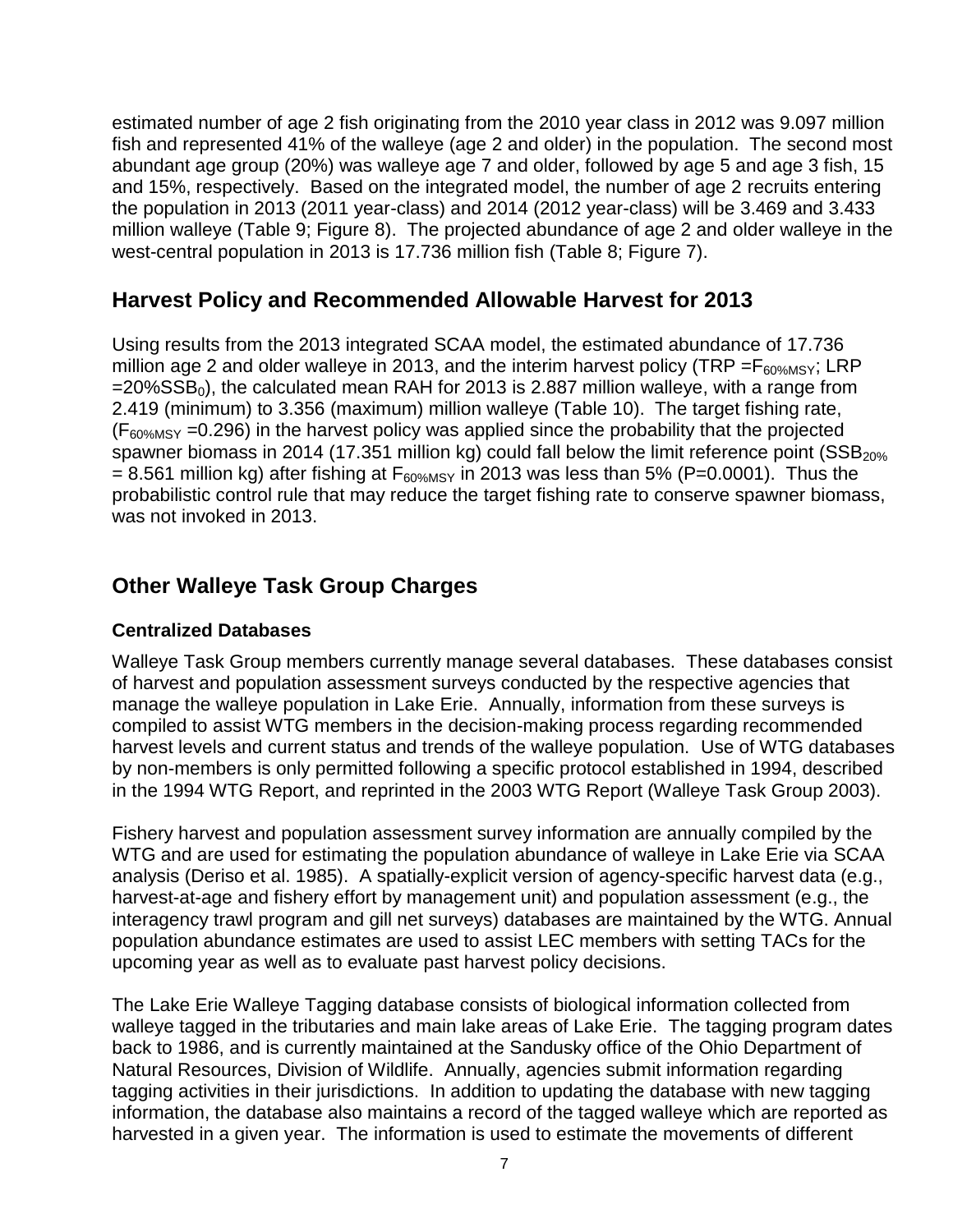spawning stocks within the lake proper and connecting waters of Lake Erie. In 2012, Vandergoot et al. (2012) published the findings of an interagency tag-loss study conducted between 2005 and 2009. Additionally, Vandergoot et al. (2012) estimated fishery and regions specific jaw-tag reporting rates from the high-reward tagging studies conducted in 1990 and 2000. The results of this study were used to generate spatially explicit mortality parameters for Lake Erie walleye and a manuscript describing this work has been submitted for peer review.

## **Additional Walleye Task Group Activities and Endeavors**

*Investigating auxiliary recruitment indices and gear standardization* 

In 2012, the WTG used comparable components of the Ontario (ON Partnership), New York (NYDEC warmwater) and Ohio (ODNR) bottom monofilament gillnet assessment programs to investigate the dynamics, production and relative abundance yearling walleye throughout the lake. The WTG expanded this exercise in 2013 to include yearling catches observed in the kegged monofilament gillnet assessment conducted by the ON Partnership and the kegged multifilament gillnet assessments from the combined ODNR and Michigan (MDNR) survey (Figure 9). Results from this exercise show that although yearling walleye (originating from the 2011 year class) were found in the eastern basin, the highest densities were observed in the western basin, with smaller catches in the central basin. It should be noted that this approach has notable limitations (lack of suspended gillnet data in NY; difficulty standardizing the catches across jurisdictions; trends in growth rates), but that this endeavor represents another step toward identifying auxiliary data sources for assessing the status of the walleye resource. A collaborative gillnet comparison study between the ODNR and United States Geological Survey, Lake Erie Biological Station, has been underway in Ohio waters of Lake Erie since 2010. In 2012, the scope of this study was expanded into Ontario waters of Lake Erie with the participation of the ON partnership survey. Results of this collaborative study may provide the WTG with a method of standardizing the current assessment surveys into the future. We will continue to explore ways of standardizing assessment data, modifying methodologies, and examining historic data in the coming year.

#### *East Basin Walleye Assessment*

Catch-at-age assessment models assume that information collected from fisheries and surveys track the same cohorts through time. However, many studies have shown the walleye resource in the east basin during harvest season is a mixture of walleye sub-populations from both west basin and east basin (Einhouse and MacDougall 2010). In a recent study, Zhao et al. (2011) used a mark-recapture analysis to quantify the contribution of both sources. They estimated that, on average, about 90% of walleyes harvested in the east basin were seasonal migrants from the west basin. However, there exists a large amount of uncertainty and variation associated with the annual age and size structure of the walleye population migrating from the west basin. Further, it is unlikely that this migration occurs in a consistent way by exactly the same segment of the population each year. The study suggests that catch-at-age information cannot track the same cohort of walleye from year to year in the east basin and the core assumption of tracking cohorts in a cohort-based model is likely violated.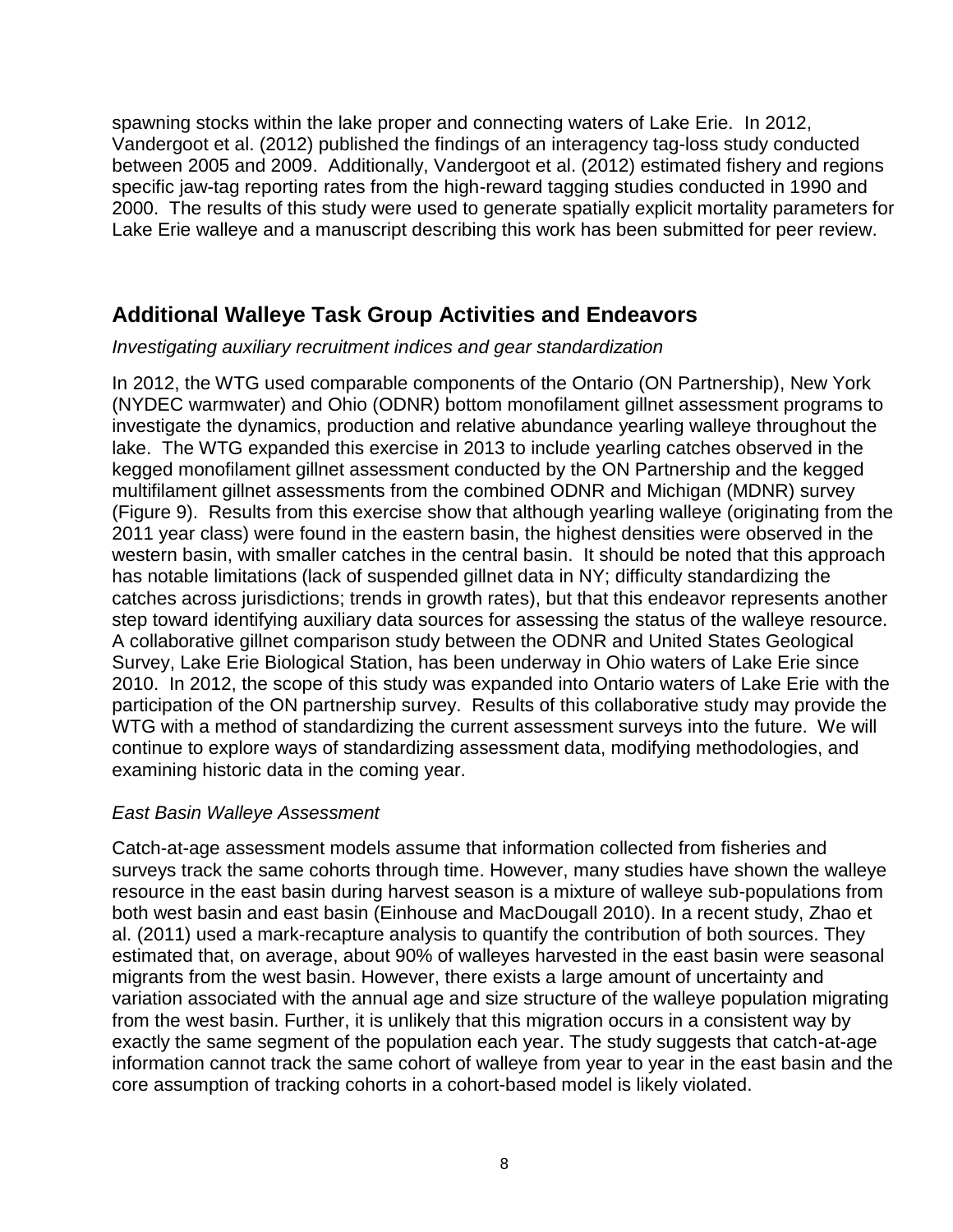The WTG member agencies from the east basin continue assessment surveys to track changes in the abundance of walleye population, and walleye fisheries are closely monitored and regulated in the east basin. WTG members will continue to examine the walleye resource inhabiting eastern Lake Erie to develop a multi-jurisdictional assessment that recognizes both expansive seasonal movements from the west-central quota management area, as well as the dynamics of smaller and localized east basin spawning stocks. This may include a stock assessment approach that does not utilize a catch-at-age modeling of absolute abundance.

#### *Walleye Spatial Ecology Study*

In 2010, an inter-lake walleye spatial ecology telemetry study was initiated between the Michigan Department of Natural Resources, Ohio Department of Natural Resources, United States Geological Survey, Carlton University, and Great Lakes Fishery Commission. The objectives of the study are to 1) determine the proportion of walleyes spawning in the Tittabawasse River or in the Maumee River that reside in the Lake Huron main basin population, move into and through the Huron-Erie-Corridor, and reside in Lake Erie, 2) identify the environmental characteristics associated with the timing and extent of walleye movement from riverine spawning grounds into Lake Huron and back again, 3) determine whether walleye demonstrate spawning site fidelity, and 4) compare unbiased estimates of mortality parameters of walleyes from Saginaw Bay and the Maumee River.

A similar spatial ecology study will be initiated during the spring of 2013. In addition to the fish released with acoustic transmitters in the 2010 study (n=200), walleye (n=200) will be collected during the spawning period from a western basin reef spawning stock and implanted with acoustic transmitters. The objectives of this study are to: 1) determine the proportion of walleye originating from two western basin spawning stocks (i.e., Toussaint Reef and Maumee River) that migrate out of the western basin of Lake Erie after spawning, 2) compare spawning site fidelity rates between these two spawning stocks, 3) determine if female walleye from these spawning stocks are annual spawners, and 4) compare total mortality rates (i.e., fishing and natural) for these spawning stocks. The 2013 study is funded by the Great Lakes Fishery Commission, Ohio Department of Natural Resources and the Ontario Ministry of Natural Resources and will be a collaborative effort of the LEC agencies, the United States Geological Survey and Carlton University.

In addition to possessing an internal acoustic transmitter, each walleye was tagged with an external orange tag (located either in the dorsal musculature or abdominal cavity) and a \$100US reward is being offered for reporting and returning the acoustic transmitter. Captured fish can be reported to the phone number listed on the internal or external tags, on the internet by logging onto<http://data.glos.us/glatos>, or by contacting one of the LEC agencies.

## **Acknowledgments**

The WTG would like to express its appreciation for support during the past year from the Great Lakes Fishery Commission which continued to disperse reward tag payments.

The WTG would like to thank the staff at the Quantitative Fisheries Center at Michigan State University for their assistance relaying the model changes suggested through the LEPMAG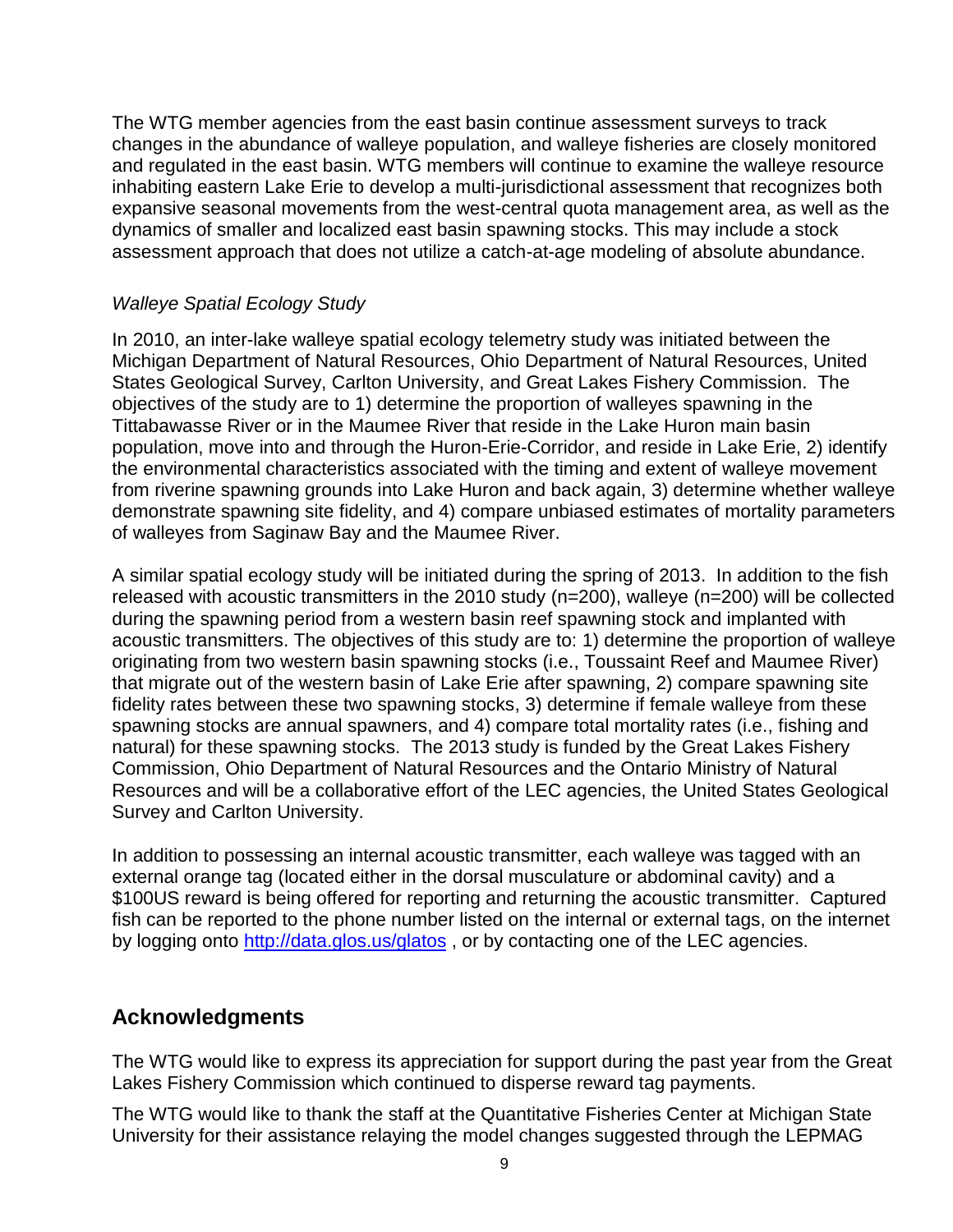process, particularly, Mike Jones, Matt Catalano (now with Auburn University), and Lisa Peterson.

#### **Literature Cited**

- Craig, J.K. and L.B. Crowder. 2005. Hypoxia-induced habitat shifts and energetic consequences in Atlantic croaker and brown shrimp on the Gulf of Mexico shelf Mar Ecol Prog Ser Vol. 294: 79–94.
- Deriso, R.B., T.J. Quinn II and P.R. Neal. 1985. Catch-age analysis with auxiliary information. Canadian Journal of Fisheries and Aquatic Sciences. 42: 815-824.
- Eby, L.A. and L.B. Crowder. 2002. Hypoxia-based habitat compression in the Neuse River Estuary:context-dependent shifts in behavioral avoidance thresholds. Can. J. Fish. Aquat. Sci. Vol. 59, 2002
- Einhouse, D. W., and T. M. MacDougall. 2010. An emerging view of the mixed-stock structure of Lake Erie's eastern-basin walleye population. Pages 151-164 in E. Roseman, P. Kocovsky and C. Vandergoot (eds). Status of walleye in the Great Lakes: proceedings of the 2006 symposium. Great Lakes Fishery Commission Technical Report No. 69. March 2010.
- Locke, B., M. Belore, A. Cook, D. Einhouse, K. Kayle, R. Kenyon, R. Knight, K. Newman, P. Ryan, E. Wright. 2005. Lake Erie Walleye Management Plan. Lake Erie Committee, Great Lakes Fishery Commission. 46 pp.
- Standing Technical Committee. 2007. Lambda Review Workshop Completion Report to the Lake Erie Committee of the Great Lakes Fishery Commission. 8pp.
- Vandergoot, C.S., T.O. Brenden, M.V. Thomas, D.W. Einhouse, H.A. Cook, and M.W. Turner. 2012. Estimation of tag shedding and reporting rates for Lake Erie jaw-tagged walleye. North American Journal of Fisheries Management 32:211-223.
- Walleye Task Group. 2001. Report of the Lake Erie Walleye Task Group to the Standing Technical Committee, Lake Erie Committee of the Great Lakes Fishery Commission. 27 pp.
- Walleye Task Group. 2003. Report of the Lake Erie Walleye Task Group to the Standing Technical Committee, Lake Erie Committee of the Great Lakes Fishery Commission. 26 pp.
- Walleye Task Group. 2010. Report of the Lake Erie Walleye Task Group to the Standing Technical Committee, Lake Erie Committee of the Great Lakes Fishery Commission. 32 pp.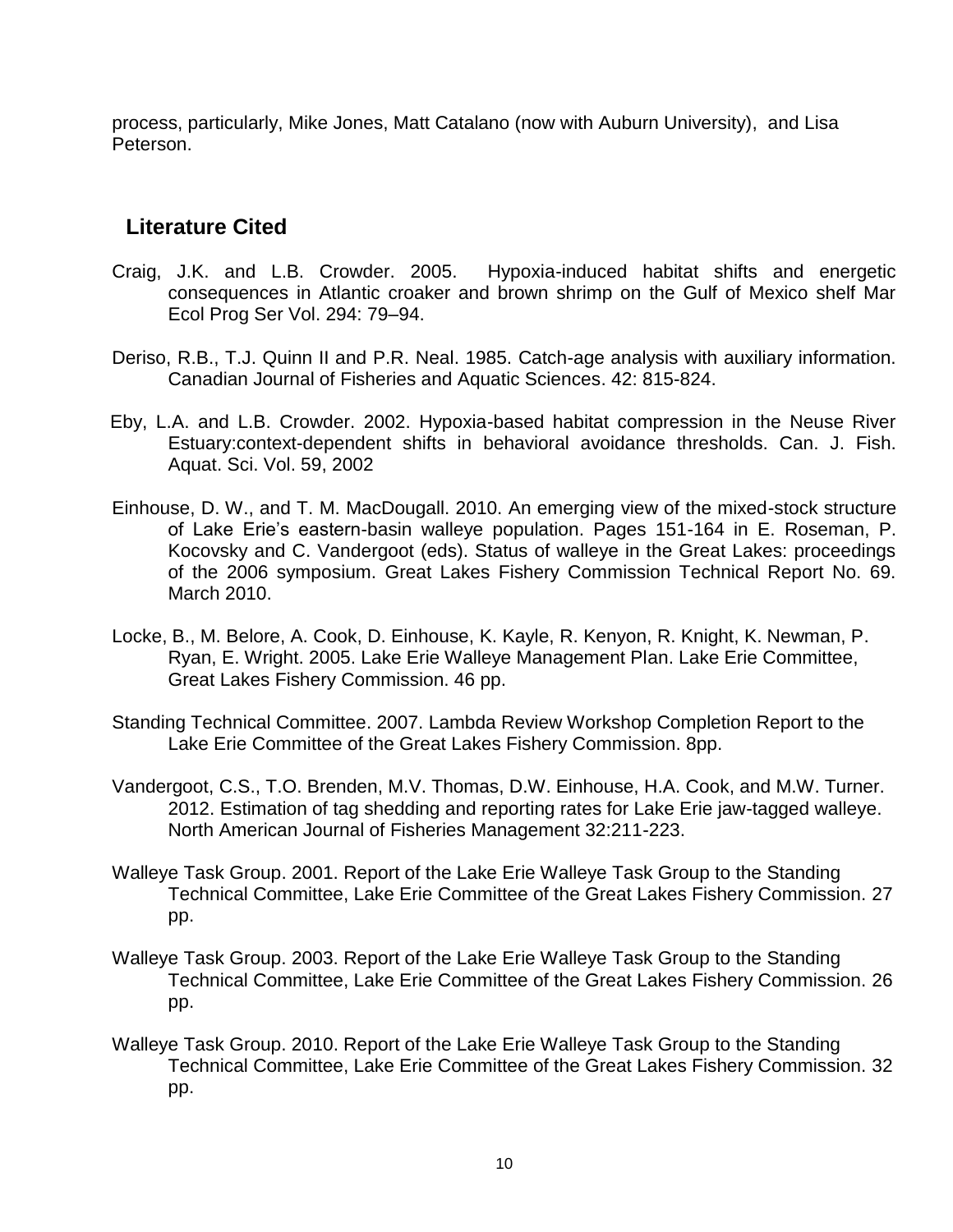Zhao, Y., D.W. Einhouse, and T.M. MacDougall. (2011): Resolving Some of the Complexity of a Mixed-Origin Walleye Population in the East Basin of Lake Erie Using a Mark– Recapture Study, North American Journal of Fisheries Management, 31:2, 379-389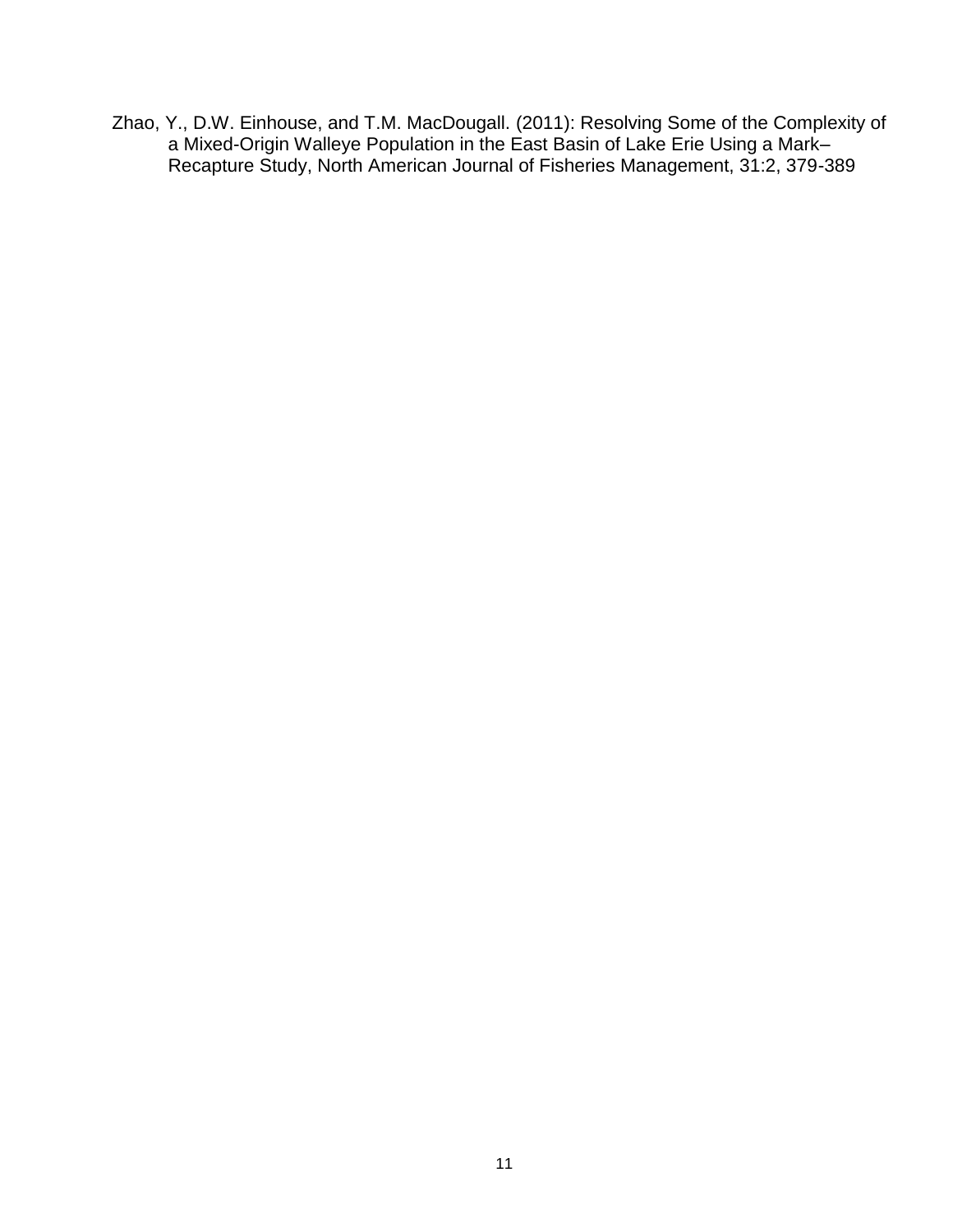| Ontario <sup>a</sup><br>Ohio<br>NY<br>Penn.<br>Michigan<br><b>Total</b><br>Ontario<br><b>Total</b><br><b>Total</b><br>Year<br>1980 TAC<br>261,700<br>1,558,600<br>1,154,100<br>2,974,400<br>2,974,400<br>0<br>Har<br>2,169,800<br>1,049,269<br>0<br>183,140<br>3,402,209<br>3,402,209<br>$\overline{0}$<br>1981 TAC<br>367,400<br>2,187,900<br>1,620,000<br>4,175,300<br>4,175,300<br>Har<br>1,229,017<br>0<br>95,147<br>2,942,900<br>4,267,064<br>4,267,064<br>1982 TAC<br>$\overline{0}$<br>504,100<br>3,001,700<br>2,222,700<br>5,728,500<br>5,728,500<br>Har<br>1,260,852<br>0<br>194,407<br>3,015,400<br>4,470,659<br>4,470,659<br>1983 TAC<br>2,522,000<br>$\mathbf{0}$<br>572,000<br>3,406,000<br>6,500,000<br>6,500,000<br>1,416,101<br>3,426,148<br>0<br>3,426,148<br>Har<br>145,847<br>1,864,200<br>1984 TAC<br>$\mathbf{0}$<br>676,500<br>4,028,400<br>2,982,900<br>7,687,800<br>7,687,800<br>0<br>Har<br>351,169<br>4,055,000<br>2,178,409<br>6,584,578<br>6,584,578<br>1985 TAC<br>$\mathbf 0$<br>430,700<br>2,564,400<br>1,898,800<br>4,893,900<br>4,893,900<br>0<br>460,933<br>2,435,627<br>6,626,660<br>6,626,660<br>Har<br>3,730,100<br>1986 TAC<br>660,000<br>2,910,000<br>$\mathbf 0$<br>3,930,000<br>7,500,000<br>7,500,000<br>605,600<br>2,617,507<br>0<br>7,622,507<br>Har<br>4,399,400<br>7,622,507<br>$\mathbf{0}$<br>1987 TAC<br>490,100<br>5,569,700<br>5,569,700<br>2,918,500<br>2,161,100<br>902,500<br>0<br>Har<br>4,433,600<br>2,688,558<br>8,024,658<br>8,024,658<br>1988 TAC<br>397,500<br>3,247,500<br>7,500,000<br>7,500,000<br>3,855,000<br>0<br>85,282<br>Har<br>1,996,788<br>4,890,367<br>3,054,402<br>9,941,557<br>85,282<br>10,026,839<br>1989 TAC<br>3,125,000<br>383,000<br>3,710,000<br>7,218,000<br>7,218,000<br>C<br>129,226<br>Har<br>1,091,641<br>4,191,711<br>2,793,051<br>8,076,403<br>129,226<br>8,205,629<br>1990 TAC<br>2,908,500<br>616,000<br>3,475,500<br>7,000,000<br>7,000,000<br>0<br>47,443<br>Har<br>747,128<br>2,282,520<br>2,517,922<br>5,547,570<br>47,443<br>5,595,013<br>1991 TAC<br>2,075,000<br>440,000<br>2,485,000<br>5,000,000<br>5,000,000<br>34,137<br>Har<br>132,118<br>1,577,813<br>2,266,380<br>3,976,311<br>34,137<br>4,010,448<br>1992 TAC<br>2,685,000<br>329,000<br>3,187,000<br>6,201,000<br>6,201,000<br>0<br>14,384<br>Har<br>249,518<br>2,081,919<br>2,497,705<br>4,829,142<br>14,384<br>4,843,526<br>1993 TAC<br>556,500<br>5,397,000<br>4,546,500<br>10,500,000<br>10,500,000<br>0<br>Har<br>40,032<br>270,376<br>2,668,684<br>3,821,386<br>6,760,446<br>40,032<br>6,800,478<br>1994 TAC<br>400,000<br>3,500,000<br>8,000,000<br>4,100,000<br>8,000,000<br>0<br>Har<br>216,038<br>1,468,739<br>3,431,119<br>5,115,896<br>59,345<br>59,345<br>5,175,241<br>1995 TAC<br>477,000<br>4,626,000<br>3,897,000<br>9,000,000<br>9,000,000<br>0<br>Har<br>107,909<br>5,356,624<br>26,964<br>5,383,588<br>1,435,188<br>3,813,527<br>26,964<br>1996 TAC<br>5,654,000<br>4,763,000<br>11,000,000<br>583,000<br>11,000,000<br>0<br>Har<br>174,607<br>4,524,639<br>7,015,671<br>89,087<br>127,815<br>2,316,425<br>38,728<br>7,143,486<br>1997 TAC<br>514,000<br>4,986,000<br>4,200,000<br>9,700,000<br>9,700,000<br>4,072,779<br>118,077<br>Har<br>122,400<br>1,248,846<br>5,444,025<br>29,395<br>88,682<br>5,562,102<br>1998 TAC<br>546,000<br>4,460,000<br>5,294,000<br>10,300,000<br>10,300,000<br>C<br>Har<br>47,000<br>205,904<br>114,606<br>2,303,911<br>4,173,042<br>6,591,559<br>34,090<br>124,814<br>6,797,463<br>1999 TAC<br>477,000<br>3,897,000<br>9,000,000<br>9,000,000<br>4,626,000<br>87,000<br>199,171<br>4,827,423<br>Har<br>140,269<br>1,033,733<br>3,454,250<br>4,628,252<br>23,133<br>89,038<br>2000 TAC<br>408,100<br>3,957,800<br>3,334,100<br>7,700,000<br>7,700,000<br>0<br>3,472,110<br>173,111<br>Har<br>252,280<br>932,297<br>2,287,533<br>28,599<br>77,512<br>67,000<br>3,645,221<br>2001 TAC<br>180,200<br>1,747,600<br>1,472,200<br>3,400,000<br>3,400,000<br>0<br>39,498<br>106,963<br>Har<br>159,186<br>1,157,914<br>1,498,816<br>2,815,916<br>14,669<br>52,796<br>2,922,879<br>2002 TAC<br>180,200<br>1,747,600<br>1,472,200<br>3,400,000<br>3,400,000<br>0<br>193,515<br>36,000<br>76,377<br>2,408,892<br>Har<br>703,000<br>1,436,000<br>2,332,515<br>18,377<br>22,000<br>2003 TAC<br>180,200<br>1,747,600<br>1,472,200<br>3,400,000<br>3,400,000<br>0<br>128,852<br>1,457,014<br>2,600,554<br>27,480<br>32,692<br>103,753<br>2,704,307<br>Har<br>1,014,688<br>43,581<br>2004 IAC<br>127,200<br>1,233,600<br>1,039,200<br>2,400,000<br>2,400,000<br>8,400<br>19,969<br>29,864<br>58,233<br>Har<br>114,958<br>859,366<br>1,419,237<br>2,393,561<br>2,451,794<br>2005 TAC<br>2,517,895<br>5,815,000<br>5,815,000<br>308,195<br>2,988,910<br>17,394<br>65,080<br>37,599<br>610,449<br>2,933,393<br>3,581,441<br>27,370<br>20,316<br>3,646,521<br>Har<br>2006 TAC<br>523,958<br>5,081,404<br>4,280,638<br>9,886,000<br>9,886,000<br>C<br>Har<br>3,494,551<br>5,668,619<br>37,161<br>151,614<br>68,774<br>257,549<br>5,926,168<br>305,548<br>1,868,520<br>2007 TAC<br>284,080<br>2,320,880<br>5,360,000<br>5,360,000<br>2,755,040<br>183,371<br>Har<br>2,159,965<br>4,485,975<br>29,134<br>116,671<br>37,566<br>165,551<br>2,160,459<br>4,669,346<br>2008 TAC<br>209,530<br>1,836,893<br>1,547,576<br>3,594,000<br>3,594,000<br>74,250<br>34,906<br>Har<br>1,574,723<br>2,778,431<br>29,017<br>138,173<br>2,916,604<br>121,072<br>1,082,636<br>2009 TAC<br>142,835<br>1,252,195<br>1,054,970<br>2,450,000<br>2,450,000<br>42,422<br>83,874<br>Har<br>94,048<br>967,476<br>1,095,500<br>2,157,024<br>13,727<br>27,725<br>2,240,898<br>2010 TAC<br>128,260<br>1,124,420<br>947,320<br>2,200,000<br>2,200,000<br>Har<br>55,248<br>983,397<br>1,997,011<br>36,683<br>54,056<br>23,324<br>114,063<br>958,366<br>2,111,074<br>2011<br>Tac<br>170,178<br>1,491,901<br>1,256,921<br>2,919,000<br>2,919,000<br>0<br>45,369<br>28,873<br>105,748<br>Har<br>50,490<br>1,224,057<br>1,691,861<br>31,506<br>417,314<br>1,797,609<br>2012 Tac<br>203,292<br>1,782,206<br>1,501,502<br>3,487,000<br>0<br>3,487,000<br>Har<br>86,658<br>921,390<br>1,355,522<br>2,363,570<br>36,975<br>44,796<br>28,260<br>110,031<br>2,473,601<br>Ontario sport harvest values w ere estimated from the most recent creel surveys in each basin; 2008 in Unit 1, 2004 in Units 2 and 3, and 2003<br>in Unit 4. These values are included in Ontario's total walleye harvest, but are not used in catch-at-age analysis. |  | TAC Area (MU-1, MU-2, MU-3) |  | Non-TAC Area (MUs 4&5) |  | <b>All Areas</b> |
|----------------------------------------------------------------------------------------------------------------------------------------------------------------------------------------------------------------------------------------------------------------------------------------------------------------------------------------------------------------------------------------------------------------------------------------------------------------------------------------------------------------------------------------------------------------------------------------------------------------------------------------------------------------------------------------------------------------------------------------------------------------------------------------------------------------------------------------------------------------------------------------------------------------------------------------------------------------------------------------------------------------------------------------------------------------------------------------------------------------------------------------------------------------------------------------------------------------------------------------------------------------------------------------------------------------------------------------------------------------------------------------------------------------------------------------------------------------------------------------------------------------------------------------------------------------------------------------------------------------------------------------------------------------------------------------------------------------------------------------------------------------------------------------------------------------------------------------------------------------------------------------------------------------------------------------------------------------------------------------------------------------------------------------------------------------------------------------------------------------------------------------------------------------------------------------------------------------------------------------------------------------------------------------------------------------------------------------------------------------------------------------------------------------------------------------------------------------------------------------------------------------------------------------------------------------------------------------------------------------------------------------------------------------------------------------------------------------------------------------------------------------------------------------------------------------------------------------------------------------------------------------------------------------------------------------------------------------------------------------------------------------------------------------------------------------------------------------------------------------------------------------------------------------------------------------------------------------------------------------------------------------------------------------------------------------------------------------------------------------------------------------------------------------------------------------------------------------------------------------------------------------------------------------------------------------------------------------------------------------------------------------------------------------------------------------------------------------------------------------------------------------------------------------------------------------------------------------------------------------------------------------------------------------------------------------------------------------------------------------------------------------------------------------------------------------------------------------------------------------------------------------------------------------------------------------------------------------------------------------------------------------------------------------------------------------------------------------------------------------------------------------------------------------------------------------------------------------------------------------------------------------------------------------------------------------------------------------------------------------------------------------------------------------------------------------------------------------------------------------------------------------------------------------------------------------------------------------------------------------------------------------------------------------------------------------------------------------------------------------------------------------------------------------------------------------------------------------------------------------------------------------------------------------------------------------------------------------------------------------------------------------------------------------------------------------------------------------------------------------------------------------------------------------------------------------------------------------------------------------------------------------------------------------------------------------------------------------------------------------------------------------------------------------------------------------------------------------------------------------------------------------------------------------------------------------------------------------------------------------------------------------------------------------------------------------------------------------------------------------------------------------------------------------------------------------------------------------------------------------------------------------------------------------------------------------------------------------------------------------------------------------------------------------------------------------------------------------------------------------------------------------------------------------------------------------------------------------------------------------------|--|-----------------------------|--|------------------------|--|------------------|
|                                                                                                                                                                                                                                                                                                                                                                                                                                                                                                                                                                                                                                                                                                                                                                                                                                                                                                                                                                                                                                                                                                                                                                                                                                                                                                                                                                                                                                                                                                                                                                                                                                                                                                                                                                                                                                                                                                                                                                                                                                                                                                                                                                                                                                                                                                                                                                                                                                                                                                                                                                                                                                                                                                                                                                                                                                                                                                                                                                                                                                                                                                                                                                                                                                                                                                                                                                                                                                                                                                                                                                                                                                                                                                                                                                                                                                                                                                                                                                                                                                                                                                                                                                                                                                                                                                                                                                                                                                                                                                                                                                                                                                                                                                                                                                                                                                                                                                                                                                                                                                                                                                                                                                                                                                                                                                                                                                                                                                                                                                                                                                                                                                                                                                                                                                                                                                                                                                                                                                                                                                                                                                                                                                                                                                                                                                                                                                                                                                                                                              |  |                             |  |                        |  |                  |
|                                                                                                                                                                                                                                                                                                                                                                                                                                                                                                                                                                                                                                                                                                                                                                                                                                                                                                                                                                                                                                                                                                                                                                                                                                                                                                                                                                                                                                                                                                                                                                                                                                                                                                                                                                                                                                                                                                                                                                                                                                                                                                                                                                                                                                                                                                                                                                                                                                                                                                                                                                                                                                                                                                                                                                                                                                                                                                                                                                                                                                                                                                                                                                                                                                                                                                                                                                                                                                                                                                                                                                                                                                                                                                                                                                                                                                                                                                                                                                                                                                                                                                                                                                                                                                                                                                                                                                                                                                                                                                                                                                                                                                                                                                                                                                                                                                                                                                                                                                                                                                                                                                                                                                                                                                                                                                                                                                                                                                                                                                                                                                                                                                                                                                                                                                                                                                                                                                                                                                                                                                                                                                                                                                                                                                                                                                                                                                                                                                                                                              |  |                             |  |                        |  |                  |
|                                                                                                                                                                                                                                                                                                                                                                                                                                                                                                                                                                                                                                                                                                                                                                                                                                                                                                                                                                                                                                                                                                                                                                                                                                                                                                                                                                                                                                                                                                                                                                                                                                                                                                                                                                                                                                                                                                                                                                                                                                                                                                                                                                                                                                                                                                                                                                                                                                                                                                                                                                                                                                                                                                                                                                                                                                                                                                                                                                                                                                                                                                                                                                                                                                                                                                                                                                                                                                                                                                                                                                                                                                                                                                                                                                                                                                                                                                                                                                                                                                                                                                                                                                                                                                                                                                                                                                                                                                                                                                                                                                                                                                                                                                                                                                                                                                                                                                                                                                                                                                                                                                                                                                                                                                                                                                                                                                                                                                                                                                                                                                                                                                                                                                                                                                                                                                                                                                                                                                                                                                                                                                                                                                                                                                                                                                                                                                                                                                                                                              |  |                             |  |                        |  |                  |
|                                                                                                                                                                                                                                                                                                                                                                                                                                                                                                                                                                                                                                                                                                                                                                                                                                                                                                                                                                                                                                                                                                                                                                                                                                                                                                                                                                                                                                                                                                                                                                                                                                                                                                                                                                                                                                                                                                                                                                                                                                                                                                                                                                                                                                                                                                                                                                                                                                                                                                                                                                                                                                                                                                                                                                                                                                                                                                                                                                                                                                                                                                                                                                                                                                                                                                                                                                                                                                                                                                                                                                                                                                                                                                                                                                                                                                                                                                                                                                                                                                                                                                                                                                                                                                                                                                                                                                                                                                                                                                                                                                                                                                                                                                                                                                                                                                                                                                                                                                                                                                                                                                                                                                                                                                                                                                                                                                                                                                                                                                                                                                                                                                                                                                                                                                                                                                                                                                                                                                                                                                                                                                                                                                                                                                                                                                                                                                                                                                                                                              |  |                             |  |                        |  |                  |
|                                                                                                                                                                                                                                                                                                                                                                                                                                                                                                                                                                                                                                                                                                                                                                                                                                                                                                                                                                                                                                                                                                                                                                                                                                                                                                                                                                                                                                                                                                                                                                                                                                                                                                                                                                                                                                                                                                                                                                                                                                                                                                                                                                                                                                                                                                                                                                                                                                                                                                                                                                                                                                                                                                                                                                                                                                                                                                                                                                                                                                                                                                                                                                                                                                                                                                                                                                                                                                                                                                                                                                                                                                                                                                                                                                                                                                                                                                                                                                                                                                                                                                                                                                                                                                                                                                                                                                                                                                                                                                                                                                                                                                                                                                                                                                                                                                                                                                                                                                                                                                                                                                                                                                                                                                                                                                                                                                                                                                                                                                                                                                                                                                                                                                                                                                                                                                                                                                                                                                                                                                                                                                                                                                                                                                                                                                                                                                                                                                                                                              |  |                             |  |                        |  |                  |
|                                                                                                                                                                                                                                                                                                                                                                                                                                                                                                                                                                                                                                                                                                                                                                                                                                                                                                                                                                                                                                                                                                                                                                                                                                                                                                                                                                                                                                                                                                                                                                                                                                                                                                                                                                                                                                                                                                                                                                                                                                                                                                                                                                                                                                                                                                                                                                                                                                                                                                                                                                                                                                                                                                                                                                                                                                                                                                                                                                                                                                                                                                                                                                                                                                                                                                                                                                                                                                                                                                                                                                                                                                                                                                                                                                                                                                                                                                                                                                                                                                                                                                                                                                                                                                                                                                                                                                                                                                                                                                                                                                                                                                                                                                                                                                                                                                                                                                                                                                                                                                                                                                                                                                                                                                                                                                                                                                                                                                                                                                                                                                                                                                                                                                                                                                                                                                                                                                                                                                                                                                                                                                                                                                                                                                                                                                                                                                                                                                                                                              |  |                             |  |                        |  |                  |
|                                                                                                                                                                                                                                                                                                                                                                                                                                                                                                                                                                                                                                                                                                                                                                                                                                                                                                                                                                                                                                                                                                                                                                                                                                                                                                                                                                                                                                                                                                                                                                                                                                                                                                                                                                                                                                                                                                                                                                                                                                                                                                                                                                                                                                                                                                                                                                                                                                                                                                                                                                                                                                                                                                                                                                                                                                                                                                                                                                                                                                                                                                                                                                                                                                                                                                                                                                                                                                                                                                                                                                                                                                                                                                                                                                                                                                                                                                                                                                                                                                                                                                                                                                                                                                                                                                                                                                                                                                                                                                                                                                                                                                                                                                                                                                                                                                                                                                                                                                                                                                                                                                                                                                                                                                                                                                                                                                                                                                                                                                                                                                                                                                                                                                                                                                                                                                                                                                                                                                                                                                                                                                                                                                                                                                                                                                                                                                                                                                                                                              |  |                             |  |                        |  |                  |
|                                                                                                                                                                                                                                                                                                                                                                                                                                                                                                                                                                                                                                                                                                                                                                                                                                                                                                                                                                                                                                                                                                                                                                                                                                                                                                                                                                                                                                                                                                                                                                                                                                                                                                                                                                                                                                                                                                                                                                                                                                                                                                                                                                                                                                                                                                                                                                                                                                                                                                                                                                                                                                                                                                                                                                                                                                                                                                                                                                                                                                                                                                                                                                                                                                                                                                                                                                                                                                                                                                                                                                                                                                                                                                                                                                                                                                                                                                                                                                                                                                                                                                                                                                                                                                                                                                                                                                                                                                                                                                                                                                                                                                                                                                                                                                                                                                                                                                                                                                                                                                                                                                                                                                                                                                                                                                                                                                                                                                                                                                                                                                                                                                                                                                                                                                                                                                                                                                                                                                                                                                                                                                                                                                                                                                                                                                                                                                                                                                                                                              |  |                             |  |                        |  |                  |
|                                                                                                                                                                                                                                                                                                                                                                                                                                                                                                                                                                                                                                                                                                                                                                                                                                                                                                                                                                                                                                                                                                                                                                                                                                                                                                                                                                                                                                                                                                                                                                                                                                                                                                                                                                                                                                                                                                                                                                                                                                                                                                                                                                                                                                                                                                                                                                                                                                                                                                                                                                                                                                                                                                                                                                                                                                                                                                                                                                                                                                                                                                                                                                                                                                                                                                                                                                                                                                                                                                                                                                                                                                                                                                                                                                                                                                                                                                                                                                                                                                                                                                                                                                                                                                                                                                                                                                                                                                                                                                                                                                                                                                                                                                                                                                                                                                                                                                                                                                                                                                                                                                                                                                                                                                                                                                                                                                                                                                                                                                                                                                                                                                                                                                                                                                                                                                                                                                                                                                                                                                                                                                                                                                                                                                                                                                                                                                                                                                                                                              |  |                             |  |                        |  |                  |
|                                                                                                                                                                                                                                                                                                                                                                                                                                                                                                                                                                                                                                                                                                                                                                                                                                                                                                                                                                                                                                                                                                                                                                                                                                                                                                                                                                                                                                                                                                                                                                                                                                                                                                                                                                                                                                                                                                                                                                                                                                                                                                                                                                                                                                                                                                                                                                                                                                                                                                                                                                                                                                                                                                                                                                                                                                                                                                                                                                                                                                                                                                                                                                                                                                                                                                                                                                                                                                                                                                                                                                                                                                                                                                                                                                                                                                                                                                                                                                                                                                                                                                                                                                                                                                                                                                                                                                                                                                                                                                                                                                                                                                                                                                                                                                                                                                                                                                                                                                                                                                                                                                                                                                                                                                                                                                                                                                                                                                                                                                                                                                                                                                                                                                                                                                                                                                                                                                                                                                                                                                                                                                                                                                                                                                                                                                                                                                                                                                                                                              |  |                             |  |                        |  |                  |
|                                                                                                                                                                                                                                                                                                                                                                                                                                                                                                                                                                                                                                                                                                                                                                                                                                                                                                                                                                                                                                                                                                                                                                                                                                                                                                                                                                                                                                                                                                                                                                                                                                                                                                                                                                                                                                                                                                                                                                                                                                                                                                                                                                                                                                                                                                                                                                                                                                                                                                                                                                                                                                                                                                                                                                                                                                                                                                                                                                                                                                                                                                                                                                                                                                                                                                                                                                                                                                                                                                                                                                                                                                                                                                                                                                                                                                                                                                                                                                                                                                                                                                                                                                                                                                                                                                                                                                                                                                                                                                                                                                                                                                                                                                                                                                                                                                                                                                                                                                                                                                                                                                                                                                                                                                                                                                                                                                                                                                                                                                                                                                                                                                                                                                                                                                                                                                                                                                                                                                                                                                                                                                                                                                                                                                                                                                                                                                                                                                                                                              |  |                             |  |                        |  |                  |
|                                                                                                                                                                                                                                                                                                                                                                                                                                                                                                                                                                                                                                                                                                                                                                                                                                                                                                                                                                                                                                                                                                                                                                                                                                                                                                                                                                                                                                                                                                                                                                                                                                                                                                                                                                                                                                                                                                                                                                                                                                                                                                                                                                                                                                                                                                                                                                                                                                                                                                                                                                                                                                                                                                                                                                                                                                                                                                                                                                                                                                                                                                                                                                                                                                                                                                                                                                                                                                                                                                                                                                                                                                                                                                                                                                                                                                                                                                                                                                                                                                                                                                                                                                                                                                                                                                                                                                                                                                                                                                                                                                                                                                                                                                                                                                                                                                                                                                                                                                                                                                                                                                                                                                                                                                                                                                                                                                                                                                                                                                                                                                                                                                                                                                                                                                                                                                                                                                                                                                                                                                                                                                                                                                                                                                                                                                                                                                                                                                                                                              |  |                             |  |                        |  |                  |
|                                                                                                                                                                                                                                                                                                                                                                                                                                                                                                                                                                                                                                                                                                                                                                                                                                                                                                                                                                                                                                                                                                                                                                                                                                                                                                                                                                                                                                                                                                                                                                                                                                                                                                                                                                                                                                                                                                                                                                                                                                                                                                                                                                                                                                                                                                                                                                                                                                                                                                                                                                                                                                                                                                                                                                                                                                                                                                                                                                                                                                                                                                                                                                                                                                                                                                                                                                                                                                                                                                                                                                                                                                                                                                                                                                                                                                                                                                                                                                                                                                                                                                                                                                                                                                                                                                                                                                                                                                                                                                                                                                                                                                                                                                                                                                                                                                                                                                                                                                                                                                                                                                                                                                                                                                                                                                                                                                                                                                                                                                                                                                                                                                                                                                                                                                                                                                                                                                                                                                                                                                                                                                                                                                                                                                                                                                                                                                                                                                                                                              |  |                             |  |                        |  |                  |
|                                                                                                                                                                                                                                                                                                                                                                                                                                                                                                                                                                                                                                                                                                                                                                                                                                                                                                                                                                                                                                                                                                                                                                                                                                                                                                                                                                                                                                                                                                                                                                                                                                                                                                                                                                                                                                                                                                                                                                                                                                                                                                                                                                                                                                                                                                                                                                                                                                                                                                                                                                                                                                                                                                                                                                                                                                                                                                                                                                                                                                                                                                                                                                                                                                                                                                                                                                                                                                                                                                                                                                                                                                                                                                                                                                                                                                                                                                                                                                                                                                                                                                                                                                                                                                                                                                                                                                                                                                                                                                                                                                                                                                                                                                                                                                                                                                                                                                                                                                                                                                                                                                                                                                                                                                                                                                                                                                                                                                                                                                                                                                                                                                                                                                                                                                                                                                                                                                                                                                                                                                                                                                                                                                                                                                                                                                                                                                                                                                                                                              |  |                             |  |                        |  |                  |
|                                                                                                                                                                                                                                                                                                                                                                                                                                                                                                                                                                                                                                                                                                                                                                                                                                                                                                                                                                                                                                                                                                                                                                                                                                                                                                                                                                                                                                                                                                                                                                                                                                                                                                                                                                                                                                                                                                                                                                                                                                                                                                                                                                                                                                                                                                                                                                                                                                                                                                                                                                                                                                                                                                                                                                                                                                                                                                                                                                                                                                                                                                                                                                                                                                                                                                                                                                                                                                                                                                                                                                                                                                                                                                                                                                                                                                                                                                                                                                                                                                                                                                                                                                                                                                                                                                                                                                                                                                                                                                                                                                                                                                                                                                                                                                                                                                                                                                                                                                                                                                                                                                                                                                                                                                                                                                                                                                                                                                                                                                                                                                                                                                                                                                                                                                                                                                                                                                                                                                                                                                                                                                                                                                                                                                                                                                                                                                                                                                                                                              |  |                             |  |                        |  |                  |
|                                                                                                                                                                                                                                                                                                                                                                                                                                                                                                                                                                                                                                                                                                                                                                                                                                                                                                                                                                                                                                                                                                                                                                                                                                                                                                                                                                                                                                                                                                                                                                                                                                                                                                                                                                                                                                                                                                                                                                                                                                                                                                                                                                                                                                                                                                                                                                                                                                                                                                                                                                                                                                                                                                                                                                                                                                                                                                                                                                                                                                                                                                                                                                                                                                                                                                                                                                                                                                                                                                                                                                                                                                                                                                                                                                                                                                                                                                                                                                                                                                                                                                                                                                                                                                                                                                                                                                                                                                                                                                                                                                                                                                                                                                                                                                                                                                                                                                                                                                                                                                                                                                                                                                                                                                                                                                                                                                                                                                                                                                                                                                                                                                                                                                                                                                                                                                                                                                                                                                                                                                                                                                                                                                                                                                                                                                                                                                                                                                                                                              |  |                             |  |                        |  |                  |
|                                                                                                                                                                                                                                                                                                                                                                                                                                                                                                                                                                                                                                                                                                                                                                                                                                                                                                                                                                                                                                                                                                                                                                                                                                                                                                                                                                                                                                                                                                                                                                                                                                                                                                                                                                                                                                                                                                                                                                                                                                                                                                                                                                                                                                                                                                                                                                                                                                                                                                                                                                                                                                                                                                                                                                                                                                                                                                                                                                                                                                                                                                                                                                                                                                                                                                                                                                                                                                                                                                                                                                                                                                                                                                                                                                                                                                                                                                                                                                                                                                                                                                                                                                                                                                                                                                                                                                                                                                                                                                                                                                                                                                                                                                                                                                                                                                                                                                                                                                                                                                                                                                                                                                                                                                                                                                                                                                                                                                                                                                                                                                                                                                                                                                                                                                                                                                                                                                                                                                                                                                                                                                                                                                                                                                                                                                                                                                                                                                                                                              |  |                             |  |                        |  |                  |
|                                                                                                                                                                                                                                                                                                                                                                                                                                                                                                                                                                                                                                                                                                                                                                                                                                                                                                                                                                                                                                                                                                                                                                                                                                                                                                                                                                                                                                                                                                                                                                                                                                                                                                                                                                                                                                                                                                                                                                                                                                                                                                                                                                                                                                                                                                                                                                                                                                                                                                                                                                                                                                                                                                                                                                                                                                                                                                                                                                                                                                                                                                                                                                                                                                                                                                                                                                                                                                                                                                                                                                                                                                                                                                                                                                                                                                                                                                                                                                                                                                                                                                                                                                                                                                                                                                                                                                                                                                                                                                                                                                                                                                                                                                                                                                                                                                                                                                                                                                                                                                                                                                                                                                                                                                                                                                                                                                                                                                                                                                                                                                                                                                                                                                                                                                                                                                                                                                                                                                                                                                                                                                                                                                                                                                                                                                                                                                                                                                                                                              |  |                             |  |                        |  |                  |
|                                                                                                                                                                                                                                                                                                                                                                                                                                                                                                                                                                                                                                                                                                                                                                                                                                                                                                                                                                                                                                                                                                                                                                                                                                                                                                                                                                                                                                                                                                                                                                                                                                                                                                                                                                                                                                                                                                                                                                                                                                                                                                                                                                                                                                                                                                                                                                                                                                                                                                                                                                                                                                                                                                                                                                                                                                                                                                                                                                                                                                                                                                                                                                                                                                                                                                                                                                                                                                                                                                                                                                                                                                                                                                                                                                                                                                                                                                                                                                                                                                                                                                                                                                                                                                                                                                                                                                                                                                                                                                                                                                                                                                                                                                                                                                                                                                                                                                                                                                                                                                                                                                                                                                                                                                                                                                                                                                                                                                                                                                                                                                                                                                                                                                                                                                                                                                                                                                                                                                                                                                                                                                                                                                                                                                                                                                                                                                                                                                                                                              |  |                             |  |                        |  |                  |
|                                                                                                                                                                                                                                                                                                                                                                                                                                                                                                                                                                                                                                                                                                                                                                                                                                                                                                                                                                                                                                                                                                                                                                                                                                                                                                                                                                                                                                                                                                                                                                                                                                                                                                                                                                                                                                                                                                                                                                                                                                                                                                                                                                                                                                                                                                                                                                                                                                                                                                                                                                                                                                                                                                                                                                                                                                                                                                                                                                                                                                                                                                                                                                                                                                                                                                                                                                                                                                                                                                                                                                                                                                                                                                                                                                                                                                                                                                                                                                                                                                                                                                                                                                                                                                                                                                                                                                                                                                                                                                                                                                                                                                                                                                                                                                                                                                                                                                                                                                                                                                                                                                                                                                                                                                                                                                                                                                                                                                                                                                                                                                                                                                                                                                                                                                                                                                                                                                                                                                                                                                                                                                                                                                                                                                                                                                                                                                                                                                                                                              |  |                             |  |                        |  |                  |
|                                                                                                                                                                                                                                                                                                                                                                                                                                                                                                                                                                                                                                                                                                                                                                                                                                                                                                                                                                                                                                                                                                                                                                                                                                                                                                                                                                                                                                                                                                                                                                                                                                                                                                                                                                                                                                                                                                                                                                                                                                                                                                                                                                                                                                                                                                                                                                                                                                                                                                                                                                                                                                                                                                                                                                                                                                                                                                                                                                                                                                                                                                                                                                                                                                                                                                                                                                                                                                                                                                                                                                                                                                                                                                                                                                                                                                                                                                                                                                                                                                                                                                                                                                                                                                                                                                                                                                                                                                                                                                                                                                                                                                                                                                                                                                                                                                                                                                                                                                                                                                                                                                                                                                                                                                                                                                                                                                                                                                                                                                                                                                                                                                                                                                                                                                                                                                                                                                                                                                                                                                                                                                                                                                                                                                                                                                                                                                                                                                                                                              |  |                             |  |                        |  |                  |
|                                                                                                                                                                                                                                                                                                                                                                                                                                                                                                                                                                                                                                                                                                                                                                                                                                                                                                                                                                                                                                                                                                                                                                                                                                                                                                                                                                                                                                                                                                                                                                                                                                                                                                                                                                                                                                                                                                                                                                                                                                                                                                                                                                                                                                                                                                                                                                                                                                                                                                                                                                                                                                                                                                                                                                                                                                                                                                                                                                                                                                                                                                                                                                                                                                                                                                                                                                                                                                                                                                                                                                                                                                                                                                                                                                                                                                                                                                                                                                                                                                                                                                                                                                                                                                                                                                                                                                                                                                                                                                                                                                                                                                                                                                                                                                                                                                                                                                                                                                                                                                                                                                                                                                                                                                                                                                                                                                                                                                                                                                                                                                                                                                                                                                                                                                                                                                                                                                                                                                                                                                                                                                                                                                                                                                                                                                                                                                                                                                                                                              |  |                             |  |                        |  |                  |
|                                                                                                                                                                                                                                                                                                                                                                                                                                                                                                                                                                                                                                                                                                                                                                                                                                                                                                                                                                                                                                                                                                                                                                                                                                                                                                                                                                                                                                                                                                                                                                                                                                                                                                                                                                                                                                                                                                                                                                                                                                                                                                                                                                                                                                                                                                                                                                                                                                                                                                                                                                                                                                                                                                                                                                                                                                                                                                                                                                                                                                                                                                                                                                                                                                                                                                                                                                                                                                                                                                                                                                                                                                                                                                                                                                                                                                                                                                                                                                                                                                                                                                                                                                                                                                                                                                                                                                                                                                                                                                                                                                                                                                                                                                                                                                                                                                                                                                                                                                                                                                                                                                                                                                                                                                                                                                                                                                                                                                                                                                                                                                                                                                                                                                                                                                                                                                                                                                                                                                                                                                                                                                                                                                                                                                                                                                                                                                                                                                                                                              |  |                             |  |                        |  |                  |
|                                                                                                                                                                                                                                                                                                                                                                                                                                                                                                                                                                                                                                                                                                                                                                                                                                                                                                                                                                                                                                                                                                                                                                                                                                                                                                                                                                                                                                                                                                                                                                                                                                                                                                                                                                                                                                                                                                                                                                                                                                                                                                                                                                                                                                                                                                                                                                                                                                                                                                                                                                                                                                                                                                                                                                                                                                                                                                                                                                                                                                                                                                                                                                                                                                                                                                                                                                                                                                                                                                                                                                                                                                                                                                                                                                                                                                                                                                                                                                                                                                                                                                                                                                                                                                                                                                                                                                                                                                                                                                                                                                                                                                                                                                                                                                                                                                                                                                                                                                                                                                                                                                                                                                                                                                                                                                                                                                                                                                                                                                                                                                                                                                                                                                                                                                                                                                                                                                                                                                                                                                                                                                                                                                                                                                                                                                                                                                                                                                                                                              |  |                             |  |                        |  |                  |
|                                                                                                                                                                                                                                                                                                                                                                                                                                                                                                                                                                                                                                                                                                                                                                                                                                                                                                                                                                                                                                                                                                                                                                                                                                                                                                                                                                                                                                                                                                                                                                                                                                                                                                                                                                                                                                                                                                                                                                                                                                                                                                                                                                                                                                                                                                                                                                                                                                                                                                                                                                                                                                                                                                                                                                                                                                                                                                                                                                                                                                                                                                                                                                                                                                                                                                                                                                                                                                                                                                                                                                                                                                                                                                                                                                                                                                                                                                                                                                                                                                                                                                                                                                                                                                                                                                                                                                                                                                                                                                                                                                                                                                                                                                                                                                                                                                                                                                                                                                                                                                                                                                                                                                                                                                                                                                                                                                                                                                                                                                                                                                                                                                                                                                                                                                                                                                                                                                                                                                                                                                                                                                                                                                                                                                                                                                                                                                                                                                                                                              |  |                             |  |                        |  |                  |
|                                                                                                                                                                                                                                                                                                                                                                                                                                                                                                                                                                                                                                                                                                                                                                                                                                                                                                                                                                                                                                                                                                                                                                                                                                                                                                                                                                                                                                                                                                                                                                                                                                                                                                                                                                                                                                                                                                                                                                                                                                                                                                                                                                                                                                                                                                                                                                                                                                                                                                                                                                                                                                                                                                                                                                                                                                                                                                                                                                                                                                                                                                                                                                                                                                                                                                                                                                                                                                                                                                                                                                                                                                                                                                                                                                                                                                                                                                                                                                                                                                                                                                                                                                                                                                                                                                                                                                                                                                                                                                                                                                                                                                                                                                                                                                                                                                                                                                                                                                                                                                                                                                                                                                                                                                                                                                                                                                                                                                                                                                                                                                                                                                                                                                                                                                                                                                                                                                                                                                                                                                                                                                                                                                                                                                                                                                                                                                                                                                                                                              |  |                             |  |                        |  |                  |
|                                                                                                                                                                                                                                                                                                                                                                                                                                                                                                                                                                                                                                                                                                                                                                                                                                                                                                                                                                                                                                                                                                                                                                                                                                                                                                                                                                                                                                                                                                                                                                                                                                                                                                                                                                                                                                                                                                                                                                                                                                                                                                                                                                                                                                                                                                                                                                                                                                                                                                                                                                                                                                                                                                                                                                                                                                                                                                                                                                                                                                                                                                                                                                                                                                                                                                                                                                                                                                                                                                                                                                                                                                                                                                                                                                                                                                                                                                                                                                                                                                                                                                                                                                                                                                                                                                                                                                                                                                                                                                                                                                                                                                                                                                                                                                                                                                                                                                                                                                                                                                                                                                                                                                                                                                                                                                                                                                                                                                                                                                                                                                                                                                                                                                                                                                                                                                                                                                                                                                                                                                                                                                                                                                                                                                                                                                                                                                                                                                                                                              |  |                             |  |                        |  |                  |
|                                                                                                                                                                                                                                                                                                                                                                                                                                                                                                                                                                                                                                                                                                                                                                                                                                                                                                                                                                                                                                                                                                                                                                                                                                                                                                                                                                                                                                                                                                                                                                                                                                                                                                                                                                                                                                                                                                                                                                                                                                                                                                                                                                                                                                                                                                                                                                                                                                                                                                                                                                                                                                                                                                                                                                                                                                                                                                                                                                                                                                                                                                                                                                                                                                                                                                                                                                                                                                                                                                                                                                                                                                                                                                                                                                                                                                                                                                                                                                                                                                                                                                                                                                                                                                                                                                                                                                                                                                                                                                                                                                                                                                                                                                                                                                                                                                                                                                                                                                                                                                                                                                                                                                                                                                                                                                                                                                                                                                                                                                                                                                                                                                                                                                                                                                                                                                                                                                                                                                                                                                                                                                                                                                                                                                                                                                                                                                                                                                                                                              |  |                             |  |                        |  |                  |
|                                                                                                                                                                                                                                                                                                                                                                                                                                                                                                                                                                                                                                                                                                                                                                                                                                                                                                                                                                                                                                                                                                                                                                                                                                                                                                                                                                                                                                                                                                                                                                                                                                                                                                                                                                                                                                                                                                                                                                                                                                                                                                                                                                                                                                                                                                                                                                                                                                                                                                                                                                                                                                                                                                                                                                                                                                                                                                                                                                                                                                                                                                                                                                                                                                                                                                                                                                                                                                                                                                                                                                                                                                                                                                                                                                                                                                                                                                                                                                                                                                                                                                                                                                                                                                                                                                                                                                                                                                                                                                                                                                                                                                                                                                                                                                                                                                                                                                                                                                                                                                                                                                                                                                                                                                                                                                                                                                                                                                                                                                                                                                                                                                                                                                                                                                                                                                                                                                                                                                                                                                                                                                                                                                                                                                                                                                                                                                                                                                                                                              |  |                             |  |                        |  |                  |
|                                                                                                                                                                                                                                                                                                                                                                                                                                                                                                                                                                                                                                                                                                                                                                                                                                                                                                                                                                                                                                                                                                                                                                                                                                                                                                                                                                                                                                                                                                                                                                                                                                                                                                                                                                                                                                                                                                                                                                                                                                                                                                                                                                                                                                                                                                                                                                                                                                                                                                                                                                                                                                                                                                                                                                                                                                                                                                                                                                                                                                                                                                                                                                                                                                                                                                                                                                                                                                                                                                                                                                                                                                                                                                                                                                                                                                                                                                                                                                                                                                                                                                                                                                                                                                                                                                                                                                                                                                                                                                                                                                                                                                                                                                                                                                                                                                                                                                                                                                                                                                                                                                                                                                                                                                                                                                                                                                                                                                                                                                                                                                                                                                                                                                                                                                                                                                                                                                                                                                                                                                                                                                                                                                                                                                                                                                                                                                                                                                                                                              |  |                             |  |                        |  |                  |
|                                                                                                                                                                                                                                                                                                                                                                                                                                                                                                                                                                                                                                                                                                                                                                                                                                                                                                                                                                                                                                                                                                                                                                                                                                                                                                                                                                                                                                                                                                                                                                                                                                                                                                                                                                                                                                                                                                                                                                                                                                                                                                                                                                                                                                                                                                                                                                                                                                                                                                                                                                                                                                                                                                                                                                                                                                                                                                                                                                                                                                                                                                                                                                                                                                                                                                                                                                                                                                                                                                                                                                                                                                                                                                                                                                                                                                                                                                                                                                                                                                                                                                                                                                                                                                                                                                                                                                                                                                                                                                                                                                                                                                                                                                                                                                                                                                                                                                                                                                                                                                                                                                                                                                                                                                                                                                                                                                                                                                                                                                                                                                                                                                                                                                                                                                                                                                                                                                                                                                                                                                                                                                                                                                                                                                                                                                                                                                                                                                                                                              |  |                             |  |                        |  |                  |
|                                                                                                                                                                                                                                                                                                                                                                                                                                                                                                                                                                                                                                                                                                                                                                                                                                                                                                                                                                                                                                                                                                                                                                                                                                                                                                                                                                                                                                                                                                                                                                                                                                                                                                                                                                                                                                                                                                                                                                                                                                                                                                                                                                                                                                                                                                                                                                                                                                                                                                                                                                                                                                                                                                                                                                                                                                                                                                                                                                                                                                                                                                                                                                                                                                                                                                                                                                                                                                                                                                                                                                                                                                                                                                                                                                                                                                                                                                                                                                                                                                                                                                                                                                                                                                                                                                                                                                                                                                                                                                                                                                                                                                                                                                                                                                                                                                                                                                                                                                                                                                                                                                                                                                                                                                                                                                                                                                                                                                                                                                                                                                                                                                                                                                                                                                                                                                                                                                                                                                                                                                                                                                                                                                                                                                                                                                                                                                                                                                                                                              |  |                             |  |                        |  |                  |
|                                                                                                                                                                                                                                                                                                                                                                                                                                                                                                                                                                                                                                                                                                                                                                                                                                                                                                                                                                                                                                                                                                                                                                                                                                                                                                                                                                                                                                                                                                                                                                                                                                                                                                                                                                                                                                                                                                                                                                                                                                                                                                                                                                                                                                                                                                                                                                                                                                                                                                                                                                                                                                                                                                                                                                                                                                                                                                                                                                                                                                                                                                                                                                                                                                                                                                                                                                                                                                                                                                                                                                                                                                                                                                                                                                                                                                                                                                                                                                                                                                                                                                                                                                                                                                                                                                                                                                                                                                                                                                                                                                                                                                                                                                                                                                                                                                                                                                                                                                                                                                                                                                                                                                                                                                                                                                                                                                                                                                                                                                                                                                                                                                                                                                                                                                                                                                                                                                                                                                                                                                                                                                                                                                                                                                                                                                                                                                                                                                                                                              |  |                             |  |                        |  |                  |
|                                                                                                                                                                                                                                                                                                                                                                                                                                                                                                                                                                                                                                                                                                                                                                                                                                                                                                                                                                                                                                                                                                                                                                                                                                                                                                                                                                                                                                                                                                                                                                                                                                                                                                                                                                                                                                                                                                                                                                                                                                                                                                                                                                                                                                                                                                                                                                                                                                                                                                                                                                                                                                                                                                                                                                                                                                                                                                                                                                                                                                                                                                                                                                                                                                                                                                                                                                                                                                                                                                                                                                                                                                                                                                                                                                                                                                                                                                                                                                                                                                                                                                                                                                                                                                                                                                                                                                                                                                                                                                                                                                                                                                                                                                                                                                                                                                                                                                                                                                                                                                                                                                                                                                                                                                                                                                                                                                                                                                                                                                                                                                                                                                                                                                                                                                                                                                                                                                                                                                                                                                                                                                                                                                                                                                                                                                                                                                                                                                                                                              |  |                             |  |                        |  |                  |
|                                                                                                                                                                                                                                                                                                                                                                                                                                                                                                                                                                                                                                                                                                                                                                                                                                                                                                                                                                                                                                                                                                                                                                                                                                                                                                                                                                                                                                                                                                                                                                                                                                                                                                                                                                                                                                                                                                                                                                                                                                                                                                                                                                                                                                                                                                                                                                                                                                                                                                                                                                                                                                                                                                                                                                                                                                                                                                                                                                                                                                                                                                                                                                                                                                                                                                                                                                                                                                                                                                                                                                                                                                                                                                                                                                                                                                                                                                                                                                                                                                                                                                                                                                                                                                                                                                                                                                                                                                                                                                                                                                                                                                                                                                                                                                                                                                                                                                                                                                                                                                                                                                                                                                                                                                                                                                                                                                                                                                                                                                                                                                                                                                                                                                                                                                                                                                                                                                                                                                                                                                                                                                                                                                                                                                                                                                                                                                                                                                                                                              |  |                             |  |                        |  |                  |
|                                                                                                                                                                                                                                                                                                                                                                                                                                                                                                                                                                                                                                                                                                                                                                                                                                                                                                                                                                                                                                                                                                                                                                                                                                                                                                                                                                                                                                                                                                                                                                                                                                                                                                                                                                                                                                                                                                                                                                                                                                                                                                                                                                                                                                                                                                                                                                                                                                                                                                                                                                                                                                                                                                                                                                                                                                                                                                                                                                                                                                                                                                                                                                                                                                                                                                                                                                                                                                                                                                                                                                                                                                                                                                                                                                                                                                                                                                                                                                                                                                                                                                                                                                                                                                                                                                                                                                                                                                                                                                                                                                                                                                                                                                                                                                                                                                                                                                                                                                                                                                                                                                                                                                                                                                                                                                                                                                                                                                                                                                                                                                                                                                                                                                                                                                                                                                                                                                                                                                                                                                                                                                                                                                                                                                                                                                                                                                                                                                                                                              |  |                             |  |                        |  |                  |
|                                                                                                                                                                                                                                                                                                                                                                                                                                                                                                                                                                                                                                                                                                                                                                                                                                                                                                                                                                                                                                                                                                                                                                                                                                                                                                                                                                                                                                                                                                                                                                                                                                                                                                                                                                                                                                                                                                                                                                                                                                                                                                                                                                                                                                                                                                                                                                                                                                                                                                                                                                                                                                                                                                                                                                                                                                                                                                                                                                                                                                                                                                                                                                                                                                                                                                                                                                                                                                                                                                                                                                                                                                                                                                                                                                                                                                                                                                                                                                                                                                                                                                                                                                                                                                                                                                                                                                                                                                                                                                                                                                                                                                                                                                                                                                                                                                                                                                                                                                                                                                                                                                                                                                                                                                                                                                                                                                                                                                                                                                                                                                                                                                                                                                                                                                                                                                                                                                                                                                                                                                                                                                                                                                                                                                                                                                                                                                                                                                                                                              |  |                             |  |                        |  |                  |
|                                                                                                                                                                                                                                                                                                                                                                                                                                                                                                                                                                                                                                                                                                                                                                                                                                                                                                                                                                                                                                                                                                                                                                                                                                                                                                                                                                                                                                                                                                                                                                                                                                                                                                                                                                                                                                                                                                                                                                                                                                                                                                                                                                                                                                                                                                                                                                                                                                                                                                                                                                                                                                                                                                                                                                                                                                                                                                                                                                                                                                                                                                                                                                                                                                                                                                                                                                                                                                                                                                                                                                                                                                                                                                                                                                                                                                                                                                                                                                                                                                                                                                                                                                                                                                                                                                                                                                                                                                                                                                                                                                                                                                                                                                                                                                                                                                                                                                                                                                                                                                                                                                                                                                                                                                                                                                                                                                                                                                                                                                                                                                                                                                                                                                                                                                                                                                                                                                                                                                                                                                                                                                                                                                                                                                                                                                                                                                                                                                                                                              |  |                             |  |                        |  |                  |
|                                                                                                                                                                                                                                                                                                                                                                                                                                                                                                                                                                                                                                                                                                                                                                                                                                                                                                                                                                                                                                                                                                                                                                                                                                                                                                                                                                                                                                                                                                                                                                                                                                                                                                                                                                                                                                                                                                                                                                                                                                                                                                                                                                                                                                                                                                                                                                                                                                                                                                                                                                                                                                                                                                                                                                                                                                                                                                                                                                                                                                                                                                                                                                                                                                                                                                                                                                                                                                                                                                                                                                                                                                                                                                                                                                                                                                                                                                                                                                                                                                                                                                                                                                                                                                                                                                                                                                                                                                                                                                                                                                                                                                                                                                                                                                                                                                                                                                                                                                                                                                                                                                                                                                                                                                                                                                                                                                                                                                                                                                                                                                                                                                                                                                                                                                                                                                                                                                                                                                                                                                                                                                                                                                                                                                                                                                                                                                                                                                                                                              |  |                             |  |                        |  |                  |
|                                                                                                                                                                                                                                                                                                                                                                                                                                                                                                                                                                                                                                                                                                                                                                                                                                                                                                                                                                                                                                                                                                                                                                                                                                                                                                                                                                                                                                                                                                                                                                                                                                                                                                                                                                                                                                                                                                                                                                                                                                                                                                                                                                                                                                                                                                                                                                                                                                                                                                                                                                                                                                                                                                                                                                                                                                                                                                                                                                                                                                                                                                                                                                                                                                                                                                                                                                                                                                                                                                                                                                                                                                                                                                                                                                                                                                                                                                                                                                                                                                                                                                                                                                                                                                                                                                                                                                                                                                                                                                                                                                                                                                                                                                                                                                                                                                                                                                                                                                                                                                                                                                                                                                                                                                                                                                                                                                                                                                                                                                                                                                                                                                                                                                                                                                                                                                                                                                                                                                                                                                                                                                                                                                                                                                                                                                                                                                                                                                                                                              |  |                             |  |                        |  |                  |
|                                                                                                                                                                                                                                                                                                                                                                                                                                                                                                                                                                                                                                                                                                                                                                                                                                                                                                                                                                                                                                                                                                                                                                                                                                                                                                                                                                                                                                                                                                                                                                                                                                                                                                                                                                                                                                                                                                                                                                                                                                                                                                                                                                                                                                                                                                                                                                                                                                                                                                                                                                                                                                                                                                                                                                                                                                                                                                                                                                                                                                                                                                                                                                                                                                                                                                                                                                                                                                                                                                                                                                                                                                                                                                                                                                                                                                                                                                                                                                                                                                                                                                                                                                                                                                                                                                                                                                                                                                                                                                                                                                                                                                                                                                                                                                                                                                                                                                                                                                                                                                                                                                                                                                                                                                                                                                                                                                                                                                                                                                                                                                                                                                                                                                                                                                                                                                                                                                                                                                                                                                                                                                                                                                                                                                                                                                                                                                                                                                                                                              |  |                             |  |                        |  |                  |
|                                                                                                                                                                                                                                                                                                                                                                                                                                                                                                                                                                                                                                                                                                                                                                                                                                                                                                                                                                                                                                                                                                                                                                                                                                                                                                                                                                                                                                                                                                                                                                                                                                                                                                                                                                                                                                                                                                                                                                                                                                                                                                                                                                                                                                                                                                                                                                                                                                                                                                                                                                                                                                                                                                                                                                                                                                                                                                                                                                                                                                                                                                                                                                                                                                                                                                                                                                                                                                                                                                                                                                                                                                                                                                                                                                                                                                                                                                                                                                                                                                                                                                                                                                                                                                                                                                                                                                                                                                                                                                                                                                                                                                                                                                                                                                                                                                                                                                                                                                                                                                                                                                                                                                                                                                                                                                                                                                                                                                                                                                                                                                                                                                                                                                                                                                                                                                                                                                                                                                                                                                                                                                                                                                                                                                                                                                                                                                                                                                                                                              |  |                             |  |                        |  |                  |
|                                                                                                                                                                                                                                                                                                                                                                                                                                                                                                                                                                                                                                                                                                                                                                                                                                                                                                                                                                                                                                                                                                                                                                                                                                                                                                                                                                                                                                                                                                                                                                                                                                                                                                                                                                                                                                                                                                                                                                                                                                                                                                                                                                                                                                                                                                                                                                                                                                                                                                                                                                                                                                                                                                                                                                                                                                                                                                                                                                                                                                                                                                                                                                                                                                                                                                                                                                                                                                                                                                                                                                                                                                                                                                                                                                                                                                                                                                                                                                                                                                                                                                                                                                                                                                                                                                                                                                                                                                                                                                                                                                                                                                                                                                                                                                                                                                                                                                                                                                                                                                                                                                                                                                                                                                                                                                                                                                                                                                                                                                                                                                                                                                                                                                                                                                                                                                                                                                                                                                                                                                                                                                                                                                                                                                                                                                                                                                                                                                                                                              |  |                             |  |                        |  |                  |
|                                                                                                                                                                                                                                                                                                                                                                                                                                                                                                                                                                                                                                                                                                                                                                                                                                                                                                                                                                                                                                                                                                                                                                                                                                                                                                                                                                                                                                                                                                                                                                                                                                                                                                                                                                                                                                                                                                                                                                                                                                                                                                                                                                                                                                                                                                                                                                                                                                                                                                                                                                                                                                                                                                                                                                                                                                                                                                                                                                                                                                                                                                                                                                                                                                                                                                                                                                                                                                                                                                                                                                                                                                                                                                                                                                                                                                                                                                                                                                                                                                                                                                                                                                                                                                                                                                                                                                                                                                                                                                                                                                                                                                                                                                                                                                                                                                                                                                                                                                                                                                                                                                                                                                                                                                                                                                                                                                                                                                                                                                                                                                                                                                                                                                                                                                                                                                                                                                                                                                                                                                                                                                                                                                                                                                                                                                                                                                                                                                                                                              |  |                             |  |                        |  |                  |
|                                                                                                                                                                                                                                                                                                                                                                                                                                                                                                                                                                                                                                                                                                                                                                                                                                                                                                                                                                                                                                                                                                                                                                                                                                                                                                                                                                                                                                                                                                                                                                                                                                                                                                                                                                                                                                                                                                                                                                                                                                                                                                                                                                                                                                                                                                                                                                                                                                                                                                                                                                                                                                                                                                                                                                                                                                                                                                                                                                                                                                                                                                                                                                                                                                                                                                                                                                                                                                                                                                                                                                                                                                                                                                                                                                                                                                                                                                                                                                                                                                                                                                                                                                                                                                                                                                                                                                                                                                                                                                                                                                                                                                                                                                                                                                                                                                                                                                                                                                                                                                                                                                                                                                                                                                                                                                                                                                                                                                                                                                                                                                                                                                                                                                                                                                                                                                                                                                                                                                                                                                                                                                                                                                                                                                                                                                                                                                                                                                                                                              |  |                             |  |                        |  |                  |
|                                                                                                                                                                                                                                                                                                                                                                                                                                                                                                                                                                                                                                                                                                                                                                                                                                                                                                                                                                                                                                                                                                                                                                                                                                                                                                                                                                                                                                                                                                                                                                                                                                                                                                                                                                                                                                                                                                                                                                                                                                                                                                                                                                                                                                                                                                                                                                                                                                                                                                                                                                                                                                                                                                                                                                                                                                                                                                                                                                                                                                                                                                                                                                                                                                                                                                                                                                                                                                                                                                                                                                                                                                                                                                                                                                                                                                                                                                                                                                                                                                                                                                                                                                                                                                                                                                                                                                                                                                                                                                                                                                                                                                                                                                                                                                                                                                                                                                                                                                                                                                                                                                                                                                                                                                                                                                                                                                                                                                                                                                                                                                                                                                                                                                                                                                                                                                                                                                                                                                                                                                                                                                                                                                                                                                                                                                                                                                                                                                                                                              |  |                             |  |                        |  |                  |
|                                                                                                                                                                                                                                                                                                                                                                                                                                                                                                                                                                                                                                                                                                                                                                                                                                                                                                                                                                                                                                                                                                                                                                                                                                                                                                                                                                                                                                                                                                                                                                                                                                                                                                                                                                                                                                                                                                                                                                                                                                                                                                                                                                                                                                                                                                                                                                                                                                                                                                                                                                                                                                                                                                                                                                                                                                                                                                                                                                                                                                                                                                                                                                                                                                                                                                                                                                                                                                                                                                                                                                                                                                                                                                                                                                                                                                                                                                                                                                                                                                                                                                                                                                                                                                                                                                                                                                                                                                                                                                                                                                                                                                                                                                                                                                                                                                                                                                                                                                                                                                                                                                                                                                                                                                                                                                                                                                                                                                                                                                                                                                                                                                                                                                                                                                                                                                                                                                                                                                                                                                                                                                                                                                                                                                                                                                                                                                                                                                                                                              |  |                             |  |                        |  |                  |
|                                                                                                                                                                                                                                                                                                                                                                                                                                                                                                                                                                                                                                                                                                                                                                                                                                                                                                                                                                                                                                                                                                                                                                                                                                                                                                                                                                                                                                                                                                                                                                                                                                                                                                                                                                                                                                                                                                                                                                                                                                                                                                                                                                                                                                                                                                                                                                                                                                                                                                                                                                                                                                                                                                                                                                                                                                                                                                                                                                                                                                                                                                                                                                                                                                                                                                                                                                                                                                                                                                                                                                                                                                                                                                                                                                                                                                                                                                                                                                                                                                                                                                                                                                                                                                                                                                                                                                                                                                                                                                                                                                                                                                                                                                                                                                                                                                                                                                                                                                                                                                                                                                                                                                                                                                                                                                                                                                                                                                                                                                                                                                                                                                                                                                                                                                                                                                                                                                                                                                                                                                                                                                                                                                                                                                                                                                                                                                                                                                                                                              |  |                             |  |                        |  |                  |
|                                                                                                                                                                                                                                                                                                                                                                                                                                                                                                                                                                                                                                                                                                                                                                                                                                                                                                                                                                                                                                                                                                                                                                                                                                                                                                                                                                                                                                                                                                                                                                                                                                                                                                                                                                                                                                                                                                                                                                                                                                                                                                                                                                                                                                                                                                                                                                                                                                                                                                                                                                                                                                                                                                                                                                                                                                                                                                                                                                                                                                                                                                                                                                                                                                                                                                                                                                                                                                                                                                                                                                                                                                                                                                                                                                                                                                                                                                                                                                                                                                                                                                                                                                                                                                                                                                                                                                                                                                                                                                                                                                                                                                                                                                                                                                                                                                                                                                                                                                                                                                                                                                                                                                                                                                                                                                                                                                                                                                                                                                                                                                                                                                                                                                                                                                                                                                                                                                                                                                                                                                                                                                                                                                                                                                                                                                                                                                                                                                                                                              |  |                             |  |                        |  |                  |
|                                                                                                                                                                                                                                                                                                                                                                                                                                                                                                                                                                                                                                                                                                                                                                                                                                                                                                                                                                                                                                                                                                                                                                                                                                                                                                                                                                                                                                                                                                                                                                                                                                                                                                                                                                                                                                                                                                                                                                                                                                                                                                                                                                                                                                                                                                                                                                                                                                                                                                                                                                                                                                                                                                                                                                                                                                                                                                                                                                                                                                                                                                                                                                                                                                                                                                                                                                                                                                                                                                                                                                                                                                                                                                                                                                                                                                                                                                                                                                                                                                                                                                                                                                                                                                                                                                                                                                                                                                                                                                                                                                                                                                                                                                                                                                                                                                                                                                                                                                                                                                                                                                                                                                                                                                                                                                                                                                                                                                                                                                                                                                                                                                                                                                                                                                                                                                                                                                                                                                                                                                                                                                                                                                                                                                                                                                                                                                                                                                                                                              |  |                             |  |                        |  |                  |
|                                                                                                                                                                                                                                                                                                                                                                                                                                                                                                                                                                                                                                                                                                                                                                                                                                                                                                                                                                                                                                                                                                                                                                                                                                                                                                                                                                                                                                                                                                                                                                                                                                                                                                                                                                                                                                                                                                                                                                                                                                                                                                                                                                                                                                                                                                                                                                                                                                                                                                                                                                                                                                                                                                                                                                                                                                                                                                                                                                                                                                                                                                                                                                                                                                                                                                                                                                                                                                                                                                                                                                                                                                                                                                                                                                                                                                                                                                                                                                                                                                                                                                                                                                                                                                                                                                                                                                                                                                                                                                                                                                                                                                                                                                                                                                                                                                                                                                                                                                                                                                                                                                                                                                                                                                                                                                                                                                                                                                                                                                                                                                                                                                                                                                                                                                                                                                                                                                                                                                                                                                                                                                                                                                                                                                                                                                                                                                                                                                                                                              |  |                             |  |                        |  |                  |
|                                                                                                                                                                                                                                                                                                                                                                                                                                                                                                                                                                                                                                                                                                                                                                                                                                                                                                                                                                                                                                                                                                                                                                                                                                                                                                                                                                                                                                                                                                                                                                                                                                                                                                                                                                                                                                                                                                                                                                                                                                                                                                                                                                                                                                                                                                                                                                                                                                                                                                                                                                                                                                                                                                                                                                                                                                                                                                                                                                                                                                                                                                                                                                                                                                                                                                                                                                                                                                                                                                                                                                                                                                                                                                                                                                                                                                                                                                                                                                                                                                                                                                                                                                                                                                                                                                                                                                                                                                                                                                                                                                                                                                                                                                                                                                                                                                                                                                                                                                                                                                                                                                                                                                                                                                                                                                                                                                                                                                                                                                                                                                                                                                                                                                                                                                                                                                                                                                                                                                                                                                                                                                                                                                                                                                                                                                                                                                                                                                                                                              |  |                             |  |                        |  |                  |
|                                                                                                                                                                                                                                                                                                                                                                                                                                                                                                                                                                                                                                                                                                                                                                                                                                                                                                                                                                                                                                                                                                                                                                                                                                                                                                                                                                                                                                                                                                                                                                                                                                                                                                                                                                                                                                                                                                                                                                                                                                                                                                                                                                                                                                                                                                                                                                                                                                                                                                                                                                                                                                                                                                                                                                                                                                                                                                                                                                                                                                                                                                                                                                                                                                                                                                                                                                                                                                                                                                                                                                                                                                                                                                                                                                                                                                                                                                                                                                                                                                                                                                                                                                                                                                                                                                                                                                                                                                                                                                                                                                                                                                                                                                                                                                                                                                                                                                                                                                                                                                                                                                                                                                                                                                                                                                                                                                                                                                                                                                                                                                                                                                                                                                                                                                                                                                                                                                                                                                                                                                                                                                                                                                                                                                                                                                                                                                                                                                                                                              |  |                             |  |                        |  |                  |
|                                                                                                                                                                                                                                                                                                                                                                                                                                                                                                                                                                                                                                                                                                                                                                                                                                                                                                                                                                                                                                                                                                                                                                                                                                                                                                                                                                                                                                                                                                                                                                                                                                                                                                                                                                                                                                                                                                                                                                                                                                                                                                                                                                                                                                                                                                                                                                                                                                                                                                                                                                                                                                                                                                                                                                                                                                                                                                                                                                                                                                                                                                                                                                                                                                                                                                                                                                                                                                                                                                                                                                                                                                                                                                                                                                                                                                                                                                                                                                                                                                                                                                                                                                                                                                                                                                                                                                                                                                                                                                                                                                                                                                                                                                                                                                                                                                                                                                                                                                                                                                                                                                                                                                                                                                                                                                                                                                                                                                                                                                                                                                                                                                                                                                                                                                                                                                                                                                                                                                                                                                                                                                                                                                                                                                                                                                                                                                                                                                                                                              |  |                             |  |                        |  |                  |
|                                                                                                                                                                                                                                                                                                                                                                                                                                                                                                                                                                                                                                                                                                                                                                                                                                                                                                                                                                                                                                                                                                                                                                                                                                                                                                                                                                                                                                                                                                                                                                                                                                                                                                                                                                                                                                                                                                                                                                                                                                                                                                                                                                                                                                                                                                                                                                                                                                                                                                                                                                                                                                                                                                                                                                                                                                                                                                                                                                                                                                                                                                                                                                                                                                                                                                                                                                                                                                                                                                                                                                                                                                                                                                                                                                                                                                                                                                                                                                                                                                                                                                                                                                                                                                                                                                                                                                                                                                                                                                                                                                                                                                                                                                                                                                                                                                                                                                                                                                                                                                                                                                                                                                                                                                                                                                                                                                                                                                                                                                                                                                                                                                                                                                                                                                                                                                                                                                                                                                                                                                                                                                                                                                                                                                                                                                                                                                                                                                                                                              |  |                             |  |                        |  |                  |
|                                                                                                                                                                                                                                                                                                                                                                                                                                                                                                                                                                                                                                                                                                                                                                                                                                                                                                                                                                                                                                                                                                                                                                                                                                                                                                                                                                                                                                                                                                                                                                                                                                                                                                                                                                                                                                                                                                                                                                                                                                                                                                                                                                                                                                                                                                                                                                                                                                                                                                                                                                                                                                                                                                                                                                                                                                                                                                                                                                                                                                                                                                                                                                                                                                                                                                                                                                                                                                                                                                                                                                                                                                                                                                                                                                                                                                                                                                                                                                                                                                                                                                                                                                                                                                                                                                                                                                                                                                                                                                                                                                                                                                                                                                                                                                                                                                                                                                                                                                                                                                                                                                                                                                                                                                                                                                                                                                                                                                                                                                                                                                                                                                                                                                                                                                                                                                                                                                                                                                                                                                                                                                                                                                                                                                                                                                                                                                                                                                                                                              |  |                             |  |                        |  |                  |
|                                                                                                                                                                                                                                                                                                                                                                                                                                                                                                                                                                                                                                                                                                                                                                                                                                                                                                                                                                                                                                                                                                                                                                                                                                                                                                                                                                                                                                                                                                                                                                                                                                                                                                                                                                                                                                                                                                                                                                                                                                                                                                                                                                                                                                                                                                                                                                                                                                                                                                                                                                                                                                                                                                                                                                                                                                                                                                                                                                                                                                                                                                                                                                                                                                                                                                                                                                                                                                                                                                                                                                                                                                                                                                                                                                                                                                                                                                                                                                                                                                                                                                                                                                                                                                                                                                                                                                                                                                                                                                                                                                                                                                                                                                                                                                                                                                                                                                                                                                                                                                                                                                                                                                                                                                                                                                                                                                                                                                                                                                                                                                                                                                                                                                                                                                                                                                                                                                                                                                                                                                                                                                                                                                                                                                                                                                                                                                                                                                                                                              |  |                             |  |                        |  |                  |
|                                                                                                                                                                                                                                                                                                                                                                                                                                                                                                                                                                                                                                                                                                                                                                                                                                                                                                                                                                                                                                                                                                                                                                                                                                                                                                                                                                                                                                                                                                                                                                                                                                                                                                                                                                                                                                                                                                                                                                                                                                                                                                                                                                                                                                                                                                                                                                                                                                                                                                                                                                                                                                                                                                                                                                                                                                                                                                                                                                                                                                                                                                                                                                                                                                                                                                                                                                                                                                                                                                                                                                                                                                                                                                                                                                                                                                                                                                                                                                                                                                                                                                                                                                                                                                                                                                                                                                                                                                                                                                                                                                                                                                                                                                                                                                                                                                                                                                                                                                                                                                                                                                                                                                                                                                                                                                                                                                                                                                                                                                                                                                                                                                                                                                                                                                                                                                                                                                                                                                                                                                                                                                                                                                                                                                                                                                                                                                                                                                                                                              |  |                             |  |                        |  |                  |
|                                                                                                                                                                                                                                                                                                                                                                                                                                                                                                                                                                                                                                                                                                                                                                                                                                                                                                                                                                                                                                                                                                                                                                                                                                                                                                                                                                                                                                                                                                                                                                                                                                                                                                                                                                                                                                                                                                                                                                                                                                                                                                                                                                                                                                                                                                                                                                                                                                                                                                                                                                                                                                                                                                                                                                                                                                                                                                                                                                                                                                                                                                                                                                                                                                                                                                                                                                                                                                                                                                                                                                                                                                                                                                                                                                                                                                                                                                                                                                                                                                                                                                                                                                                                                                                                                                                                                                                                                                                                                                                                                                                                                                                                                                                                                                                                                                                                                                                                                                                                                                                                                                                                                                                                                                                                                                                                                                                                                                                                                                                                                                                                                                                                                                                                                                                                                                                                                                                                                                                                                                                                                                                                                                                                                                                                                                                                                                                                                                                                                              |  |                             |  |                        |  |                  |
|                                                                                                                                                                                                                                                                                                                                                                                                                                                                                                                                                                                                                                                                                                                                                                                                                                                                                                                                                                                                                                                                                                                                                                                                                                                                                                                                                                                                                                                                                                                                                                                                                                                                                                                                                                                                                                                                                                                                                                                                                                                                                                                                                                                                                                                                                                                                                                                                                                                                                                                                                                                                                                                                                                                                                                                                                                                                                                                                                                                                                                                                                                                                                                                                                                                                                                                                                                                                                                                                                                                                                                                                                                                                                                                                                                                                                                                                                                                                                                                                                                                                                                                                                                                                                                                                                                                                                                                                                                                                                                                                                                                                                                                                                                                                                                                                                                                                                                                                                                                                                                                                                                                                                                                                                                                                                                                                                                                                                                                                                                                                                                                                                                                                                                                                                                                                                                                                                                                                                                                                                                                                                                                                                                                                                                                                                                                                                                                                                                                                                              |  |                             |  |                        |  |                  |
|                                                                                                                                                                                                                                                                                                                                                                                                                                                                                                                                                                                                                                                                                                                                                                                                                                                                                                                                                                                                                                                                                                                                                                                                                                                                                                                                                                                                                                                                                                                                                                                                                                                                                                                                                                                                                                                                                                                                                                                                                                                                                                                                                                                                                                                                                                                                                                                                                                                                                                                                                                                                                                                                                                                                                                                                                                                                                                                                                                                                                                                                                                                                                                                                                                                                                                                                                                                                                                                                                                                                                                                                                                                                                                                                                                                                                                                                                                                                                                                                                                                                                                                                                                                                                                                                                                                                                                                                                                                                                                                                                                                                                                                                                                                                                                                                                                                                                                                                                                                                                                                                                                                                                                                                                                                                                                                                                                                                                                                                                                                                                                                                                                                                                                                                                                                                                                                                                                                                                                                                                                                                                                                                                                                                                                                                                                                                                                                                                                                                                              |  |                             |  |                        |  |                  |
|                                                                                                                                                                                                                                                                                                                                                                                                                                                                                                                                                                                                                                                                                                                                                                                                                                                                                                                                                                                                                                                                                                                                                                                                                                                                                                                                                                                                                                                                                                                                                                                                                                                                                                                                                                                                                                                                                                                                                                                                                                                                                                                                                                                                                                                                                                                                                                                                                                                                                                                                                                                                                                                                                                                                                                                                                                                                                                                                                                                                                                                                                                                                                                                                                                                                                                                                                                                                                                                                                                                                                                                                                                                                                                                                                                                                                                                                                                                                                                                                                                                                                                                                                                                                                                                                                                                                                                                                                                                                                                                                                                                                                                                                                                                                                                                                                                                                                                                                                                                                                                                                                                                                                                                                                                                                                                                                                                                                                                                                                                                                                                                                                                                                                                                                                                                                                                                                                                                                                                                                                                                                                                                                                                                                                                                                                                                                                                                                                                                                                              |  |                             |  |                        |  |                  |
|                                                                                                                                                                                                                                                                                                                                                                                                                                                                                                                                                                                                                                                                                                                                                                                                                                                                                                                                                                                                                                                                                                                                                                                                                                                                                                                                                                                                                                                                                                                                                                                                                                                                                                                                                                                                                                                                                                                                                                                                                                                                                                                                                                                                                                                                                                                                                                                                                                                                                                                                                                                                                                                                                                                                                                                                                                                                                                                                                                                                                                                                                                                                                                                                                                                                                                                                                                                                                                                                                                                                                                                                                                                                                                                                                                                                                                                                                                                                                                                                                                                                                                                                                                                                                                                                                                                                                                                                                                                                                                                                                                                                                                                                                                                                                                                                                                                                                                                                                                                                                                                                                                                                                                                                                                                                                                                                                                                                                                                                                                                                                                                                                                                                                                                                                                                                                                                                                                                                                                                                                                                                                                                                                                                                                                                                                                                                                                                                                                                                                              |  |                             |  |                        |  |                  |
|                                                                                                                                                                                                                                                                                                                                                                                                                                                                                                                                                                                                                                                                                                                                                                                                                                                                                                                                                                                                                                                                                                                                                                                                                                                                                                                                                                                                                                                                                                                                                                                                                                                                                                                                                                                                                                                                                                                                                                                                                                                                                                                                                                                                                                                                                                                                                                                                                                                                                                                                                                                                                                                                                                                                                                                                                                                                                                                                                                                                                                                                                                                                                                                                                                                                                                                                                                                                                                                                                                                                                                                                                                                                                                                                                                                                                                                                                                                                                                                                                                                                                                                                                                                                                                                                                                                                                                                                                                                                                                                                                                                                                                                                                                                                                                                                                                                                                                                                                                                                                                                                                                                                                                                                                                                                                                                                                                                                                                                                                                                                                                                                                                                                                                                                                                                                                                                                                                                                                                                                                                                                                                                                                                                                                                                                                                                                                                                                                                                                                              |  |                             |  |                        |  |                  |

Table 1. Annual Lake Erie walleye total allowable catch (TAC, top) and measured harvest (Har; bottom, bold), in numbers of fish from 1980 to 2012. TAC allocations for 2010 are based on water areas: Ohio, 51.11%; Ontario, 43.06%; and Michigan, 5.83%. New York and Pennsylvania do not have assigned quotas but are included in annual total harvest.

a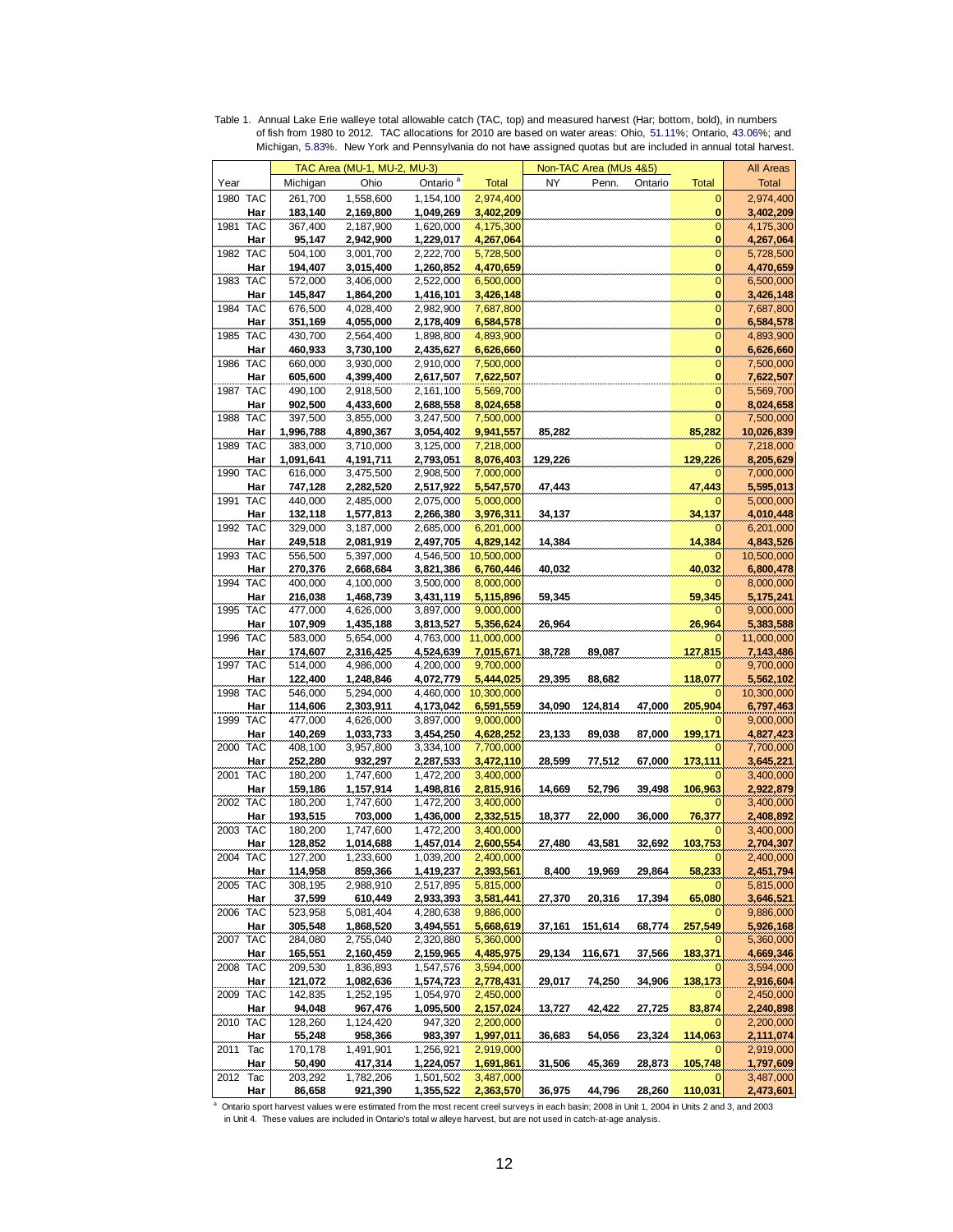|              | Table 2. Annual harvest (thousands of fish) of Lake Erie walleye by gear, management unit, and agency. Means contain data from 1975 to 2011.                                                                                                                         |            |                        |                |            |                                    |            | <b>Sport Fishery</b>     |                        |                |                                           |                              |                          |                |                |                          |                                                   |                          |                                |                |                |
|--------------|----------------------------------------------------------------------------------------------------------------------------------------------------------------------------------------------------------------------------------------------------------------------|------------|------------------------|----------------|------------|------------------------------------|------------|--------------------------|------------------------|----------------|-------------------------------------------|------------------------------|--------------------------|----------------|----------------|--------------------------|---------------------------------------------------|--------------------------|--------------------------------|----------------|----------------|
|              |                                                                                                                                                                                                                                                                      | Unit 1     |                        |                |            | Unit 2                             |            |                          | Unit 3                 |                |                                           | <b>Units 4 &amp; 5</b>       |                          |                |                | Unit 1                   | <b>Commercial Fishery</b><br>Unit 2 Unit 3 Unit 4 |                          |                                |                | Grand          |
| Year         | OH                                                                                                                                                                                                                                                                   | MI         | <b>ON</b> <sup>a</sup> | Total          | OH         | ON <sup>a</sup>                    | Total      | OН                       | <b>ON</b> <sup>a</sup> | <b>Total</b>   | ON <sup>a</sup>                           | PA                           | <b>NY</b>                | <b>Total</b>   | <b>Total</b>   | ON                       | ON                                                | ON                       | ON                             | Total          | Total          |
| 1975         | 77                                                                                                                                                                                                                                                                   | 4          | $\overline{7}$         | 88             | 10         | --                                 | 10         | $\overline{\phantom{a}}$ | --                     | ÷              | $\overline{\phantom{a}}$                  | --                           | --                       | 0              | 98             | $\overline{\phantom{a}}$ | $\overline{\phantom{a}}$                          | $\overline{\phantom{a}}$ | --                             | $\overline{0}$ | 98             |
| 1976         | 605                                                                                                                                                                                                                                                                  | 30         | 50                     | 685            | 35         | --                                 | 35         | $\sim$                   | --                     | $\sim$         | $\overline{a}$                            | $\sim$                       | $\overline{\phantom{a}}$ | $\overline{0}$ | 720            | 113                      | 44                                                | $\overline{\phantom{a}}$ | --                             | 157            | 877            |
| 1977         | 2,131                                                                                                                                                                                                                                                                | 107        | 69                     | 2,307          | 37         | --                                 | 37         | $\sim$                   |                        |                |                                           |                              | --                       | $\mathbf 0$    | 2,344          | 235                      | 67                                                | --                       | $\overline{\phantom{a}}$       | 302            | 2,645          |
| 1978         | 1,550                                                                                                                                                                                                                                                                | 72         | 112                    | 1,734          | 37         | --                                 | 37         | $\overline{\phantom{a}}$ | Ξ.                     | $\blacksquare$ |                                           | --                           | --                       | 0              | 1,771          | 274                      | 60                                                | $\sim$                   | --                             | 334            | 2,106          |
| 1979         | 3,254                                                                                                                                                                                                                                                                | 162        | 79                     | 3,495          | 60         | -−                                 | 60         | $\overline{\phantom{a}}$ | $\sim$                 | $\sim$         |                                           | $\overline{\phantom{a}}$     | $\overline{a}$           | $\mathbf{0}$   | 3,555          | 625                      | 30                                                | $\overline{\phantom{a}}$ | $\overline{\phantom{a}}$       | 655            | 4,211          |
| 1980         | 2,096                                                                                                                                                                                                                                                                | 183        | 57                     | 2,336          | 49         | --                                 | 49         | 24                       | --                     | 24             |                                           | --                           | --                       | $\mathbf{0}$   | 2,409          | 953                      | 40                                                | $\sim$                   | −                              | 993            | 3,402          |
| 1981         | 2,857                                                                                                                                                                                                                                                                | 95         | 70                     | 3,022          | 38         | --                                 | 38         | 48                       | --                     | 48             |                                           | --                           | $\overline{\phantom{a}}$ | 0              | 3,108          | 1,037                    | 119                                               | 3                        | --                             | 1,159          | 4,268          |
| 1982         | 2,959                                                                                                                                                                                                                                                                | 194        | 49                     | 3,202          | 49         | $\overline{\phantom{a}}$           | 49         | 8                        | --                     | 8              |                                           | --                           | $\overline{\phantom{a}}$ | $\mathbf 0$    | 3,259          | 1,077                    | 134                                               | $\overline{2}$           | ۰.                             | 1,213          | 4,470          |
| 1983<br>1984 | 1,626<br>3,089                                                                                                                                                                                                                                                       | 146<br>351 | 41<br>39               | 1,813<br>3,479 | 212<br>787 | --<br>--                           | 212<br>787 | 26<br>179                | --<br>--               | 26<br>179      | --                                        | $\overline{\phantom{a}}$     | --<br>Ξ.                 | 0<br>0         | 2,051<br>4,445 | 1,129<br>1,639           | 167<br>392                                        | 80<br>108                | --<br>$\overline{\phantom{a}}$ | 1,376<br>2,139 | 3,427<br>6,584 |
| 1985         | 3,347                                                                                                                                                                                                                                                                | 461        | 57                     | 3,865          | 294        | $\overline{\phantom{a}}$           | 294        | 89                       | --                     | 89             |                                           | $-$                          | --                       | 0              | 4,248          | 1,721                    | 432                                               | 225                      | --                             | 2,378          | 6,627          |
| 1986         | 3,743                                                                                                                                                                                                                                                                | 606        | 52                     | 4,401          | 480        | --                                 | 480        | 176                      | --                     | 176            |                                           | $\overline{a}$               | --                       | $\mathbf{0}$   | 5,057          | 1,651                    | 558                                               | 356                      | --                             | 2,565          | 7,622          |
| 1987         | 3,751<br>902<br>51<br>4,704<br>550<br>550<br>132<br>132<br>$\mathbf{0}$<br>5,386<br>1,611<br>622<br>405<br>2,638<br>--<br>--<br>--<br>⊷<br>--                                                                                                                        |            |                        |                |            |                                    |            |                          |                        |                |                                           |                              |                          |                |                | 8,024                    |                                                   |                          |                                |                |                |
| 1988         | 3,744                                                                                                                                                                                                                                                                | 1,997      | 18                     | 5,759          | 584        | $\overline{\phantom{a}}$           | 584        | 562                      | $\sim$                 | 562            | --                                        | $\qquad \qquad \blacksquare$ | 85                       | 85             | 6,990          | 1,866                    | 762                                               | 409                      | --                             | 3,037          | 10,026         |
| 1989         | 2,891                                                                                                                                                                                                                                                                | 1,092      | 14                     | 3,997          | 867        | 35                                 | 902        | 434                      | 80                     | 514            | $\sim$                                    | $\overline{\phantom{a}}$     | 129                      | 129            | 5,542          | 1,656                    | 621                                               | 386                      | ⊷                              | 2,663          | 8,206          |
| 1990         | 1,467                                                                                                                                                                                                                                                                | 747        | 35                     | 2,249          | 389        | 14                                 | 403        | 426                      | 23                     | 449            | ۵.                                        | $\overline{\phantom{a}}$     | 47                       | 47             | 3,148          | 1,615                    | 529                                               | 302                      | --                             | 2,446          | 5,595          |
| 1991         | 1,104                                                                                                                                                                                                                                                                | 132        | 39                     | 1,275          | 216        | 24                                 | 240        | 258                      | 44                     | 302            | --                                        | --                           | 34                       | 34             | 1,851          | 1,446                    | 440                                               | 274                      | $\overline{\phantom{a}}$       | 2,160          | 4,011          |
| 1992         | 1,479                                                                                                                                                                                                                                                                | 250        | 20                     | 1,749          | 338        | 56                                 | 394        | 265                      | 25                     | 290            | $\overline{a}$                            | $\overline{\phantom{a}}$     | 14                       | 14             | 2,447          | 1,547                    | 534                                               | 316                      | $\overline{\phantom{a}}$       | 2,397          | 4,844          |
| 1993         | 1,846                                                                                                                                                                                                                                                                | 270        | 37                     | 2,153          | 450        | 26                                 | 476        | 372                      | 12                     | 384            | --                                        | --                           | 40                       | 40             | 3,053          | 2,488                    | 762                                               | 496                      | −                              | 3,746          | 6,800          |
| 1994         | 992                                                                                                                                                                                                                                                                  | 216        | 21                     | 1,229          | 291        | 20                                 | 311        | 186                      | 21                     | 207            | --                                        | $\qquad \qquad \blacksquare$ | 59                       | 59             | 1,806          | 2,307                    | 630                                               | 432                      | ⊷                              | 3,369          | 5,176          |
| 1995<br>1996 | 1,161<br>1,442                                                                                                                                                                                                                                                       | 108<br>175 | 32<br>17               | 1,301<br>1,634 | 159<br>645 | $\overline{7}$<br>8                | 166<br>653 | 115<br>229               | 27<br>27               | 141<br>256     | --<br>$\overline{\phantom{a}}$            | $\ddotsc$<br>89              | 27<br>39                 | 27<br>128      | 1,635<br>2,671 | 2,578<br>2,777           | 681<br>1,107                                      | 489<br>589               | --<br>$\overline{\phantom{a}}$ | 3,748<br>4,473 | 5,384<br>7,143 |
| 1997         | 929                                                                                                                                                                                                                                                                  | 122        | 8                      | 1,059          | 188        | $\overline{\mathbf{c}}$            | 190        | 132                      | 5                      | 138            | $\overline{\phantom{a}}$                  | 89                           | 29                       | 118            | 1,505          | 2,585                    | 928                                               | 544                      | $\overline{\phantom{a}}$       | 4,057          | 5,563          |
| 1998         | 1,790                                                                                                                                                                                                                                                                | 115        | 34                     | 1,939          | 215        | 5                                  | 220        | 299                      | 5                      | 304            | 19                                        | 125                          | 34                       | 178            | 2,641          | 2,497                    | 1,166                                             | 462                      | 28                             | 4,153          | 6,793          |
| 1999         | 812                                                                                                                                                                                                                                                                  | 140        | 34                     | 986            | 139        | 5                                  | 144        | 83                       | 5                      | 88             | 19                                        | 89                           | 23                       | 131            | 1,349          | 2,461                    | 631                                               | 317                      | 68                             | 3,477          | 4,827          |
| 2000         | 674                                                                                                                                                                                                                                                                  | 252        | 34                     | 961            | 165        | 5                                  | 170        | 93                       | 5                      | 98             | 19                                        | 78                           | 29                       | 125            | 1,354          | 1,603                    | 444                                               | 196                      | 48                             | 2,291          | 3,645          |
| 2001         | 941                                                                                                                                                                                                                                                                  | 160        | 34                     | 1,135          | 171        | 5                                  | 176        | 46                       | 5                      | 51             | 19                                        | 53                           | 15                       | 87             | 1,449          | 1,004                    | 310                                               | 141                      | 20                             | 1,475          | 2,924          |
| 2002         | 516                                                                                                                                                                                                                                                                  | 194        | 34                     | 744            | 141        | 5                                  | 146        | 46                       | 5                      | 51             | 19                                        | 22                           | 18                       | 59             | 1,000          | 937                      | 309                                               | 146                      | 17                             | 1,409          | 2,409          |
| 2003         | 715                                                                                                                                                                                                                                                                  | 129        | 34                     | 878            | 232        | 5                                  | 237        | 68                       | 5                      | 73             | 2                                         | 44                           | 27                       | 73             | 1,261          | 948                      | 283                                               | 182                      | 14                             | 1,427          | 2,688          |
| 2004         | 515                                                                                                                                                                                                                                                                  | 115        | 34                     | 664            | 272        | $\boldsymbol{2}$                   | 274        | 72                       | 0                      | 72             | 2                                         | 20                           | 8                        | 30             | 1,040          | 866                      | 334                                               | 175                      | 11                             | 1,386          | 2,426          |
| 2005         | 374                                                                                                                                                                                                                                                                  | 38         | 27                     | 438            | 110        | $\boldsymbol{2}$<br>$\overline{2}$ | 112        | 126                      | 0<br>0                 | 126<br>170     | $\overline{\mathbf{c}}$<br>$\overline{2}$ | 20                           | 27                       | 49             | 725            | 1,878                    | 625                                               | 401                      | 15                             | 2,920          | 3,645<br>5,924 |
| 2006<br>2007 | 1,194<br>1,414                                                                                                                                                                                                                                                       | 306<br>166 | 27<br>27               | 1,526<br>1,607 | 503<br>578 | $\boldsymbol{2}$                   | 505<br>580 | 170<br>169               | 0                      | 169            | $\overline{\mathbf{c}}$                   | 152<br>116                   | 37<br>29                 | 191<br>147     | 2,392<br>2,502 | 2,137<br>1,348           | 784<br>450                                        | 545<br>333               | 66<br>35                       | 3,532<br>2,167 | 4,669          |
| 2008         | 524                                                                                                                                                                                                                                                                  | 121        | 44                     | 689            | 333        | $\boldsymbol{2}$                   | 335        | 225                      | 0                      | 225            | $\overline{2}$                            | 74                           | 29                       | 105            | 1,354          | 954                      | 335                                               | 241                      | 35                             | 1,565          | 2,919          |
| 2009         | 553                                                                                                                                                                                                                                                                  | 94         | 44                     | 691            | 287        | $\overline{\mathbf{c}}$            | 289        | 128                      | 0                      | 128            | 2                                         | 42                           | 14                       | 58             | 1,166          | 705                      | 212                                               | 135                      | 28                             | 1,079          | 2,244          |
| 2010         | 587                                                                                                                                                                                                                                                                  | 55         | 44                     | 686            | 257        | 2                                  | 259        | 114                      | 0                      | 114            | 2                                         | 54                           | 37                       | 93             | 1,152          | 607                      | 184                                               | 147                      | 23                             | 962            | 2,115          |
| 2011         | 224                                                                                                                                                                                                                                                                  | 50         | 44                     | 318            | 104        | $\boldsymbol{2}$                   | 106        | 89                       | 0                      | 89             | $\overline{c}$                            | 45                           | 32                       | 79             | 593            | 736                      | 262                                               | 181                      | 29                             | 1,208          | 1,801          |
| 2012         | 596                                                                                                                                                                                                                                                                  | 87         | 44                     | 726            | 233        | $\overline{2}$                     | 235        | 93                       | $\mathbf 0$            | 93             | 2                                         | 45                           | 37                       | 84             | 1,138          | 834                      | 285                                               | 191                      | 28                             | 1,338          | 2,476          |
| Mean         | 1,594                                                                                                                                                                                                                                                                | 280        | 40                     | 1,913          | 278        | 10                                 | 284        | 168                      | 13                     | 178            | 8                                         | 69                           | 36                       | 56             | 2,407          | 1,434                    | 444                                               | 291                      | 31                             | 2,083          | 4,490          |
|              | Ontario sport harvest values were estimated from the most recent creel surveys in each basin; 2008 in Unit 1, 2004 in Units 2 and 3, and 2003<br>in Unit 4. These values are included in Ontario's total w alleye harvest, but are not used in catch-at-age analysis |            |                        |                |            |                                    |            |                          |                        |                |                                           |                              |                          |                |                |                          |                                                   |                          |                                |                |                |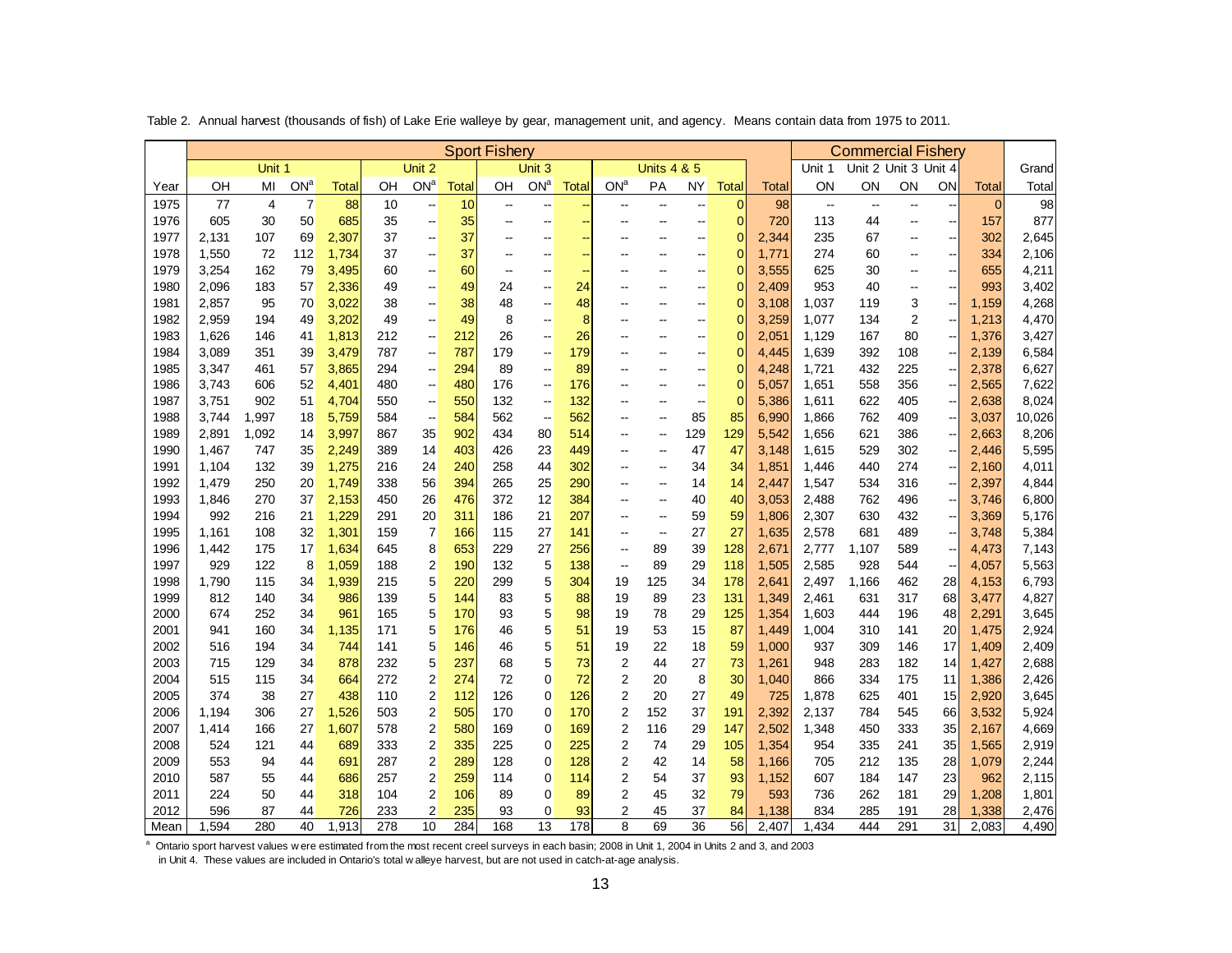|              |                |            |                                                      |                | Table 3. Annual fishing effort for Lake Erie walleye by gear, management unit, and agency. |                                |              |                          |                          |              |                                |                          |                          |                |                | Means contain data from 1975 to 2011. |                          |                           |            |                  |
|--------------|----------------|------------|------------------------------------------------------|----------------|--------------------------------------------------------------------------------------------|--------------------------------|--------------|--------------------------|--------------------------|--------------|--------------------------------|--------------------------|--------------------------|----------------|----------------|---------------------------------------|--------------------------|---------------------------|------------|------------------|
|              |                |            |                                                      |                |                                                                                            |                                |              | <b>Sport Fishery</b>     | a                        |              |                                |                          |                          |                |                |                                       |                          | <b>Commercial Fishery</b> |            | $\mathbf b$      |
|              |                | Unit 1     |                                                      |                |                                                                                            | Unit 2                         |              |                          | Unit 3                   |              |                                | <b>Units 4 &amp; 5</b>   |                          |                |                | Unit 1                                | Unit 2                   | Unit 3                    | Unit 4     |                  |
| Year         | OH             | MI         | ON <sup>c</sup>                                      | <b>Total</b>   | OН                                                                                         | ON <sup>c</sup>                | <b>Total</b> | OН                       | ON <sup>c</sup>          | <b>Total</b> | ON <sup>c</sup>                | PA                       | <b>NY</b>                | <b>Total</b>   | <b>Total</b>   | ΟN                                    | ON                       | ON                        | ON         | <b>Total</b>     |
| 1975         | 486            | 30         | 46                                                   | 562            | 61                                                                                         | --                             | 61           | $\overline{\phantom{a}}$ | --                       |              | --                             | --                       | --                       | $\mathbf{0}$   | 623            | $\mathbb{Z}^2$                        | $\overline{\phantom{a}}$ | $\overline{\phantom{a}}$  |            |                  |
| 1976         | 1,356          | 84         | 98                                                   | 1,538          | 163                                                                                        | --                             | 163          | --                       | $\overline{\phantom{a}}$ |              |                                | --                       | --                       | $\mathbf 0$    | 1,701          | 1,796                                 | 1,933                    | $\overline{\phantom{a}}$  |            | 3,729            |
| 1977         | 2,768          | 171        | 130                                                  | 3,069          | 151                                                                                        | --                             | 151          | --                       | $\overline{\phantom{a}}$ |              | --                             | $\overline{\phantom{a}}$ | --                       | $\mathbf 0$    | 3,220          | 4,282                                 | 1,572                    | $\overline{\phantom{a}}$  | Н,         | 5,854            |
| 1978         | 2,880          | 176        | 148                                                  | 3,204          | 154                                                                                        | --                             | 154          | ٠.                       |                          |              |                                |                          | --                       | $\mathbf 0$    | 3,358          | 5,253                                 | 436                      | $\overline{a}$            | Ξ.         | 5,689            |
| 1979         | 4,179          | 257        | 97                                                   | 4,533          | 169                                                                                        | --                             | 169          | ٠.                       | $\overline{a}$           |              | --                             | --                       | --                       | $\overline{0}$ | 4,702          | 5,798                                 | 1,798                    | $\overline{a}$            |            | 7,596            |
| 1980         | 3,938          | 624        | 92                                                   | 4,654          | 237                                                                                        | --                             | 237          | 187                      | --                       | 187          | $\overline{a}$                 | $\overline{\phantom{a}}$ | --                       | $\mathbf{0}$   | 5,078          | 6,229                                 | 1,565                    | $\overline{\phantom{a}}$  | --         | 7,794            |
| 1981         | 5,766          | 447        | 138                                                  | 6,351          | 264                                                                                        | --                             | 264          | 382                      | --                       | 382          | ٠.                             | $\overline{\phantom{a}}$ | --                       | $\mathbf 0$    | 6,997          | 6,881                                 | 2,144                    | 622                       |            | 9,647            |
| 1982         | 5,928          | 449        | 108                                                  | 6,484          | 223                                                                                        | --                             | 223          | 114                      | --                       | 114          | --                             | --                       | --                       | $\overline{0}$ | 6,821          | 10,531                                | 2,913                    | 689                       | ۰.         | 14,133           |
| 1983         | 4,168          | 451        | 118                                                  | 4,737          | 568                                                                                        | --                             | 568          | 128                      | --                       | 128          | --                             | $\overline{\phantom{a}}$ | $\overline{a}$           | $\overline{0}$ | 5,433          | 11,205                                | 5,352                    | 5,814                     | Ξ.         | 22,371           |
| 1984         | 4,077          | 557        | 82                                                   | 4,716          | 1,322                                                                                      | --                             | 1,322        | 392                      | --                       | 392          | ٠.                             | $\overline{a}$           | --                       | $\mathbf{0}$   | 6,430          | 11,550                                | 6,008                    | 2,438                     |            | 19,996           |
| 1985         | 4,606          | 926        | 84                                                   | 5,616          | 1,078                                                                                      | --                             | 1,078        | 464                      | --                       | 464          | --                             | --                       | --                       | $\mathbf 0$    | 7,158          | 7,496                                 | 2,800                    | 2,983                     | --         | 13,279           |
| 1986         | 6,437          | 1,840      | 107                                                  | 8,384          | 1,086                                                                                      | $\overline{\phantom{a}}$       | 1,086        | 538                      | $\overline{\phantom{a}}$ | 538          | --                             | $\overline{\phantom{a}}$ | $\overline{a}$           | $\mathbf{0}$   | 10,008         | 7,824                                 | 5,637                    | 3,804                     |            | 17,265           |
| 1987         | 6,631          | 2,193      | 84                                                   | 8,908          | 1,431                                                                                      | --                             | 1,431        | 472                      | --                       | 472          | ٠.                             | $\overline{\phantom{a}}$ | $\overline{\phantom{a}}$ | $\mathbf 0$    | 10,811         | 6,595                                 | 4,243                    | 3,045                     |            | 13,883           |
| 1988         | 7,547          | 4,362      | 87                                                   | 11,996         | 1,677                                                                                      | --                             | 1,677        | 1,081                    | --                       | 1,081        | --                             | $\overline{\phantom{a}}$ | 462                      | 462            | 15,216         | 7,495                                 | 5,794                    | 3,778                     |            | 17,067           |
| 1989         | 5,246          | 3,794      | 81                                                   | 9,121          | 1,532                                                                                      | 77                             | 1,609        | 883                      | 205                      | 1,088        | --                             | $\overline{\phantom{a}}$ | 556                      | 556            | 12,374         | 7,846                                 | 5,514                    | 3,473                     |            | 16,833           |
| 1990         | 4,116          | 1,803      | 121                                                  | 6,040          | 1,675                                                                                      | 33                             | 1,708        | 869                      | 83                       | 952          | --                             | $\overline{\phantom{a}}$ | 432                      | 432            | 9,132          | 9,016                                 | 5,829                    | 5,544                     |            | 20,389           |
| 1991         | 3,616          | 440        | 144                                                  | 4,200          | 1,241                                                                                      | 79                             | 1,320        | 724                      | 155                      | 880          | --                             | --                       | 440                      | 440            | 6,840          | 10,418                                | 5,055                    | 3,146                     |            | 18,619           |
| 1992         | 3,955          | 715        | 105                                                  | 4,775          | 1,169                                                                                      | 81                             | 1,249        | 640                      | 145                      | 786          | $\overline{a}$                 | $\overline{\phantom{a}}$ | 299                      | 299            | 7,109          | 9,486                                 | 6,906                    | 6,043                     | Ξ.         | 22,435           |
| 1993         | 3,943          | 691        | 125                                                  | 4,759          | 1,349                                                                                      | 70                             | 1,418        | 1,062                    | 125                      | 1,187        | --                             | $\overline{\phantom{a}}$ | 305                      | 305            | 7,669          | 16,283 11,656                         |                          | 7,420                     |            | 35,359           |
| 1994         | 2,808          | 788        | 125                                                  | 3,721          | 1,025                                                                                      | 65                             | 1,090        | 599                      | 130                      | 729          | --                             | --                       | 355                      | 355            | 5,894          | 16,698                                | 9,968                    | 6,459                     | ۰.         | 33,125           |
| 1995         | 3,188          | 277        | 125                                                  | 3,589          | 803                                                                                        | 65                             | 868          | 355                      | 130                      | 485          | --                             | --                       | 259                      | 259            | 5,201          | 20,521 12,113                         |                          | 7,850                     |            | 40,484           |
| 1996         | 3,060          | 521        | 125                                                  | 3,706          | 1,132                                                                                      | 65                             | 1,197        | 495                      | 130                      | 625          | --                             | 316                      | 256                      | 572            | 6,101          |                                       | 19,976 15,685            | 10,990                    |            | 46,651           |
| 1997         | 2,748          | 374        | 88                                                   | 3,210          | 864                                                                                        | 45                             | 909          | 492                      | 91                       | 583          | --                             | 388                      | 273                      | 661            | 5,363          | 15,708 11,588                         |                          | 9,094                     |            | 36,390           |
| 1998         | 3,010          | 374        | 103                                                  | 3,487          | 635                                                                                        | 51                             | 686          | 409                      | 55                       | 464          | 217                            | 390                      | 280                      | 887            | 5,524          |                                       | 19,027 19,397            | 13,253                    | 818        | 52,495           |
| 1999         | 2,368          | 411        | $\overline{\phantom{a}}$                             | 2,779          | 603                                                                                        | --                             | 603          | 323                      | --                       | 323          | $\overline{\phantom{a}}$       | 397                      | 171                      | 568            | 4,699          | 21,432 10,955                         |                          | 7,630                     | 1,444      | 41,461           |
| 2000         | 1,975          | 540        | $\overline{\phantom{a}}$                             | 2,516          | 540                                                                                        | --                             | 540          | 281                      | --                       | 281          | $\overline{\phantom{a}}$       | 244                      | 177                      | 421            | 3,757          | 22,238 11,049                         |                          | 7,896                     | 1,781      | 43,054           |
| 2001         | 1,952          | 362        | --                                                   | 2,314          | 697                                                                                        | --                             | 697          | 261                      | --                       | 261          | --                             | 241<br>130               | 163                      | 404            | 3,676          | 9,372                                 | 5,746                    | 5,021                     | 639        | 20,778           |
| 2002<br>2003 | 1,393<br>1,719 | 606<br>326 | $\overline{\phantom{a}}$<br>$\overline{\phantom{a}}$ | 1,999<br>2,045 | 444<br>675                                                                                 | --<br>$\overline{\phantom{a}}$ | 444<br>675   | 246<br>236               | --<br>--                 | 246<br>236   | $\overline{\phantom{a}}$<br>30 | 159                      | 132<br>162               | 262<br>351     | 2,951<br>3,307 | 4,431<br>4,476                        | 4,212<br>3,946           | 4,427<br>3,725            | 445<br>365 | 13,515<br>12,512 |
| 2004         | 1,257          | 504        | $\overline{\phantom{a}}$                             | 1,761          | 736                                                                                        | 27                             | 763          | 178                      | $\overline{7}$           | 185          | $\overline{\phantom{a}}$       | 88                       | 101                      | 189            | 2,898          | 3,875                                 | 2,977                    | 2,401                     | 240        | 9,493            |
| 2005         | 1,180          | 212        | 40                                                   | 1,392          | 573                                                                                        | --                             | 573          | 261                      | --                       | 261          | $\overline{\phantom{a}}$       | 109                      | 142                      | 251            | 2,477          | 7,083                                 | 4,174                    | 4,503                     | 174        | 15,934           |
| 2006         | 1,757          | 587        | $\overline{\phantom{a}}$                             | 2,344          | 899                                                                                        | --                             | 899          | 260                      | $\overline{\phantom{a}}$ | 260          | --                             | 239                      | 137                      | 376            | 3,879          | 5,689                                 | 4,008                    | 3,589                     | 822        | 14,107           |
| 2007         | 2,076          | 448        | $\overline{\phantom{a}}$                             | 2,524          | 1,147                                                                                      | --                             | 1,147        | 321                      | --                       | 321          | --                             | 232                      | 135                      | 367            | 4,358          | 4,509                                 | 2,927                    | 2,665                     | 383        | 10,484           |
| 2008         | 1,027          | 392        | 63                                                   | 1,419          | 809                                                                                        | --                             | 809          | 356                      | --                       | 356          | --                             | 187                      | 156                      | 343            | 2,927          | 4,990                                 | 3,193                    | 1,909                     | 497        | 10,590           |
| 2009         | 1,063          | 310        | $\overline{\phantom{a}}$                             | 1,373          | 777                                                                                        | --                             | 777          | 289                      | --                       | 289          | $\overline{\phantom{a}}$       | 124                      | 100                      | 224            | 2,663          | 3,537                                 | 2,164                    | 1,746                     | 478        | 7,925            |
| 2010         | 1,403          | 226        | --                                                   | 1,629          | 652                                                                                        | --                             | 652          | 219                      | --                       | 219          | --                             | 188                      | 140                      | 328            | 2,828          | 1,918                                 | 1,371                    | 1,401                     | 247        | 4,937            |
| 2011         | 862            | 165        |                                                      | 1,026          | 346                                                                                        | --                             | 346          | 217                      | --                       | 217          | --                             | 156                      | 145                      | 301            | 1,891          | 2,646                                 | 1,884                    | 1,572                     | 489        | 6,591            |
| 2012         | 1,283          | 242        | $\overline{\phantom{a}}$                             | 1,525          | 560                                                                                        | --                             | 560          | 182                      | --                       | 182          | --                             | 160                      | 169                      | 329            | 2,597          | 4,674                                 | 2,480                    | 2,298                     | 352        | 9,804            |
| Mean         | 3.148          | 741        | 102                                                  | 3.959          | 781                                                                                        | 60                             | 799          | 429                      | 114                      | 469          | 124                            | 224                      | 241                      | 260            | 5.434          | 9.281                                 | 5.681                    | 4.675                     | 630        | 19,235           |

<sup>a</sup> Sport units of effort are thousands of angler hours.

<sup>b</sup> Estimated Standard (Total) Effort in kilometers of gill net = (walleye targeted effort x walleye total harvest)/ walleye targeted harvest.

<sup>c</sup> Ontario sport fishing effort was estimated from the most recent creel surveys in each basin; 2008 in Unit 1, 2004 in Units 2 and 3, and 2003 in Unit 4.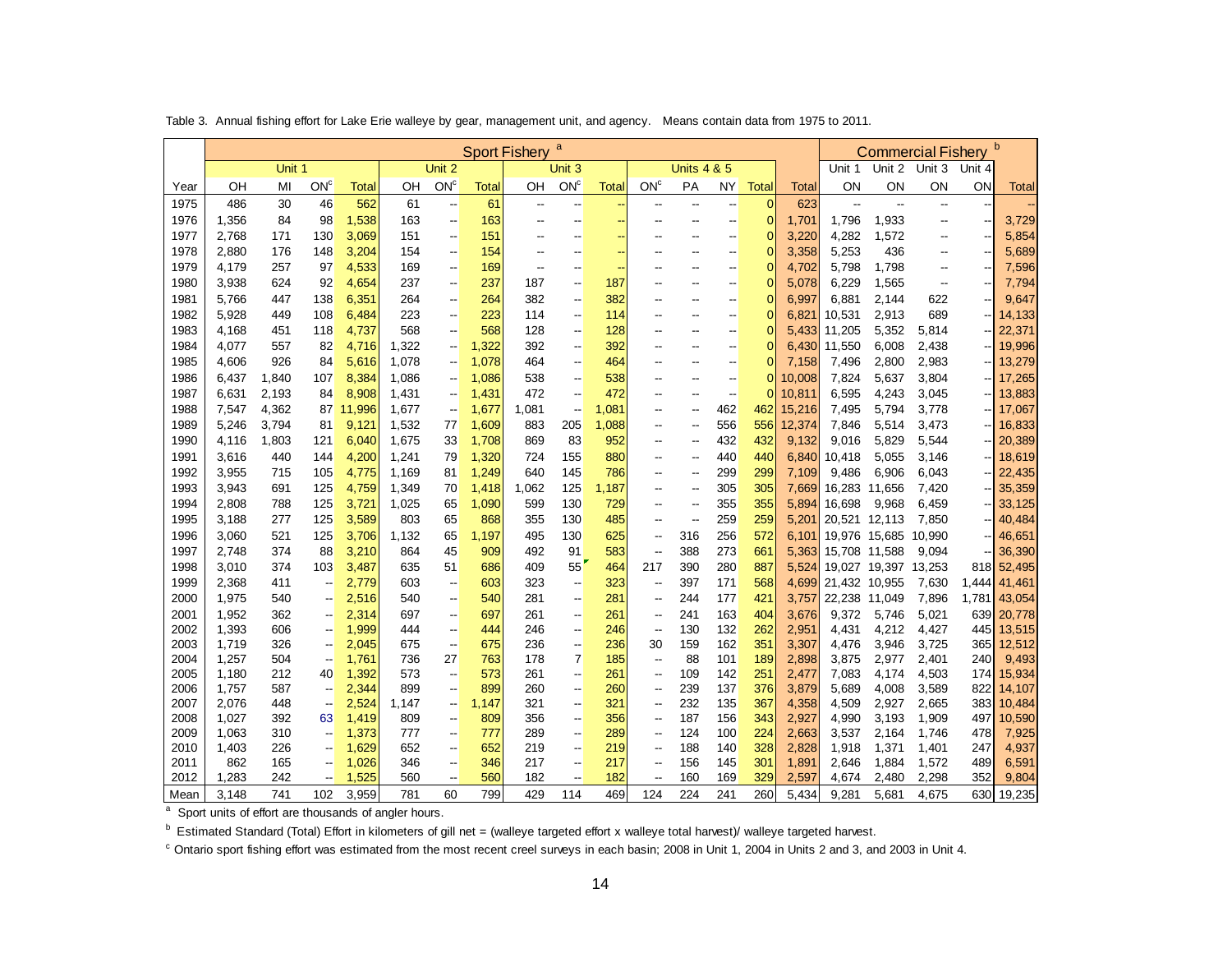|      | Table 4. Annual catch per unit effort for Lake Erie walleye by gear, management unit, and agency. Means contain data from 1975 to 2011. |        |                          |       |      |                          |              |                      |                          |       |                          |                        |                          |              |       |        |                           |        |        |              |
|------|-----------------------------------------------------------------------------------------------------------------------------------------|--------|--------------------------|-------|------|--------------------------|--------------|----------------------|--------------------------|-------|--------------------------|------------------------|--------------------------|--------------|-------|--------|---------------------------|--------|--------|--------------|
|      |                                                                                                                                         |        |                          |       |      |                          |              | <b>Sport Fishery</b> | $\mathbf{a}$             |       |                          |                        |                          |              |       |        | <b>Commercial Fishery</b> |        |        |              |
|      |                                                                                                                                         | Unit 1 |                          |       |      | Unit 2                   |              |                      | Unit <sub>3</sub>        |       |                          | <b>Units 4 &amp; 5</b> |                          |              |       | Unit 1 | Unit 2                    | Unit 3 | Unit 4 |              |
| Year | OH                                                                                                                                      | MI     | ON <sup>c</sup>          | Total | OН   | ON <sup>c</sup>          | <b>Total</b> | OН                   | ON <sup>c</sup>          | Total | ON <sup>c</sup>          | PA                     | ΝY                       | <b>Total</b> | Total | ON     | ON                        | ΟN     | ON     | Total        |
| 1975 | 0.16                                                                                                                                    | 0.13   | 0.16                     | 0.16  | 0.17 | $\overline{a}$           | 0.17         | --                   | --                       |       |                          | --                     | $\overline{\phantom{a}}$ |              | 0.16  |        |                           |        |        |              |
| 1976 | 0.45                                                                                                                                    | 0.36   | 0.50                     | 0.45  | 0.22 | --                       | 0.22         | --                   | --                       |       | --                       | --                     | $\overline{a}$           |              | 0.42  | 63.0   | 22.9                      |        |        | 42.2         |
| 1977 | 0.77                                                                                                                                    | 0.62   | 0.53                     | 0.75  | 0.24 | --                       | 0.24         | --                   |                          |       |                          |                        |                          |              | 0.73  | 54.9   | 42.6                      |        |        | 51.6         |
| 1978 | 0.54                                                                                                                                    | 0.41   | 0.76                     | 0.54  | 0.24 | --                       | 0.24         | --                   | --                       |       |                          | --                     | --                       |              | 0.53  | 52.2   | 138.2                     |        |        | 58.8         |
| 1979 | 0.78                                                                                                                                    | 0.63   | 0.81                     | 0.77  | 0.36 | --                       | 0.36         | --                   | $\overline{\phantom{a}}$ |       |                          | --                     | $\overline{\phantom{a}}$ |              | 0.76  | 107.9  | 16.7                      |        |        | 86.3         |
| 1980 | 0.53                                                                                                                                    | 0.29   | 0.62                     | 0.50  | 0.21 | --                       | 0.21         | 0.13                 | $\overline{\phantom{a}}$ | 0.13  |                          |                        |                          |              | 0.47  | 153.0  | 25.3                      |        |        | 127.3        |
| 1981 | 0.50                                                                                                                                    | 0.21   | 0.51                     | 0.48  | 0.14 | --                       | 0.14         | 0.12                 | --                       | 0.12  |                          | --                     | $\overline{a}$           |              | 0.44  | 150.7  | 55.4                      | 4.9    |        | 120.1        |
| 1982 | 0.50                                                                                                                                    | 0.43   | 0.45                     | 0.49  | 0.22 | --                       | 0.22         | 0.07                 | $\overline{a}$           | 0.07  |                          | --                     |                          |              | 0.48  | 102.2  | 45.9                      | 2.8    |        | 85.8         |
| 1983 | 0.39                                                                                                                                    | 0.32   | 0.34                     | 0.38  | 0.37 | --                       | 0.37         | 0.20                 | $\overline{\phantom{a}}$ | 0.20  |                          |                        |                          |              | 0.38  | 100.7  | 31.2                      | 13.7   |        | 61.5         |
| 1984 | 0.76                                                                                                                                    | 0.63   | 0.48                     | 0.74  | 0.60 | --                       | 0.60         | 0.46                 | --                       | 0.46  |                          | --                     | $\overline{a}$           |              | 0.69  | 141.9  | 65.3                      | 44.4   |        | 107.0        |
| 1985 | 0.73                                                                                                                                    | 0.50   | 0.68                     | 0.69  | 0.27 | $\overline{\phantom{a}}$ | 0.27         | 0.19                 | $\overline{\phantom{a}}$ | 0.19  | --                       | --                     | $\overline{a}$           |              | 0.59  | 229.6  | 154.5                     | 75.6   |        | 179.1        |
| 1986 | 0.58                                                                                                                                    | 0.33   | 0.49                     | 0.52  | 0.44 | --                       | 0.44         | 0.33                 | ٠.                       | 0.33  |                          |                        | $\overline{a}$           |              | 0.51  | 211.0  | 99.0                      | 93.7   |        | 148.6        |
| 1987 | 0.57                                                                                                                                    | 0.41   | 0.61                     | 0.53  | 0.38 | --                       | 0.38         | 0.28                 | --                       | 0.28  |                          | --                     | $\sim$                   |              | 0.50  | 244.2  | 146.5                     | 133.1  |        | 190.0        |
| 1988 | 0.50                                                                                                                                    | 0.46   | 0.21                     | 0.48  | 0.35 | --                       | 0.35         | 0.52                 | $\overline{\phantom{a}}$ | 0.52  | $\overline{\phantom{a}}$ | --                     | 0.18                     | 0.18         | 0.46  | 249.0  | 131.4                     | 108.2  |        | 177.9        |
| 1989 | 0.55                                                                                                                                    | 0.29   | 0.17                     | 0.44  | 0.57 | 0.45                     | 0.56         | 0.49                 | 0.39                     | 0.47  |                          | --                     | 0.23                     | 0.23         | 0.45  | 211.1  | 112.7                     | 111.2  |        | 158.3        |
| 1990 | 0.36                                                                                                                                    | 0.41   | 0.29                     | 0.37  | 0.23 | 0.42                     | 0.24         | 0.49                 | 0.28                     | 0.47  |                          | --                     | 0.11                     | 0.11         | 0.34  | 179.1  | 90.7                      | 54.5   |        | 120.0        |
| 1991 | 0.31                                                                                                                                    | 0.30   | 0.27                     | 0.30  | 0.17 | 0.30                     | 0.18         | 0.36                 | 0.28                     | 0.34  | $\overline{\phantom{a}}$ | --                     | 0.08                     | 0.08         | 0.27  | 138.8  | 87.0                      | 87.1   |        | 116.0        |
| 1992 | 0.37                                                                                                                                    | 0.35   | 0.19                     | 0.37  | 0.29 | 0.69                     | 0.32         | 0.41                 | 0.18                     | 0.37  |                          |                        | 0.05                     | 0.05         | 0.34  | 163.1  | 77.3                      | 52.3   |        | 106.8        |
| 1993 | 0.47                                                                                                                                    | 0.39   | 0.30                     | 0.45  | 0.33 | 0.37                     | 0.34         | 0.35                 | 0.09                     | 0.32  |                          | --                     | 0.13                     | 0.13         | 0.40  | 152.8  | 65.4                      | 66.8   |        | 106.0        |
| 1994 | 0.35                                                                                                                                    | 0.27   | 0.17                     | 0.33  | 0.28 | 0.31                     | 0.28         | 0.31                 | 0.16                     | 0.28  | $\overline{\phantom{a}}$ | --                     | 0.17                     | 0.17         | 0.31  | 138.2  | 63.2                      | 66.9   |        | 101.7        |
| 1995 | 0.36                                                                                                                                    | 0.39   | 0.25                     | 0.36  | 0.20 | 0.12                     | 0.19         | 0.32                 | 0.21                     | 0.29  |                          |                        | 0.10                     | 0.10         | 0.31  | 125.7  | 56.2                      | 62.2   |        | 92.6         |
| 1996 | 0.47                                                                                                                                    | 0.34   | 0.13                     | 0.44  | 0.57 | 0.13                     | 0.55         | 0.46                 | 0.21                     | 0.41  | $\overline{a}$           | 0.28                   | 0.15                     | 0.22         | 0.44  | 139.0  | 70.6                      | 53.6   |        | 95.9         |
| 1997 | 0.34                                                                                                                                    | 0.33   | 0.10                     | 0.33  | 0.22 | 0.04                     | 0.21         | 0.27                 | 0.06                     | 0.24  | $\overline{\phantom{a}}$ | 0.23                   | 0.11                     | 0.17         | 0.28  | 164.6  | 80.1                      | 59.8   |        | 111.5        |
| 1998 | 0.59                                                                                                                                    | 0.31   | 0.33                     | 0.56  | 0.34 | 0.10                     | 0.32         | 0.73                 | 0.08                     | 0.65  | 0.09                     | 0.32                   | 0.12                     | 0.18         | 0.48  | 131.3  | 60.1                      | 34.8   | 34.2   | 79.1         |
| 1999 | 0.34                                                                                                                                    | 0.34   | --                       | 0.34  | 0.23 | --                       | 0.23         | 0.26                 | --                       | 0.26  | $\overline{\phantom{a}}$ | 0.22                   | 0.14                     | 0.22         | 0.27  | 114.8  | 57.6                      | 41.6   | 47.4   | 83.9         |
| 2000 | 0.34                                                                                                                                    | 0.47   | --                       | 0.37  | 0.31 | --                       | 0.31         | 0.33                 | --                       | 0.33  | $\overline{\phantom{a}}$ | 0.32                   | 0.16                     | 0.32         | 0.34  | 72.1   | 40.2                      | 24.8   | 27.1   | 53.2         |
| 2001 | 0.48                                                                                                                                    | 0.44   | --                       | 0.48  | 0.25 | --                       | 0.25         | 0.18                 | ٠.                       | 0.18  | $\overline{a}$           | 0.22                   | 0.09                     | 0.22         | 0.38  | 107.1  | 54.0                      | 28.1   | 32.1   | 71.0         |
| 2002 | 0.37                                                                                                                                    | 0.32   | --                       | 0.36  | 0.32 | --                       | 0.32         | 0.19                 | --                       | 0.19  | $\overline{\phantom{a}}$ | 0.17                   | 0.14                     | 0.17         | 0.32  | 211.5  | 73.4                      | 33.0   | 37.4   | 104.3        |
| 2003 | 0.42                                                                                                                                    | 0.40   | $\overline{\phantom{a}}$ | 0.41  | 0.34 | $\overline{\phantom{a}}$ | 0.34         | 0.29                 | $\overline{\phantom{a}}$ | 0.29  | 0.07                     | 0.28                   | 0.17                     | 0.21         | 0.37  | 211.8  | 71.7                      | 48.9   | 38.4   | 114.1        |
| 2004 | 0.41                                                                                                                                    | 0.23   | $\overline{\phantom{a}}$ | 0.36  | 0.37 | 0.06                     | 0.36         | 0.40                 | $\overline{\phantom{a}}$ | 0.40  | $\overline{\phantom{a}}$ | 0.23                   | 0.08                     | 0.15         | 0.35  | 223.5  | 112.2                     | 73.0   | 45.3   | 146.0        |
| 2005 | 0.32                                                                                                                                    | 0.18   | 0.67                     | 0.31  | 0.19 | --                       | 0.19         | 0.48                 | --                       | 0.48  | $\overline{\phantom{a}}$ | 0.18                   | 0.19                     | 0.19         | 0.29  | 265.2  | 149.8                     | 89.1   | 86.4   | 183.2        |
| 2006 | 0.68                                                                                                                                    | 0.52   | $\overline{\phantom{a}}$ | 0.64  | 0.56 | $\overline{\phantom{a}}$ | 0.56         | 0.65                 | $\overline{a}$           | 0.65  | $\overline{\phantom{a}}$ | 0.63                   | 0.27                     | 0.50         | 0.61  | 375.7  | 195.6                     | 151.9  | 80.8   | 250.4        |
| 2007 | 0.68                                                                                                                                    | 0.37   | --                       | 0.63  | 0.50 | --                       | 0.50         | 0.53                 |                          | 0.53  | $\overline{\phantom{a}}$ | 0.50                   | 0.21                     | 0.40         | 0.57  | 298.9  | 153.8                     | 124.9  | 91.4   | 206.7        |
| 2008 | 0.51                                                                                                                                    | 0.31   | $\overline{a}$           | 0.45  | 0.41 | --                       | 0.41         | 0.63                 | --                       | 0.63  | $\overline{a}$           | 0.40                   | 0.19                     | 0.30         | 0.45  | 191.2  | 104.9                     | 126.2  | 70.4   | 147.8        |
| 2009 | 0.52                                                                                                                                    | 0.30   | --                       | 0.47  | 0.37 | --                       | 0.37         | 0.44                 | --                       | 0.44  | $\overline{\phantom{a}}$ | 0.34                   | 0.14                     | 0.25         | 0.42  | 199.2  | 97.9                      | 77.1   | 58.0   | 136.1        |
| 2010 | 0.42                                                                                                                                    | 0.24   | --                       | 0.39  | 0.39 | --                       | 0.39         | 0.52                 |                          | 0.52  |                          | 0.29                   | 0.26                     | 0.28         | 0.39  | 316.7  | 134.5                     | 105.0  | 94.5   | 194.9        |
| 2011 | 0.26                                                                                                                                    | 0.31   | Ξ.                       | 0.27  | 0.30 | --                       | 0.30         | 0.41                 | --                       | 0.41  |                          | 0.29                   | 0.22                     | 0.26         | 0.29  | 278.3  | 138.9                     | 115.0  | 59.0   | 183.3        |
| 2012 | 0.46                                                                                                                                    | 0.36   | --                       | 0.45  | 0.42 | --                       | 0.42         | 0.51                 | --                       | 0.51  | $\overline{a}$           | 0.28                   | 0.22                     | 0.25         | 0.42  | 178.4  | 114.8                     | 83.1   | 80.3   | 136.5        |
| Mean | 0.48                                                                                                                                    | 0.37   | 0.40                     | 0.46  | 0.32 | 0.27                     | 0.32         | 0.37                 | 0.19                     | 0.36  | 0.08                     | 0.31                   | 0.15                     | 0.21         | 0.43  | 174.16 | 86.74                     | 69.81  |        | 57.31 122.19 |

<sup>a</sup> Sport CPE = Number/angler hour<br><sup>b</sup> Commercial CPE = Number/kilometer of gill net

 $\textdegree$  Ontario sport fishing CPE was estimated from the most recent creel surveys in each basin; 2008 in Unit 1, 2004 in Units 2 and 3, and 2003 in Unit 4.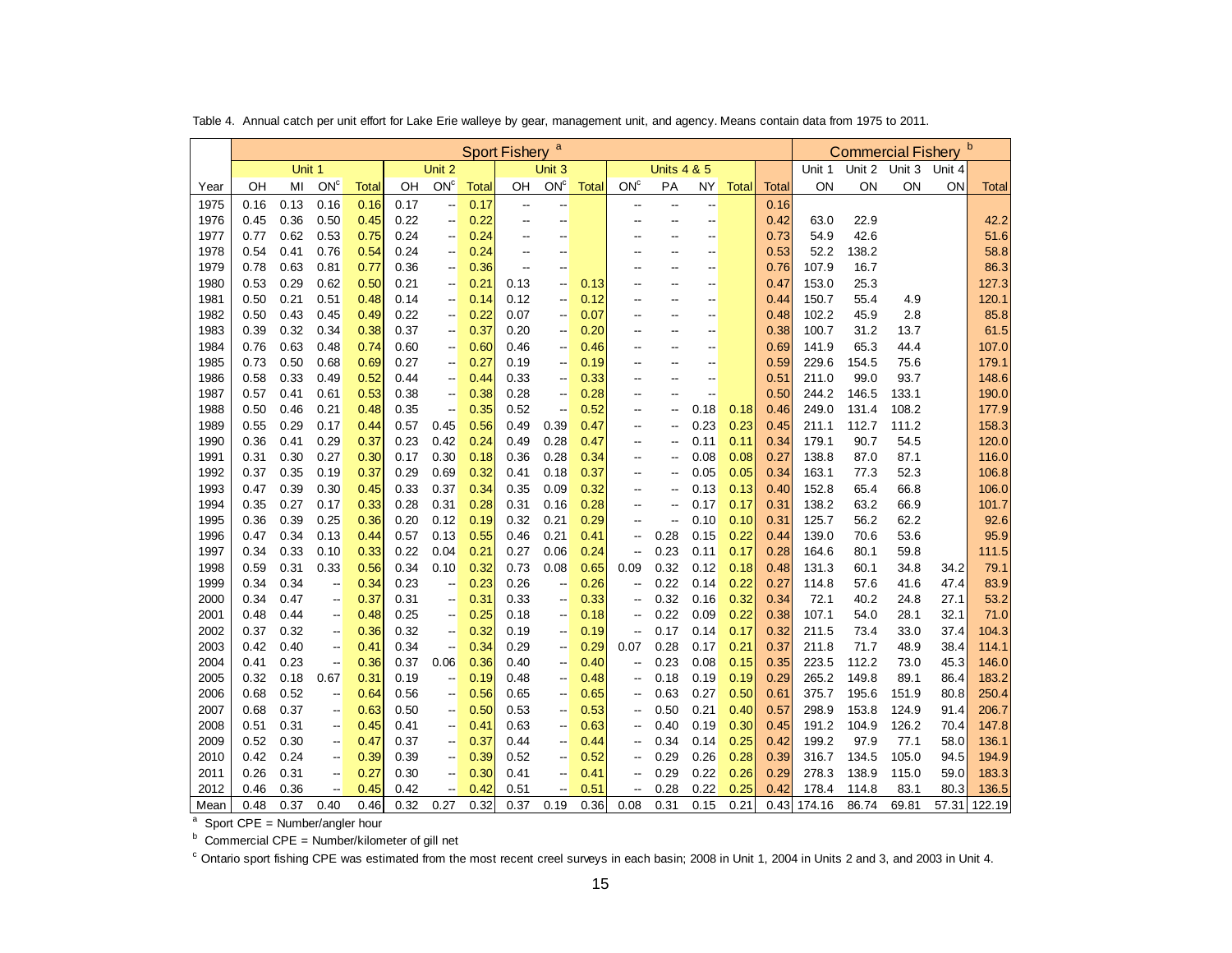|                |                              | Commercial       |                  |                  | <b>Sport</b>   |                |                  | <b>All Gear</b>   |
|----------------|------------------------------|------------------|------------------|------------------|----------------|----------------|------------------|-------------------|
| Unit           | Age                          | Ontario          | Ohio             | Michigan         | New York       | Pennsylvania   | <b>Total</b>     | <b>Total</b>      |
| 1              | 1                            | 19,108           | $\mathbf 0$      | 0                |                |                | 0                | 19,108            |
|                | $\overline{\mathbf{c}}$      | 206,644          | 114,410          | 18,602           |                |                | 133,012          | 339,656           |
|                | 3                            | 166,238          | 149,880          | 19,469           |                |                | 169,349          | 335,587           |
|                | 4                            | 72,462           | 78,530           | 13,567           |                |                | 92,097           | 164,559           |
|                | 5                            | 133,257          | 92,830           | 15,612           |                |                | 108,442          | 241,699           |
|                | $\,6$                        | 900              | 3,459            | 2,256            |                |                | 5,715            | 6,615             |
|                | $7+$                         | 235,266          | 156,626          | 17,153           |                |                | 173,779          | 409,045           |
|                | Total                        | 833,875          | 595,735          | 86,658           | --             | --             | 682,393          | 1,516,268         |
| $\overline{2}$ | 1                            | 5,926            | $\pmb{0}$        |                  |                |                | 0                | 5,926             |
|                | 2                            | 54,576           | 31,317           |                  |                |                | 31,317           | 85,893            |
|                | 3                            | 45,870           | 45,144           |                  |                |                | 45,144           | 91,014            |
|                | 4                            | 27,338           | 24,042           |                  |                |                | 24,042           | 51,380            |
|                | 5                            | 53,143           | 46,651           |                  |                |                | 46,651           | 99,794            |
|                | 6                            | 1,889            | 1,218            |                  |                |                | 1,218            | 3,107             |
|                | $7+$                         | 95,902           | 84,766           |                  |                |                | 84,766           | 180,668           |
|                | Total                        | 284,644          | 233,138          | --               | --             | --             | 233,138          | 517,782           |
| 3              | 1                            | 501              | $\mathbf 0$      |                  |                |                | 0                | 501               |
|                |                              | 15,615           | 2,879            |                  |                |                | 2,879            | 18,494            |
|                | $\overline{\mathbf{c}}$<br>3 | 14,232           | 4,855            |                  |                |                | 4,855            | 19,087            |
|                | 4                            | 13,826           | 4,410            |                  |                |                | 4,410            | 18,236            |
|                | 5                            | 29,649           | 14,076           |                  |                |                | 14,076           | 43,725            |
|                | $\,6$                        | 2,984            | 193              |                  |                |                | 193              | 3,177             |
|                | $7+$                         | 114,196          | 66,101           |                  |                |                | 66,101           | 180,297           |
|                | Total                        | 191,003          | 92,514           | --               | --             |                | 92,514           | 283,517           |
|                |                              |                  |                  |                  |                |                |                  |                   |
| 4              | 1                            | $\mathbf 0$      |                  |                  | $\pmb{0}$      | $\mathbf 0$    | $\mathbf 0$      | $\mathbf 0$       |
|                | $\overline{\mathbf{c}}$<br>3 | 2,550            |                  |                  | 6558           | 2,240          | 8,798            | 11,348            |
|                |                              | 707<br>4,110     |                  |                  | 574            | 2,240<br>1,792 | 2,814<br>6,055   | 3,521             |
|                | 4<br>5                       | 2,816            |                  |                  | 4,263<br>2,951 | 5,823          | 8,774            | 10,165<br>11,590  |
|                | $\,6$                        | 1,643            |                  |                  | 1,804          | 448            | 2,252            | 3,895             |
|                | $7+$                         | 16,434           |                  |                  | 20,825         | 32,253         | 53,078           | 69,512            |
|                | Total                        | 28,260           |                  | --               | 36,975         | 44,796         | 81,771           | 110,031           |
|                |                              |                  |                  |                  |                |                |                  |                   |
| All            | 1                            | 25,535           | $\mathbf 0$      | $\boldsymbol{0}$ | $\mathbf 0$    | $\mathbf 0$    | 0                | 25,535            |
|                | $\overline{\mathbf{c}}$      | 279,385          | 148,606          | 18,602           | 6,558          | 2,240          | 176,006          | 455,391           |
|                | 3                            | 227,047          | 199,879          | 19,469           | 574            | 2,240          | 222,161          | 449,208           |
|                | 4                            | 117,736          | 106,982          | 13,567           | 4,263          | 1,792          | 126,604          | 244,340           |
|                | 5<br>6                       | 218,865<br>7,416 | 153,557<br>4,870 | 15,612<br>2,256  | 2,951<br>1,804 | 5,823<br>448   | 177,943<br>9,378 | 396,808<br>16,794 |
|                | $7+$                         | 461,798          | 307,493          | 17,153           | 20,825         | 32,253         | 377,724          | 839,522           |
|                | Total                        | 1,337,782        | 921,387          | 86,658           | 36,975         | 44,796         | 1,089,816        | 2,427,598         |
|                |                              |                  |                  |                  |                |                |                  |                   |

Table 5. Catch at age of walleye harvest by management unit, gear, and agency in Lake Erie during 2012. Units 4 and 5 are combined in Unit 4.

<sup>a</sup> Ontario sport harvest values were not estimated from creel surveys in 2012; they are not used in catch-at-age analysis.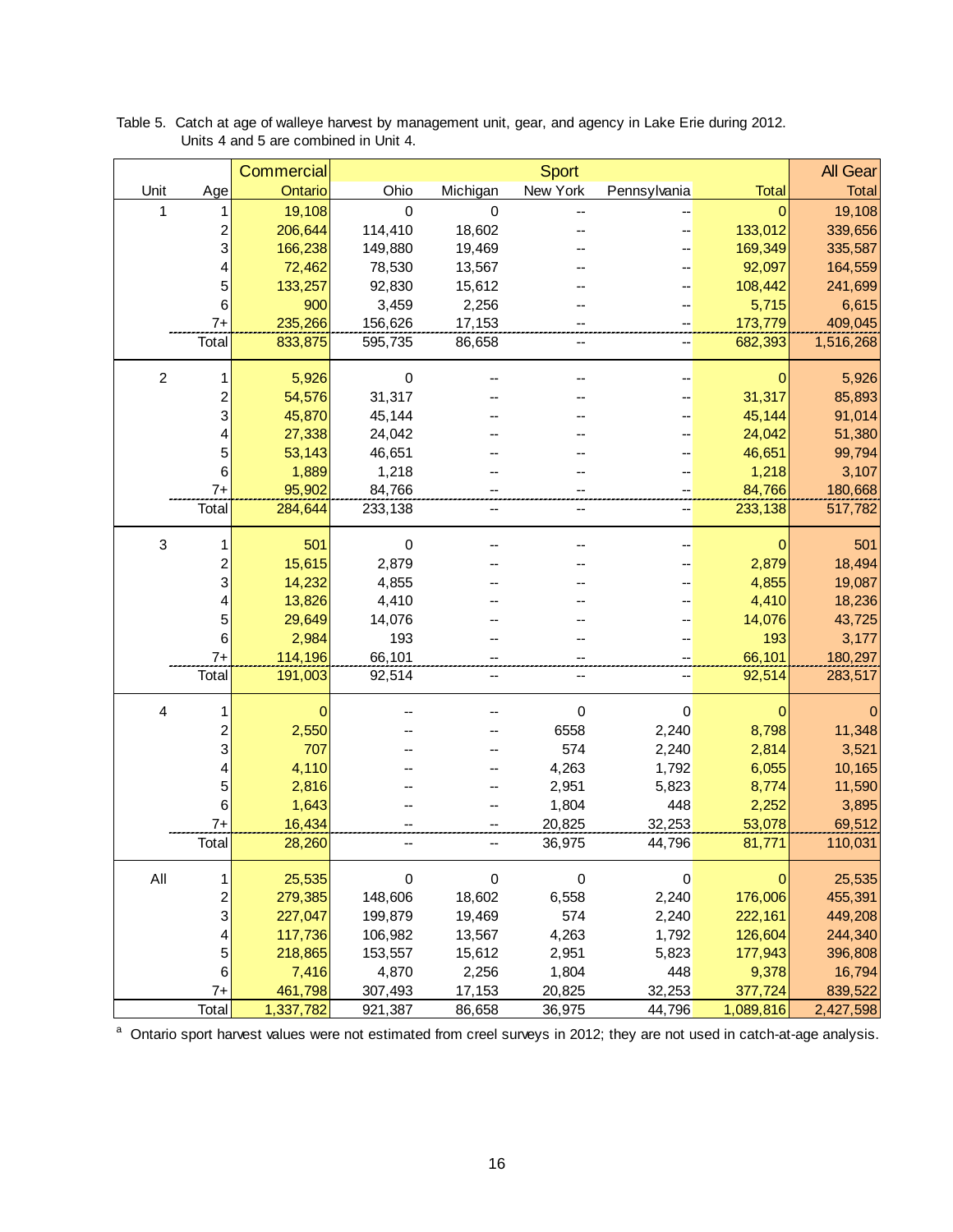|                         |                         | <b>Commercial</b> |       |          | <b>Sport</b> |                       |              | <b>All Gears</b> |
|-------------------------|-------------------------|-------------------|-------|----------|--------------|-----------------------|--------------|------------------|
| Unit                    | Age                     | Ontario           | Ohio  | Michigan |              | New York Pennsylvania | <b>Total</b> | <b>Total</b>     |
| $\mathbf{1}$            | 1                       | 2.3               | 0.0   | 0.0      |              |                       | 0.0          | 1.3              |
|                         | $\overline{\mathbf{c}}$ | 24.8              | 19.2  | 21.5     |              |                       | 19.5         | 22.4             |
|                         | 3                       | 19.9              | 25.2  | 22.5     |              |                       | 24.8         | 22.1             |
|                         | 4                       | 8.7               | 13.2  | 15.7     |              |                       | 13.5         | 10.9             |
|                         | 5                       | 16.0              | 15.6  | 18.0     |              |                       | 15.9         | 15.9             |
|                         | 6                       | 0.1               | 0.6   | 2.6      |              |                       | 0.8          | 0.4              |
|                         | $7+$                    | 28.2              | 26.3  | 19.8     |              |                       | 25.5         | 27.0             |
|                         | Total                   | 100.0             | 100.0 | 100.0    |              | --                    | 100.0        | 100.0            |
| $\overline{c}$          | 1                       | 2.1               | 0.0   |          |              |                       | 0.0          | 1.1              |
|                         | 2                       | 19.2              | 13.4  |          |              |                       | 13.4         | 16.6             |
|                         | 3                       | 16.1              | 19.4  |          |              |                       | 19.4         | 17.6             |
|                         | 4                       | 9.6               | 10.3  |          |              |                       | 10.3         | 9.9              |
|                         | 5                       | 18.7              | 20.0  |          |              |                       | 20.0         | 19.3             |
|                         | 6                       | 0.7               | 0.5   |          |              |                       | 0.5          | 0.6              |
|                         | $7+$                    | 33.7              | 36.4  |          |              |                       | 36.4         | 34.9             |
|                         | Total                   | 100.0             | 100.0 |          |              |                       | 100.0        | 100.0            |
| $\sqrt{3}$              | 1                       | 0.3               | 0.0   |          |              |                       | 0.0          | 0.2              |
|                         | $\overline{\mathbf{c}}$ | 8.2               | 3.1   |          |              |                       | 3.1          | 6.5              |
|                         | 3                       | 7.5               | 5.2   |          |              |                       | 5.2          | 6.7              |
|                         | 4                       | 7.2               | 4.8   |          |              |                       | 4.8          | 6.4              |
|                         | 5                       | 15.5              | 15.2  |          |              |                       | 15.2         | 15.4             |
|                         | 6                       | 1.6               | 0.2   |          |              |                       | 0.2          | 1.1              |
|                         | $7+$                    | 59.8              | 71.4  |          |              |                       | 71.4         | 63.6             |
|                         | Total                   | 100.0             | 100.0 | --       |              |                       | 100.0        | 100.0            |
| $\overline{\mathbf{4}}$ | 1                       | 0.0               |       |          | 0.0          | 0.0                   | 0.0          | 0.0              |
|                         | 2                       | 9.0               |       |          | 17.7         | 5.0                   | 10.8         | 10.3             |
|                         | 3                       | 2.5               |       |          | 1.6          | 5.0                   | 3.4          | 3.2              |
|                         |                         | 14.5              |       |          | 11.5         | 4.0                   | 7.4          | 9.2              |
|                         | 5 <sup>2</sup>          | 10.0              |       |          | 8.0          | 13.0                  | 10.7         | 10.5             |
|                         | 6                       | 5.8               |       |          | 4.9          | 1.0                   | 2.8          | 3.5              |
|                         | $7+$                    | 58.2              |       |          | 56.3         | 72.0                  | 64.9         | 63.2             |
|                         | Total                   | 100.0             |       |          | 100.0        | 100.0                 | 100.0        | 100.0            |
| All                     | 1                       | 1.9               | 0.0   | 0.0      | 0.0          | 0.0                   | 0.0          | 1.1              |
|                         | $\boldsymbol{2}$        | 20.9              | 16.1  | 21.5     | 17.7         | $5.0$                 | 16.2         | 18.8             |
|                         | $\vert 3 \vert$         | 17.0              | 21.7  | 22.5     | 1.6          | $5.0$                 | 20.4         | 18.5             |
|                         | 4                       | 8.8               | 11.6  | 15.7     | 11.5         | 4.0                   | 11.6         | 10.1             |
|                         | 5                       | 16.4              | 16.7  | 18.0     | 8.0          | 13.0                  | 16.3         | 16.3             |
|                         | 6                       | 0.6               | 0.5   | 2.6      | 4.9          | 1.0                   | 0.9          | 0.7              |
|                         | $7+$                    | 34.5              | 33.4  | 19.8     | 56.3         | 72.0                  | 34.7         | 34.6             |
|                         | Total                   | 100.0             | 100.0 | 100.0    | 100.0        | 100.0                 | 100.0        | 100.0            |

Table 6. Age composition (in percent) of walleye harvest by management unit, gear, and agency in Lake Erie during 2012. Units 4 and 5 are combined in Unit 4.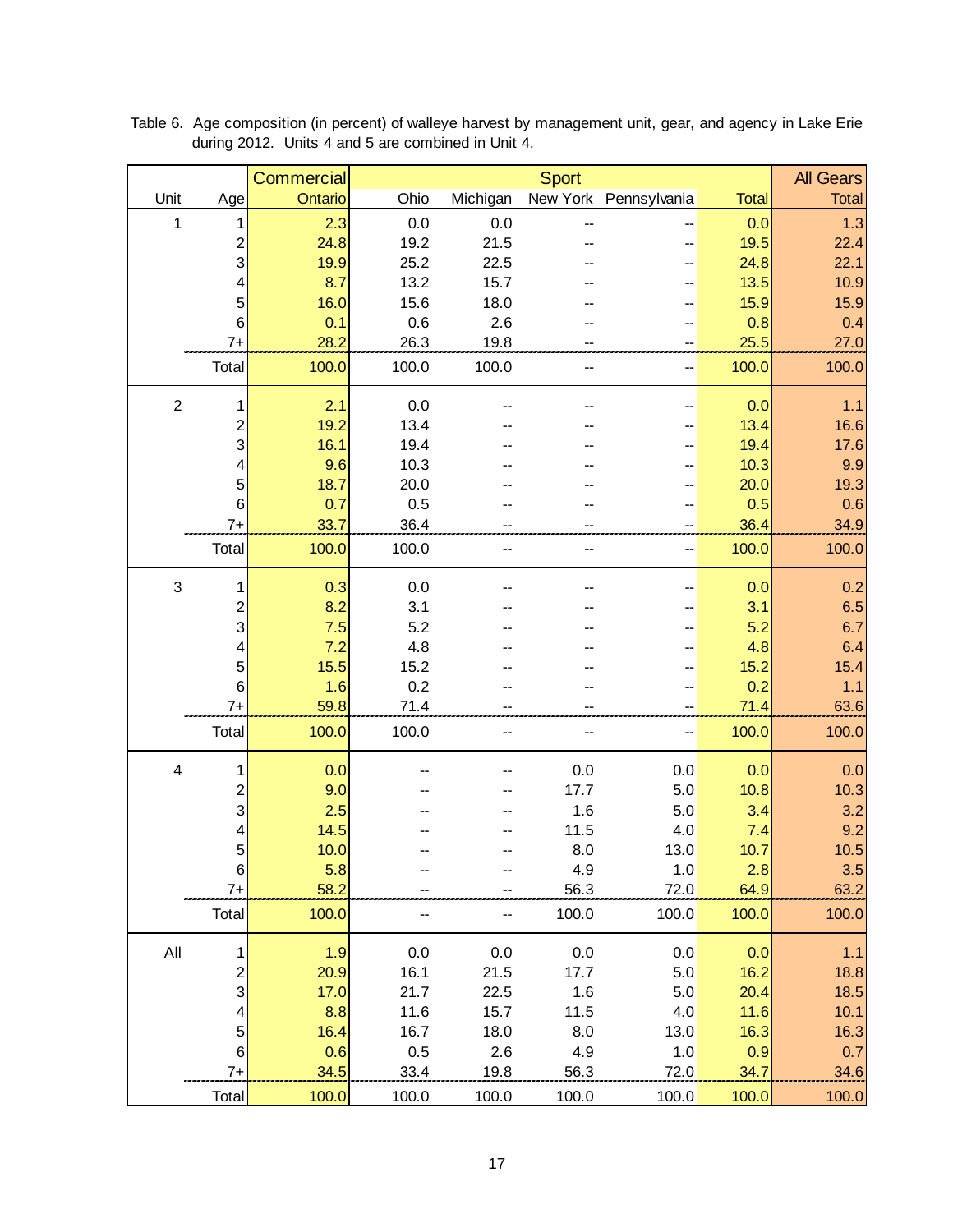|              | Table 7. Annual mean age (years) of Lake Erie walleye by gear, management unit, and agency. Means include data from 1975 to 2011. |              |                                     |              |              |                                                      |              |                      |                          |              |                          |                          |                          |                          |              |              |              |                             |                          |              |                  |
|--------------|-----------------------------------------------------------------------------------------------------------------------------------|--------------|-------------------------------------|--------------|--------------|------------------------------------------------------|--------------|----------------------|--------------------------|--------------|--------------------------|--------------------------|--------------------------|--------------------------|--------------|--------------|--------------|-----------------------------|--------------------------|--------------|------------------|
|              |                                                                                                                                   |              |                                     |              |              |                                                      |              | <b>Sport Fishery</b> |                          |              |                          |                          |                          |                          |              |              |              | <b>Commercial Fishery</b>   |                          |              | <b>All Gears</b> |
|              |                                                                                                                                   | Unit 1       |                                     |              |              | Unit 2                                               |              |                      | Unit 3                   |              |                          | <b>Units 4 &amp; 5</b>   |                          |                          |              |              |              | Unit 1 Unit 2 Unit 3 Unit 4 |                          |              |                  |
| Year         | OH                                                                                                                                | MI           | ΟN                                  | <b>Total</b> | OН           | ON                                                   | <b>Total</b> | OН                   | ON                       | <b>Total</b> | OΝ                       | PA                       | NY.                      | <b>Total</b>             | Total        | ΟN           | ON           | ON                          | ΟN                       | <b>Total</b> | Total            |
| 1975         | 2.53                                                                                                                              | 2.53         | 3.26                                | 2.59         | 1.53         | $\overline{\phantom{a}}$                             | 1.53         | --                   |                          |              |                          | $\overline{\phantom{a}}$ |                          |                          | 2.48         |              |              | --                          |                          |              | 2.42             |
| 1976         | 2.49                                                                                                                              | 2.49         | 2.35                                | 2.48         | 2.05         | $\overline{\phantom{a}}$                             | 2.05         | --                   |                          | ÷            | --                       | $\overline{\phantom{a}}$ | --                       | $\rightarrow$            | 2.46         | 1.51         | 1.51         | $\overline{a}$              | $\overline{\phantom{a}}$ | 1.51         | 2.29             |
| 1977         | 3.29                                                                                                                              | 3.29         | 2.64                                | 3.27         | 2.44         | $\overline{\phantom{a}}$                             | 2.44         | --                   |                          | ÷            |                          | $\overline{\phantom{a}}$ | Ξ.                       |                          | 3.26         | 2.74         | 2.74         | --                          | $\overline{\phantom{a}}$ | 2.74         | 3.21             |
| 1978         | 3.50                                                                                                                              | 3.62         | 3.07                                | 3.48         | 3.33         | $\overline{\phantom{a}}$                             | 3.33         | --                   |                          | Ξ,           |                          |                          |                          | ÷                        | 3.48         | 2.69         | 2.69         |                             | $\overline{\phantom{a}}$ | 2.69         | 3.37             |
| 1979         | 2.71                                                                                                                              | 2.71         | 2.67                                | 2.71         | 2.29         | $\overline{\phantom{a}}$                             | 2.29         | --                   | $\overline{a}$           | ц.           |                          |                          | --                       |                          | 2.70         | 2.83         | 2.83         | --                          | $\overline{\phantom{a}}$ | 2.83         | 2.72             |
| 1980         | 3.00                                                                                                                              | 3.00         | 2.84                                | 3.00         | 2.92         | $\overline{\phantom{a}}$                             | 2.92         | 2.65                 | $\overline{a}$           | 2.65         | --                       | $\overline{a}$           | --                       | ÷                        | 2.99         | 2.96         | 2.96         | --                          | $\overline{\phantom{a}}$ | 2.96         | 2.98             |
| 1981         | 3.61                                                                                                                              | 2.97         | 3.47                                | 3.59         | 2.62         | $\overline{\phantom{a}}$                             | 2.62         | 2.72                 | $\overline{a}$           | 2.72         | $\overline{a}$           | $\overline{a}$           | $\overline{a}$           | $\overline{\phantom{a}}$ | 3.56         | 3.00         | 3.00         | 2.99                        | $\overline{\phantom{a}}$ | 3.00         | 3.41             |
| 1982         | 3.25                                                                                                                              | 3.25         | 2.76                                | 3.24         | 2.58         | $\overline{\phantom{a}}$                             | 2.58         | 2.51                 | --                       | 2.51         | $\overline{\phantom{a}}$ | $\overline{a}$           | --                       |                          | 3.23         | 2.81         | 2.81         | 2.81                        | $\overline{\phantom{a}}$ | 2.81         | 3.12             |
| 1983         | 3.03                                                                                                                              | 3.03         | 3.17                                | 3.03         | 2.25         | $\overline{\phantom{a}}$                             | 2.25         | 2.07                 | $\overline{\phantom{a}}$ | 2.07         | $\overline{a}$           | $\overline{a}$           | --                       | $\sim$                   | 2.94         | 3.47         | 3.47         | 3.47                        | $\overline{\phantom{a}}$ | 3.47         | 3.15             |
| 1984         | 2.64                                                                                                                              | 2.64         | 2.90                                | 2.64         | 2.61         | $\overline{\phantom{a}}$                             | 2.61         | 2.68                 | $\overline{\phantom{a}}$ | 2.68         |                          |                          | --                       |                          | 2.64         | 2.89         | 2.89         | 2.89                        | $\overline{\phantom{a}}$ | 2.89         | 2.72             |
| 1985         | 3.36                                                                                                                              | 3.36         | 3.17                                | 3.36         | 3.24         | $\overline{\phantom{a}}$                             | 3.24         | 3.58                 | --                       | 3.58         |                          | --                       | --                       |                          | 3.35         | 3.04         | 3.04         | 3.04                        | $\overline{\phantom{a}}$ | 3.04         | 3.24             |
| 1986         | 3.73                                                                                                                              | 3.61         | 3.54                                | 3.71         | 3.69         | $\overline{\phantom{a}}$                             | 3.69         | 4.08                 | --                       | 4.08         | --                       | $\overline{\phantom{a}}$ | --                       | $\rightarrow$            | 3.72         | 3.61         | 3.70         | 4.22                        | $\overline{\phantom{a}}$ | 3.71         | 3.72             |
| 1987         | 3.83                                                                                                                              | 3.32         | 3.78                                | 3.73         | 3.68         | $\overline{\phantom{a}}$                             | 3.68         | 4.10                 | $\overline{\phantom{a}}$ | 4.10         | $\overline{\phantom{a}}$ | $\overline{\phantom{a}}$ | $\overline{\phantom{a}}$ | $\rightarrow$            | 3.73         | 3.71         | 3.47         | 3.40                        | $\overline{\phantom{a}}$ | 3.61         | 3.69             |
| 1988         | 3.97                                                                                                                              | 3.43         | 4.58                                | 3.78         | 3.81         | $\overline{\phantom{a}}$                             | 3.81         | 5.37                 | $\overline{\phantom{a}}$ | 5.37         |                          | $\overline{\phantom{a}}$ | 4.87                     | 4.87                     | 3.93         | 3.27         | 3.15         | 3.89                        | $\overline{\phantom{a}}$ | 3.32         | 3.74             |
| 1989         | 4.48                                                                                                                              | 3.75         | 4.29                                | 4.28         | 4.65         | 4.29                                                 | 4.64         | 5.13                 | 4.29                     | 5.00         | --                       | $\overline{a}$           | 5.59                     | 5.59                     | 4.44         | 3.49         | 3.51         | 4.22                        | $\overline{\phantom{a}}$ | 3.60         | 4.16             |
| 1990         | 4.44                                                                                                                              | 4.64         | 5.00                                | 4.52         | 5.31         | 5.41                                                 | 5.31         | 6.41                 | 5.41                     | 6.36         |                          |                          | 5.70                     | 5.70                     | 4.90         | 3.91         | 3.90         | 4.60                        | $\overline{\phantom{a}}$ | 3.99         | 4.49             |
| 1991         | 4.91                                                                                                                              | 5.29         | 5.01                                | 4.95         | 6.22         | 6.03                                                 | 6.20         | 6.70                 | 5.91                     | 6.58         | $\overline{a}$           | $\overline{a}$           | 6.36                     | 6.36                     | 5.41         | 4.21         | 4.63         | 5.14                        | $\overline{\phantom{a}}$ | 4.41         | 4.85             |
| 1992         | 4.60                                                                                                                              | 3.49         | 3.45                                | 4.43         | 4.89         | 6.72                                                 | 5.15         | 5.67                 | 6.42                     | 5.73         | $-$                      | $\overline{\phantom{a}}$ | 6.35                     | 6.35                     | 4.71         | 4.03         | 4.23         | 5.49                        | $\overline{\phantom{a}}$ | 4.27         | 4.46             |
| 1993         | 4.60                                                                                                                              | 4.41         | 4.09                                | 4.57         | 5.79         | 6.45                                                 | 5.83         | 5.98                 | 6.17                     | 5.99         | --                       | --                       | 6.15                     | 6.15                     | 4.96         | 3.64         | 4.38         | 5.21                        | $\overline{\phantom{a}}$ | 4.00         | 4.42             |
| 1994         | 4.53                                                                                                                              | 4.19         | 5.84                                | 4.49         | 5.38         | 6.41                                                 | 5.45         | 6.22                 | 6.85                     | 6.28         |                          |                          | 6.49                     | 6.49                     | 4.93         | 3.65         | 4.36         | 5.60                        | $\overline{\phantom{a}}$ | 4.03         | 4.32             |
| 1995         | 4.04                                                                                                                              | 3.55         | 4.74                                | 4.02         | 6.07         | 7.29                                                 | 6.12         | 6.08                 | 7.17                     | 6.33         | $\overline{a}$           | --                       | 6.80                     | 6.80                     | 4.48         | 3.38         | 4.63         | 5.92                        | $\overline{\phantom{a}}$ | 3.94         | 4.08             |
| 1996         | 3.98                                                                                                                              | 3.46         | 4.31                                | 3.93         | 4.22         | 7.22                                                 | 4.26         | 6.06                 | 7.57                     | 6.22         |                          |                          | 6.47                     | 6.47                     | 4.35         | 3.57         | 3.36         | 5.21                        |                          | 3.73         | 3.91             |
| 1997         | 4.21                                                                                                                              | 3.99         | 4.21                                | 4.18         | 5.30         | 5.30                                                 | 5.30         | 6.27                 | 6.27                     | 6.22         | $\overline{a}$           | $\overline{a}$           | 6.25                     | 6.25                     | 4.67         | 3.87         | 3.68         | 4.83                        |                          | 3.96         | 4.11             |
| 1998         | 3.74                                                                                                                              | 3.13         | 3.15                                | 3.69         | 4.66         | 8.09                                                 | 4.74         | 4.64                 | 7.81                     | 4.69         | 9.55                     |                          | $-10.13$                 | 9.92                     | 4.32         | 3.26         | 4.00         | 5.26                        | 7.00                     | 3.72         | 3.82             |
| 1999         | 3.72                                                                                                                              | 3.16         | 3.43                                | 3.63         | 5.35         | 9.17                                                 | 5.48         |                      | 5.95 10.00               | 6.18         | 8.15                     |                          | $-10.29$                 | 9.32                     | 4.55         | 3.41         | 4.29         | 5.28                        | 6.76                     | 3.81         | 3.89             |
| 2000         | 3.94                                                                                                                              | 3.27         | $\overline{\phantom{a}}$            | 3.76         | 4.12         | $\overline{\phantom{a}}$                             | 4.12         | 6.36                 | $\overline{\phantom{a}}$ | 6.36         |                          | --                       | 9.75                     | 9.75                     | 4.55         | 3.69         | 4.67         | 5.65                        | 6.46                     | 4.11         | 4.12             |
| 2001         | 3.66                                                                                                                              | 3.02         | $\overline{\phantom{a}}$            | 3.57         | 4.09         | $\overline{\phantom{a}}$                             | 4.09         | 6.14                 | --                       | 6.14         |                          | 7.70                     | 9.09                     | 8.01                     | 3.99         | 3.19         | 3.77         | 5.52                        | 6.00                     | 3.57         | 3.75             |
| 2002         | 3.80                                                                                                                              | 3.83         | $\overline{\phantom{a}}$            | 3.81         | 4.57         | $\overline{\phantom{a}}$                             | 4.57         | 5.46                 | $\overline{\phantom{a}}$ | 5.46         | --                       | 6.59                     | 8.05                     | 7.25                     | 4.21         | 3.22         | 3.50         | 5.37                        | 5.80                     | 3.54         | 3.78             |
| 2003         | 4.67                                                                                                                              | 4.16         | $\overline{\phantom{a}}$            | 4.59         | 4.67         | $\overline{\phantom{a}}$                             | 4.67         | 5.87                 | $\overline{\phantom{a}}$ | 5.87         | 3.35                     |                          | 7.50 10.01               | 8.31                     | 4.90         | 3.68         | 4.36         | 5.58                        | 6.59                     | 4.09         | 4.46             |
| 2004         | 4.77                                                                                                                              | 4.41         | $\overline{\phantom{a}}$            | 4.70         | 5.11         | 6.56                                                 | 5.12         | 6.42                 | $\overline{\phantom{a}}$ | 6.42         |                          |                          | 5.86 11.11               | 7.41                     | 5.01         | 2.96         | 2.59         | 3.49                        | 6.07                     | 2.96         | 3.82             |
| 2005         | 5.33                                                                                                                              | 4.26         | 3.35                                | 5.12         | 4.21         | $\overline{\phantom{a}}$                             | 4.21         | 5.53                 | --                       | 5.53         | $\overline{a}$           | 6.61                     | 6.72                     | 6.68                     | 5.15         | 3.61         | 3.16         | 4.64                        | 4.70                     | 3.66         | 3.96             |
| 2006<br>2007 | 3.86<br>4.64                                                                                                                      | 3.24<br>4.42 | $\ddot{\phantom{1}}$                | 3.73<br>4.62 | 3.68<br>4.79 | $\overline{\phantom{a}}$                             | 3.68<br>4.79 | 4.57<br>4.89         | --<br>--                 | 4.57         | --                       | 4.10<br>4.89             | 6.38<br>6.80             | 4.55                     | 3.85<br>4.71 | 3.19<br>4.20 | 3.19<br>4.29 | 3.44<br>4.25                | 4.82<br>6.55             | 3.26<br>4.26 | 3.50<br>4.50     |
| 2008         | 5.42                                                                                                                              | 5.60         | $\qquad \qquad -$<br>$\overline{a}$ | 5.46         | 5.90         | $\overline{\phantom{a}}$                             | 5.90         | 5.21                 | --                       | 4.89<br>5.21 |                          | 5.67                     | 7.21                     | 5.27                     | 5.57         | 5.21         | 5.38         | 5.06                        | 8.28                     | 5.29         | 5.42             |
| 2009         | 5.39                                                                                                                              | 4.78         | $\overline{\phantom{a}}$            | 5.30         | 6.14         | $\overline{\phantom{a}}$<br>$\overline{\phantom{a}}$ |              | 6.43                 | $\overline{a}$           | 6.43         |                          | 6.47                     | 6.84                     | 6.10<br>6.56             | 5.70         | 4.67         | 5.17         | 5.40                        | 7.45                     | 4.93         | 5.33             |
| 2010         | 5.72                                                                                                                              | 5.38         | $\overline{a}$                      | 5.69         | 6.37         | $\overline{\phantom{a}}$                             | 6.14<br>6.37 | 7.30                 | $\overline{\phantom{a}}$ | 7.30         |                          | 7.16                     | 7.16                     | 7.16                     | 6.12         | 4.11         | 4.82         | 6.14                        | 7.79                     | 4.64         | 5.44             |
| 2011         | 5.98                                                                                                                              | 4.35         | $\overline{\phantom{a}}$            | 5.68         | 7.79         | $\overline{\phantom{a}}$                             | 7.79         | 8.03                 | $\overline{\phantom{a}}$ | 8.03         |                          | 8.40                     | 7.76                     | 8.13                     | 6.74         | 4.86         | 5.26         | 6.73                        | 8.33                     | 5.31         | 5.78             |
| 2012         | 4.97                                                                                                                              | 4.46         | $\overline{a}$                      | 4.91         | 5.78         | $\overline{\phantom{a}}$                             | 5.78         | 8.13                 | $\overline{\phantom{a}}$ | 8.13         |                          | 8.92                     | 7.65                     | 8.35                     | 5.60         | 4.86         | 5.33         | 7.15                        | 7.25                     | 5.34         | 5.47             |
| Mean         | 4.04                                                                                                                              | 3.70         | 3.66                                | 3.98         | 4.28         | 6.58                                                 | 4.30         | 5.22                 | 6.72                     | 5.24         | 7.02                     | 6.45                     | 7.43                     | 6.89                     | 4.23         | 3.49         | 3.70         | 4.67                        | 6.61                     | 3.66         | 3.90             |
|              |                                                                                                                                   |              |                                     |              |              |                                                      |              |                      |                          |              |                          |                          |                          |                          |              |              |              |                             |                          |              |                  |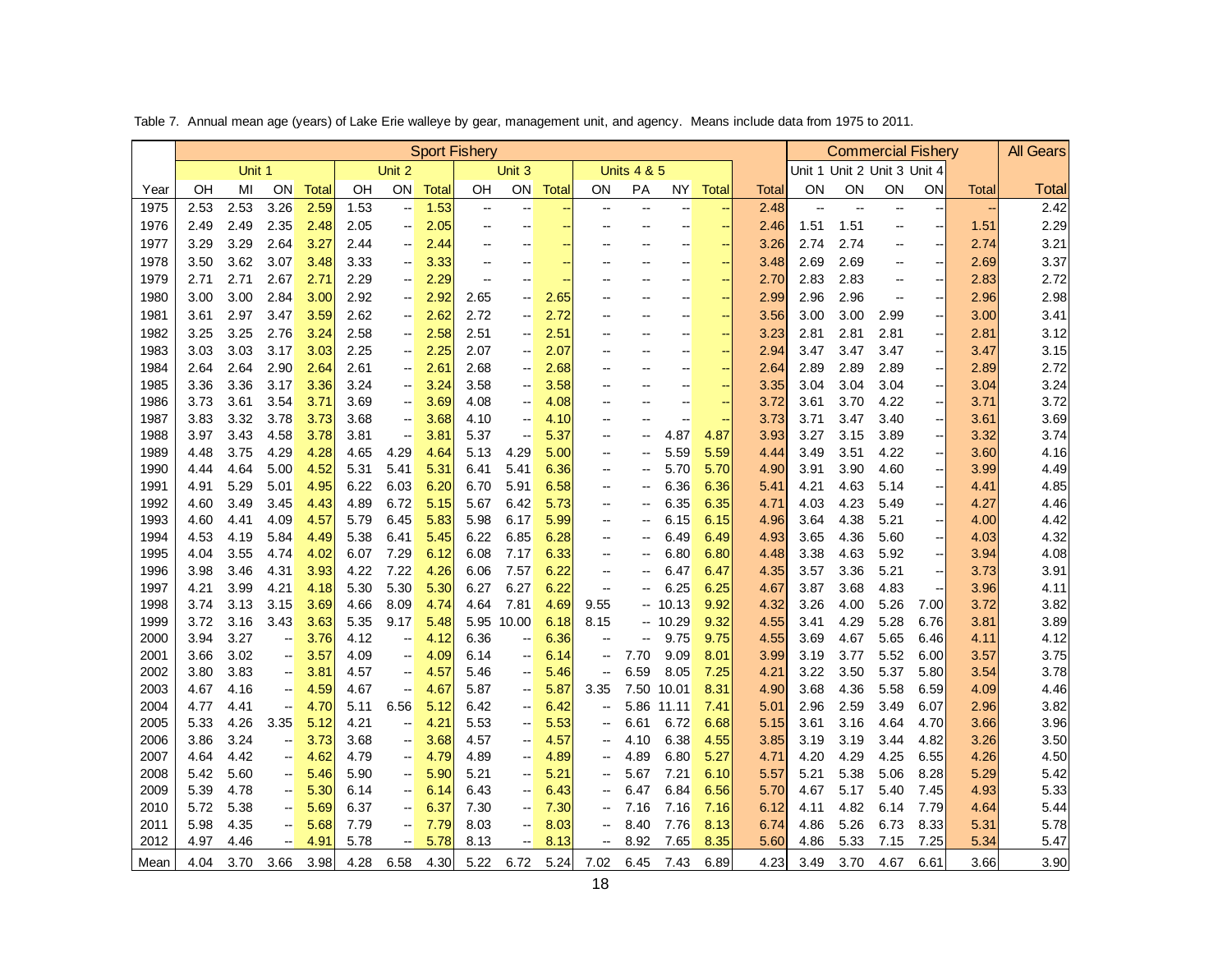|      | Age            |            |            |            |            |           |              |       | Ages 2+ |       |
|------|----------------|------------|------------|------------|------------|-----------|--------------|-------|---------|-------|
| Year | $\overline{2}$ | 3          | 4          | 5          | 6          | $7+$      | <b>Total</b> | S     | F       | u     |
| 1980 | 9,475,420      | 8,229,870  | 497,291    | 1,333,880  | 447,178    | 82,124    | 20,065,763   | 0.583 | 0.220   | 0.170 |
| 1981 | 6,559,090      | 5,961,700  | 4,521,350  | 263,177    | 692,357    | 258,326   | 18,256,000   | 0.542 | 0.292   | 0.219 |
| 1982 | 15,513,000     | 4,006,980  | 3,098,620  | 2,243,780  | 127,459    | 418,961   | 25,408,800   | 0.590 | 0.207   | 0.161 |
| 1983 | 8,980,850      | 9,759,560  | 2,186,450  | 1,635,340  | 1,165,450  | 247,954   | 23,975,604   | 0.606 | 0.180   | 0.142 |
| 1984 | 68,910,600     | 5,879,740  | 5,690,480  | 1,254,530  | 933,917    | 781,011   | 83,450,278   | 0.657 | 0.101   | 0.082 |
| 1985 | 5,886,290      | 46,043,900 | 3,591,810  | 3,424,370  | 750,745    | 979,523   | 60,676,638   | 0.640 | 0.127   | 0.102 |
| 1986 | 21,083,100     | 4,009,620  | 29,362,600 | 2,260,200  | 2,142,360  | 1,034,430 | 59,892,310   | 0.621 | 0.156   | 0.124 |
| 1987 | 20,894,200     | 14,032,100 | 2,438,300  | 17,557,000 | 1,350,680  | 1,827,080 | 58,099,360   | 0.626 | 0.148   | 0.118 |
| 1988 | 49,021,500     | 13,939,600 | 8,591,790  | 1,467,410  | 10,575,800 | 1,816,590 | 85,412,690   | 0.625 | 0.151   | 0.120 |
| 1989 | 10,598,500     | 32,180,000 | 8,266,380  | 4,994,450  | 859,294    | 7,053,210 | 63,951,834   | 0.618 | 0.161   | 0.128 |
| 1990 | 8,833,700      | 7,096,960  | 19,808,800 | 5,015,610  | 3,052,860  | 4,573,330 | 48,381,260   | 0.627 | 0.147   | 0.118 |
| 1991 | 4,396,890      | 5,970,550  | 4,423,270  | 12,230,900 | 3,114,780  | 4,584,730 | 34,721,120   | 0.637 | 0.131   | 0.106 |
| 1992 | 14,895,400     | 3,006,850  | 3,800,990  | 2,798,490  | 7,753,940  | 4,751,240 | 37,006,910   | 0.633 | 0.137   | 0.110 |
| 1993 | 20,422,500     | 10,035,500 | 1,852,630  | 2,324,290  | 1,718,110  | 7,493,950 | 43,846,980   | 0.608 | 0.178   | 0.140 |
| 1994 | 3,261,270      | 13,385,200 | 5,788,920  | 1,060,950  | 1,339,940  | 5,067,360 | 29,903,640   | 0.590 | 0.207   | 0.161 |
| 1995 | 17,475,700     | 2,156,460  | 7,845,260  | 3,379,140  | 624,978    | 3,650,080 | 35, 131, 618 | 0.601 | 0.189   | 0.148 |
| 1996 | 18,469,800     | 11,332,200 | 1,201,410  | 4,362,830  | 1,898,160  | 2,313,150 | 39,577,550   | 0.567 | 0.248   | 0.189 |
| 1997 | 2,106,080      | 11,578,500 | 5,842,750  | 617,435    | 2,272,330  | 2,114,650 | 24,531,745   | 0.544 | 0.289   | 0.216 |
| 1998 | 17,901,700     | 1,344,100  | 6,233,110  | 3,133,390  | 334,653    | 2,303,270 | 31,250,223   | 0.558 | 0.264   | 0.200 |
| 1999 | 8,284,050      | 10,963,200 | 654,685    | 3,028,660  | 1,546,350  | 1,230,780 | 25,707,725   | 0.565 | 0.252   | 0.192 |
| 2000 | 6,993,350      | 5,264,130  | 5,822,050  | 347,121    | 1,628,070  | 1,454,650 | 21,509,371   | 0.573 | 0.236   | 0.181 |
| 2001 | 20,454,500     | 4,481,980  | 2,851,710  | 3,150,510  | 190,729    | 1,655,680 | 32,785,109   | 0.649 | 0.112   | 0.091 |
| 2002 | 2,327,620      | 13,773,900 | 2,752,240  | 1,740,030  | 1,930,710  | 1,087,020 | 23,611,520   | 0.645 | 0.119   | 0.096 |
| 2003 | 15,636,700     | 1,598,250  | 8,837,470  | 1,757,610  | 1,117,240  | 1,909,200 | 30,856,470   | 0.660 | 0.096   | 0.079 |
| 2004 | 207,142        | 10,714,700 | 1,021,460  | 5,616,050  | 1,119,630  | 1,878,120 | 20,557,102   | 0.653 | 0.106   | 0.087 |
| 2005 | 64,655,900     | 145,931    | 7,023,260  | 666,042    | 3,670,520  | 1,916,920 | 78,078,573   | 0.686 | 0.057   | 0.047 |
| 2006 | 2,305,620      | 45,006,200 | 93,315     | 4,484,610  | 427,192    | 3,544,890 | 55,861,827   | 0.640 | 0.127   | 0.102 |
| 2007 | 4,457,150      | 1,610,070  | 28,752,300 | 59,302     | 2,859,490  | 2,454,110 | 40, 192, 422 | 0.639 | 0.128   | 0.103 |
| 2008 | 1,194,140      | 3,120,460  | 1,028,710  | 18,220,400 | 37,600     | 3,279,950 | 26,881,260   | 0.644 | 0.121   | 0.098 |
| 2009 | 10,991,500     | 835,220    | 2,008,810  | 659,529    | 11,725,100 | 2,073,820 | 28,293,979   | 0.666 | 0.087   | 0.071 |
| 2010 | 4,166,710      | 7,717,560  | 542,772    | 1,299,140  | 427,634    | 8,852,700 | 23,006,516   | 0.658 | 0.099   | 0.080 |
| 2011 | 4,647,660      | 2,942,500  | 5,089,550  | 355,896    | 852,472    | 5,898,380 | 19,786,458   | 0.661 | 0.093   | 0.077 |
| 2012 | 9,096,540      | 3,260,890  | 1,923,730  | 3,321,740  | 233,216    | 4,347,110 | 22, 183, 226 | 0.643 | 0.121   | 0.098 |
| 2013 | 3,468,990      | 6,274,430  | 2,015,130  | 1,183,840  | 2,054,890  | 2,738,960 | 17,736,240   |       |         |       |

Table 8. Estimated abundance at age, survival (S), fishing mortality (F) and exploitation (u) for Lake Erie walleye, 1980-2013 (from 2013 catch at age analysis recruitment integrated model, M=0.32).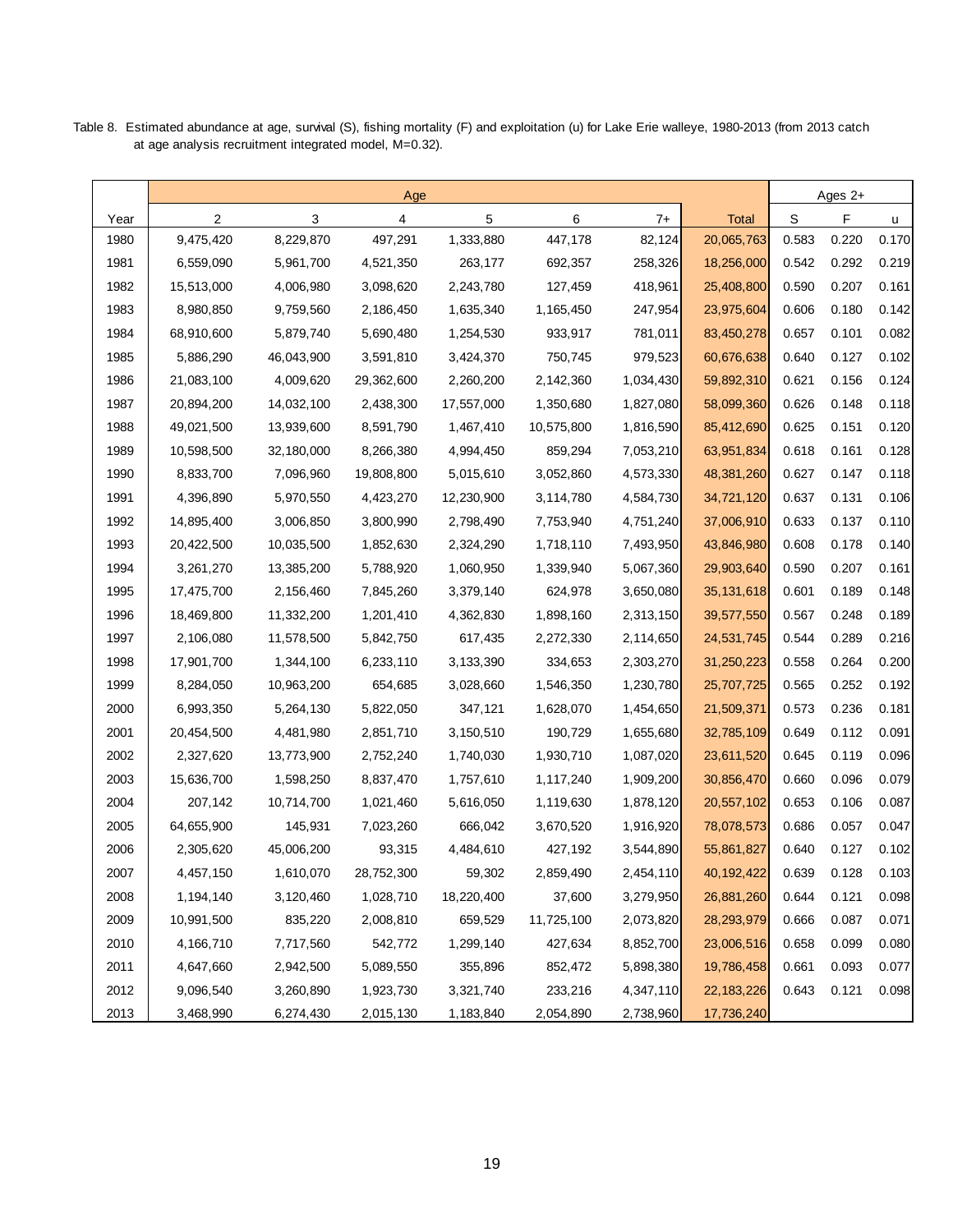Table 9. Table showing the western basin age 0 walleye recruitment index observed in bottom trawls by the Ontario Ministry of Natural Resources (ONT) and Ohio Department of Natural Resources (OH) between 1988 and 2012. Also shown is the number of Age-2 recruits (in millions) produced by the 1988 through 2009 cohorts from the 2013 statistical catch at age model (SCAA). Age-2 recruitment estimates subject to change with successive model runs.

| Year Class        | Year of<br>Recruitment to<br><b>Fisheries</b> | OH+ONT Trawl<br>Age-0 CPHa | SCAA estimate<br>Age 2 walleye<br>recruits (in millions) |
|-------------------|-----------------------------------------------|----------------------------|----------------------------------------------------------|
| 1988              | 1990                                          | 18.280                     | 8.834                                                    |
| 1989              | 1991                                          | 6.094                      | 4.397                                                    |
| 1990              | 1992                                          | 39.432                     | 14.895                                                   |
| 1991              | 1993                                          | 59.862                     | 20.423                                                   |
| 1992              | 1994                                          | 6.711                      | 3.261                                                    |
| 1993              | 1995                                          | 108.817                    | 17.476                                                   |
| 1994              | 1996                                          | 63.921                     | 18.470                                                   |
| 1995              | 1997                                          | 2.965                      | 2.106                                                    |
| 1996              | 1998                                          | 85.340                     | 17.902                                                   |
| 1997              | 1999                                          | 24.185                     | 8.284                                                    |
| 1998              | 2000                                          | 14.313                     | 6.993                                                    |
| 1999              | 2001                                          | 44.189                     | 20.455                                                   |
| 2000              | 2002                                          | 4.113                      | 2.328                                                    |
| 2001              | 2003                                          | 28.499                     | 15.637                                                   |
| 2002              | 2004                                          | 0.139                      | 0.207                                                    |
| 2003              | 2005                                          | 183.015                    | 64.656                                                   |
| 2004              | 2006                                          | 5.402                      | 2.306                                                    |
| 2005              | 2007                                          | 12.665                     | 4.457                                                    |
| 2006              | 2008                                          | 2.051                      | 1.194                                                    |
| 2007              | 2009                                          | 25.408                     | 10.992                                                   |
| 2008              | 2010                                          | 7.238                      | 4.167                                                    |
| 2009              | 2011                                          | 7.107                      | 4.648                                                    |
| 2010 <sup>1</sup> | 2012                                          | 26.260                     | 9.097                                                    |
| 2011 <sup>1</sup> | 2013                                          | 6.502                      | 3.469                                                    |
| 2012 <sup>1</sup> | 2014                                          | 6.417                      | 3.433                                                    |

 $1$  estimates of age-2 recruits from these year-classes may be imprecise because it is the first time the SCAA model has estimated the abundance of these cohorts.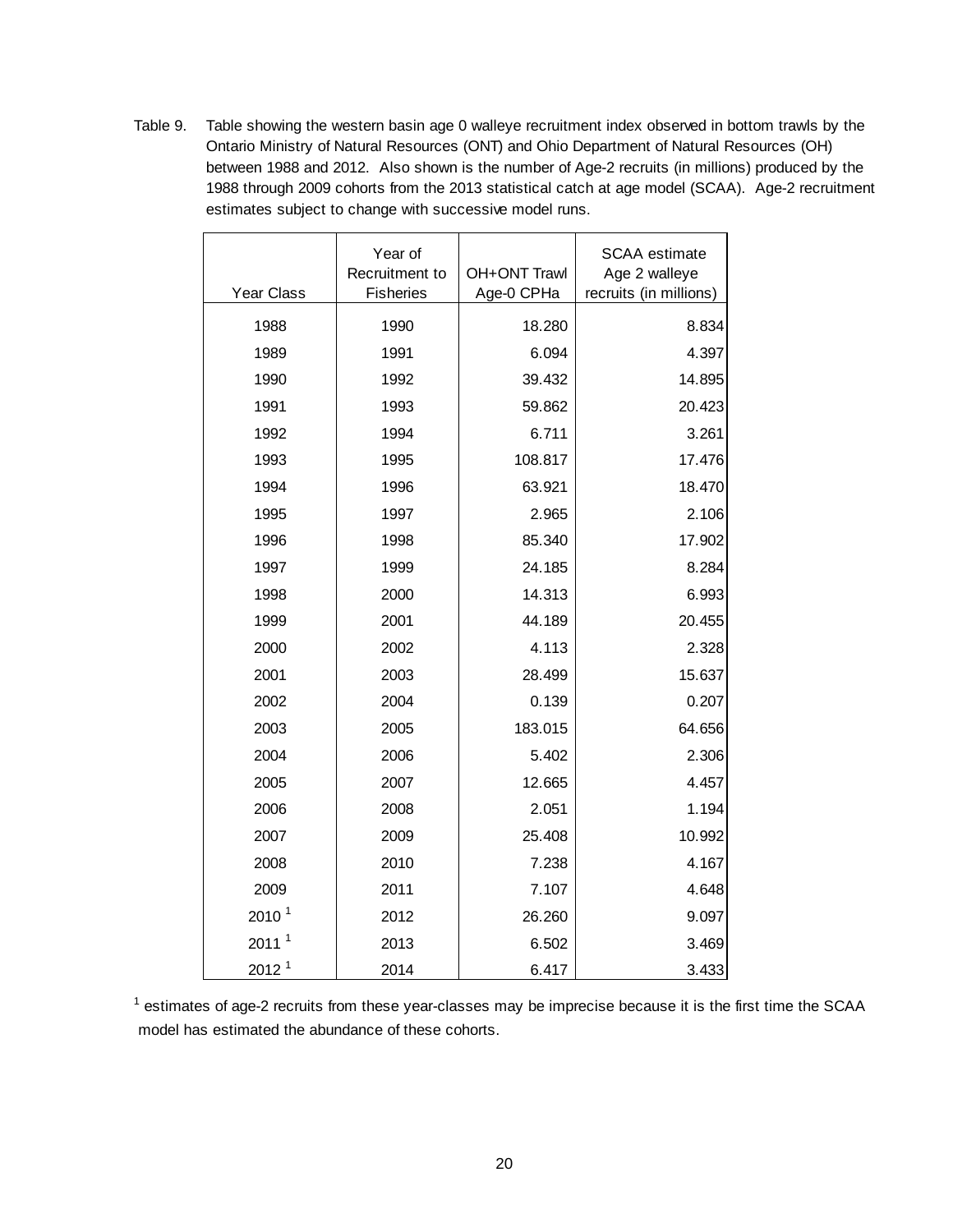Table 10. Estimated harvest of Lake Erie walleye for 2013 and population projection for 2014 for fishing scenarios of 60% of Fmsy. 2013 and 2014 projected spawning stock biomass is from 2013 recruitment integrated model.

| $SSB_0 =$                 |       | 42.807 million kilograms |
|---------------------------|-------|--------------------------|
| $20\%$ SSB <sub>0</sub> = |       | 8.561 million kilograms  |
| $F_{\text{msg}} =$        | 0.493 |                          |

|                | 2013 Stock<br>Size (millions<br>of fish) | 60%<br>F <sub>msy</sub> |          |       | <b>Rate Functions</b> |       | 2013 RAH |       | (millions of fish) | Projected 2014<br><b>Stock Size</b><br>(millions) |          |
|----------------|------------------------------------------|-------------------------|----------|-------|-----------------------|-------|----------|-------|--------------------|---------------------------------------------------|----------|
| Age            | Mean                                     | F                       | sel(age) | (F)   | (S)                   | (u)   | Min.     | Mean  | Max.               | Mean                                              |          |
| $\overline{2}$ | 3.469                                    |                         | 0.235    | 0.069 | 0.677                 | 0.058 | 0.164    | 0.200 | 0.235              | 3.433                                             |          |
| 3              | 6.274                                    |                         | 0.779    | 0.230 | 0.577                 | 0.177 | 0.946    | 1.111 | 1.277              | 2.350                                             |          |
| 4              | 2.015                                    |                         | 0.813    | 0.240 | 0.571                 | 0.184 | 0.313    | 0.371 | 0.429              | 3.619                                             |          |
| 5              | 1.184                                    |                         | 0.789    | 0.233 | 0.575                 | 0.179 | 0.179    | 0.212 | 0.246              | 1.151                                             |          |
| 6              | 2.055                                    |                         | 0.837    | 0.248 | 0.567                 | 0.189 | 0.327    | 0.388 | 0.450              | 0.681                                             |          |
| $7+$           | 2.739                                    |                         | 1.000    | 0.296 | 0.540                 | 0.221 | 0.491    | 0.605 | 0.719              | 2.644                                             |          |
| Total $(2+)$   | 17.736                                   | 0.296                   |          |       |                       | 0.163 | 2.419    | 2.887 | 3.356              | 13.878                                            |          |
| Total $(3+)$   | 14.267                                   |                         |          |       |                       |       | 2.256    | 2.688 | 3.120              | 10.444                                            |          |
| <b>SSB</b>     | 21.700                                   | mil. kgs                |          |       |                       |       |          |       |                    | 17.351                                            | mil. kgs |

probability of 2014 spawning stock biomass being less than 20%  $SSB_0 =$ = 0.011%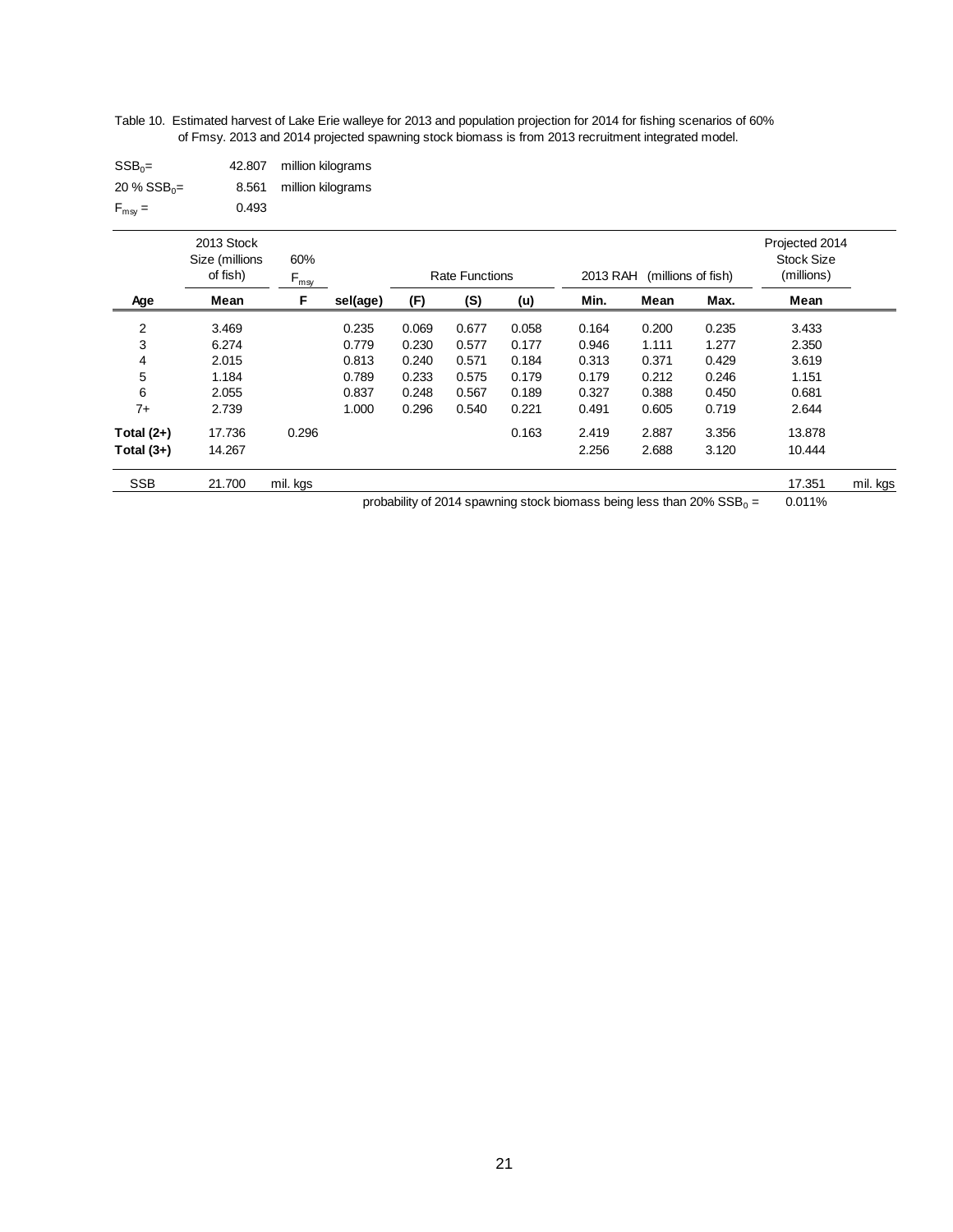

Figure 1. Map of Lake Erie with management units recognized by the Walleye Task Group for interagency management of walleye.



Figure 2. Lake-wide harvest of Lake Erie walleye by sport and commercial fisheries, 1977-2012.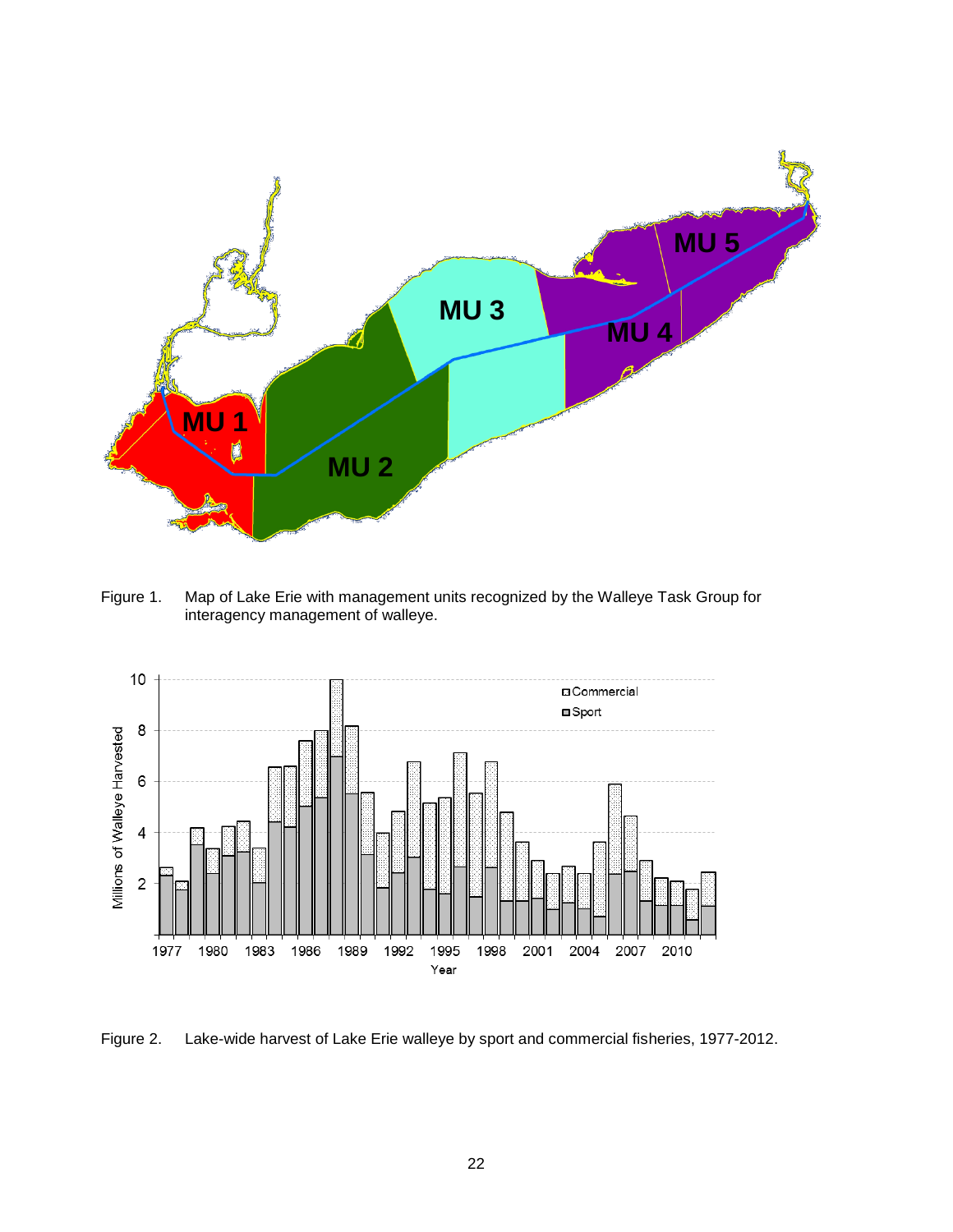

Figure 3. Lake-wide total effort (angler hours) by sport fisheries for Lake Erie walleye, 1977-2012. Years 1999-2012 exclude Ontario sport effort.



Figure 4. Lake-wide total effort (kilometers of gill net) by commercial fisheries for Lake Erie walleye, 1977-2012.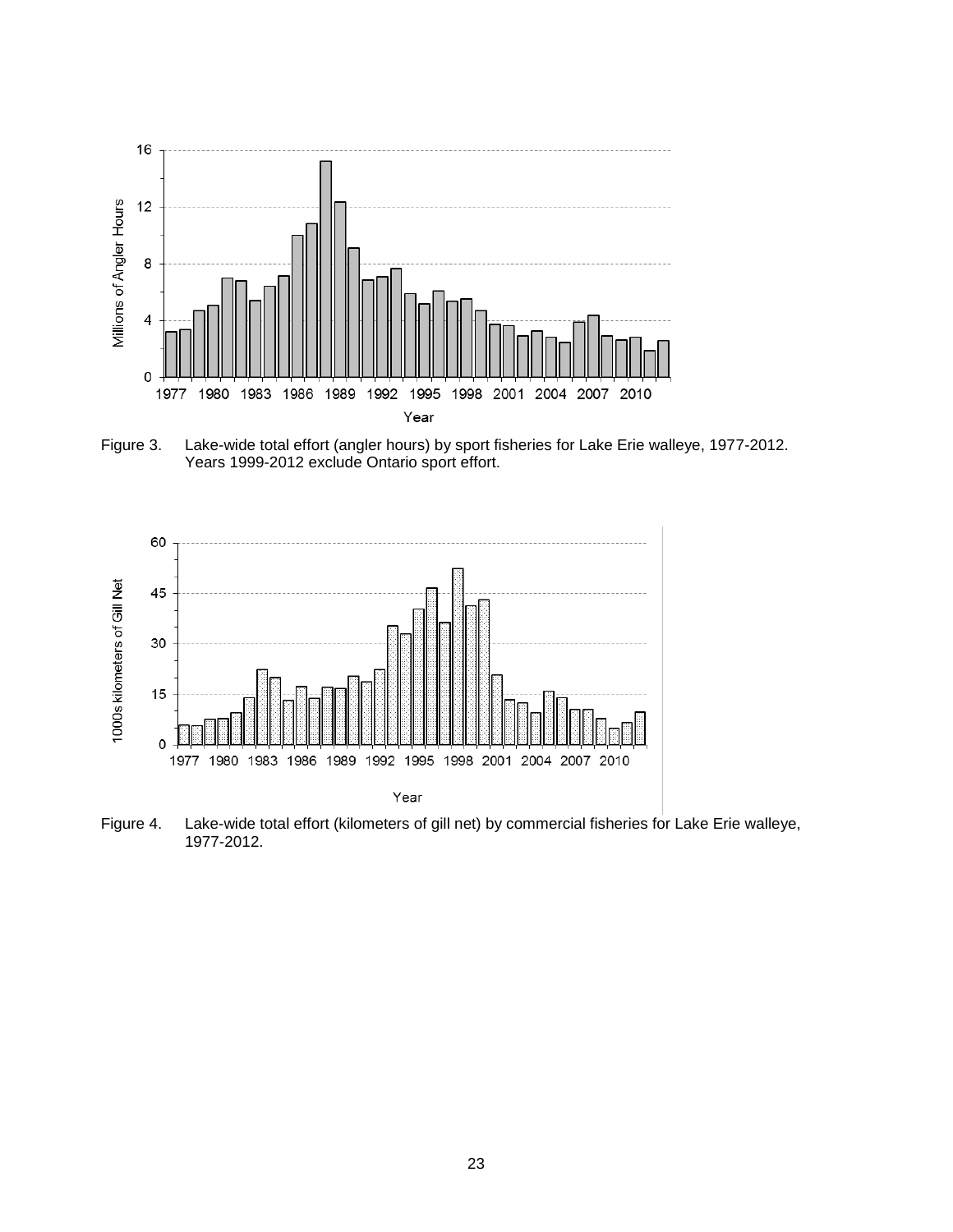

Figure 5. Lake-wide harvest per unit effort (HPE) for Lake Erie sport and commercial walleye fisheries, 1975-2012.



Figure 6. Lake-wide mean age of Lake Erie walleye in sport and commercial harvests, 1975-2012.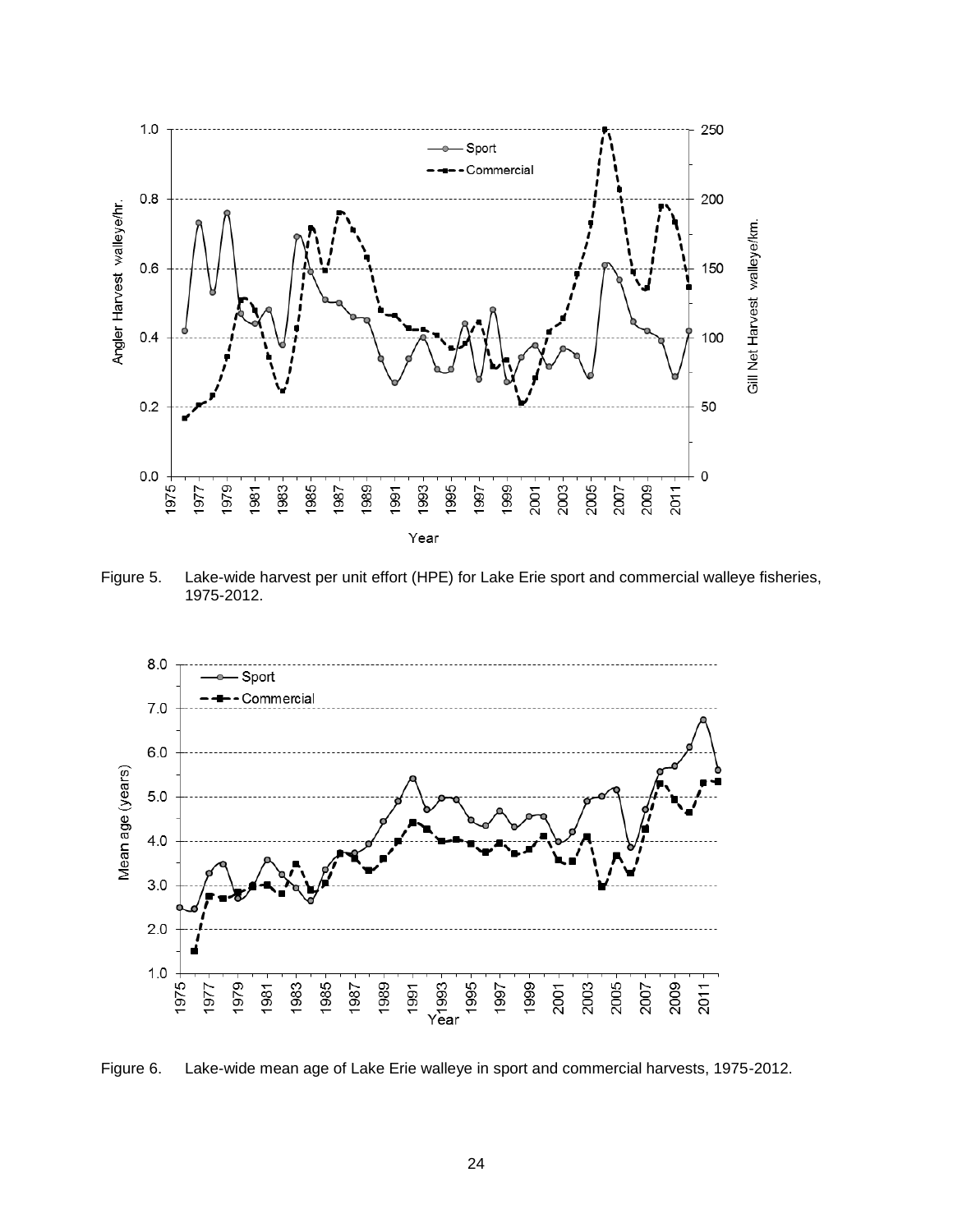

Figure 7. Estimates of abundance by age of Lake Erie walleye 1978-2012. 2013 ADMB statistical catch at age model. Data shown are from Table 8.



Figure 8. Estimated (1978 – 2012) and projected (2013 and 2014) number of age 2 walleye in the westcentral Lake Erie walleye population between using the 2013 ADMB statistical catch at age model.